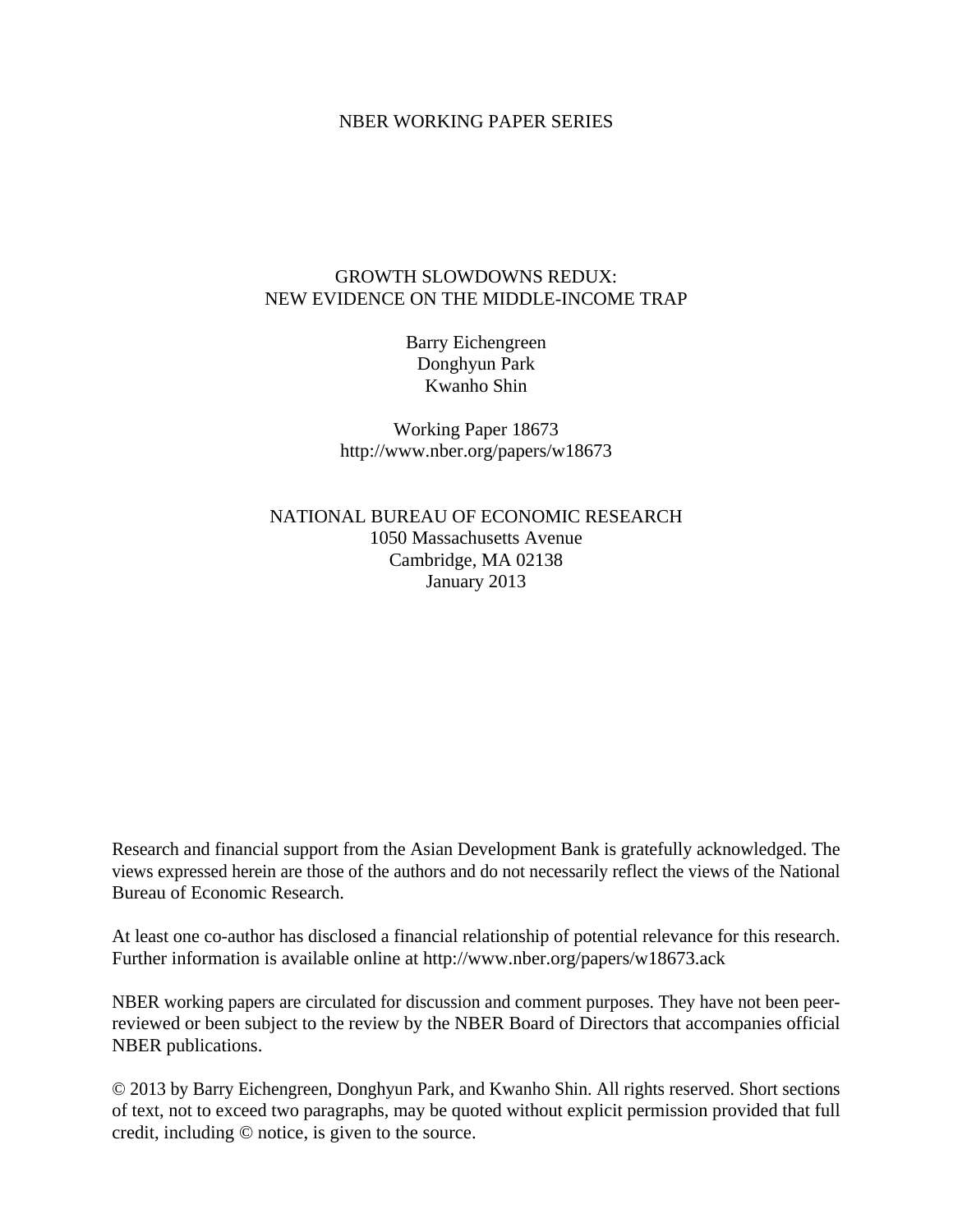Growth Slowdowns Redux: New Evidence on the Middle-Income Trap Barry Eichengreen, Donghyun Park, and Kwanho Shin NBER Working Paper No. 18673 January 2013 JEL No. E0,F0,N1

## **ABSTRACT**

We analyze the incidence and correlates of growth slowdowns in fast-growing middle-income countries, extending the analysis of an earlier paper (Eichengreen, Park and Shin 2012). We continue to find dispersion in the per capita income at which slowdowns occur. But in contrast to our earlier analysis which pointed to the existence of a single mode at which slowdowns occur in the neighborhood of \$15,000-\$16,000 2005 purchasing power parity dollars, new data point to two modes, one in the \$10,000-\$11,000 range and another at \$15,000-\$16,0000. A number of countries appear to have experienced two slowdowns, consistent with the existence of multiple modes. We conclude that high growth in middle-income countries may decelerate in steps rather than at a single point in time. This implies that a larger group of countries is at risk of a growth slowdown and that middle-income countries may find themselves slowing down at lower income levels than implied by our earlier estimates. We also find that slowdowns are less likely in countries where the population has a relatively high level of secondary and tertiary education and where high-technology products account for a relatively large share of exports, consistent with our earlier emphasis of the importance of moving up the technology ladder in order to avoid the middle-income trap.

Barry Eichengreen Department of Economics University of California, Berkeley 549 Evans Hall 3880 Berkeley, CA 94720-3880 and NBER eichengr@econ.Berkeley.edu

Donghyun Park Economics and Research Department Asian Development Bank Manila, Philippines dpark@adb.org

Kwanho Shin Korea University Department of Economics Seoul 136-701 Korea khshin@korea.ac.kr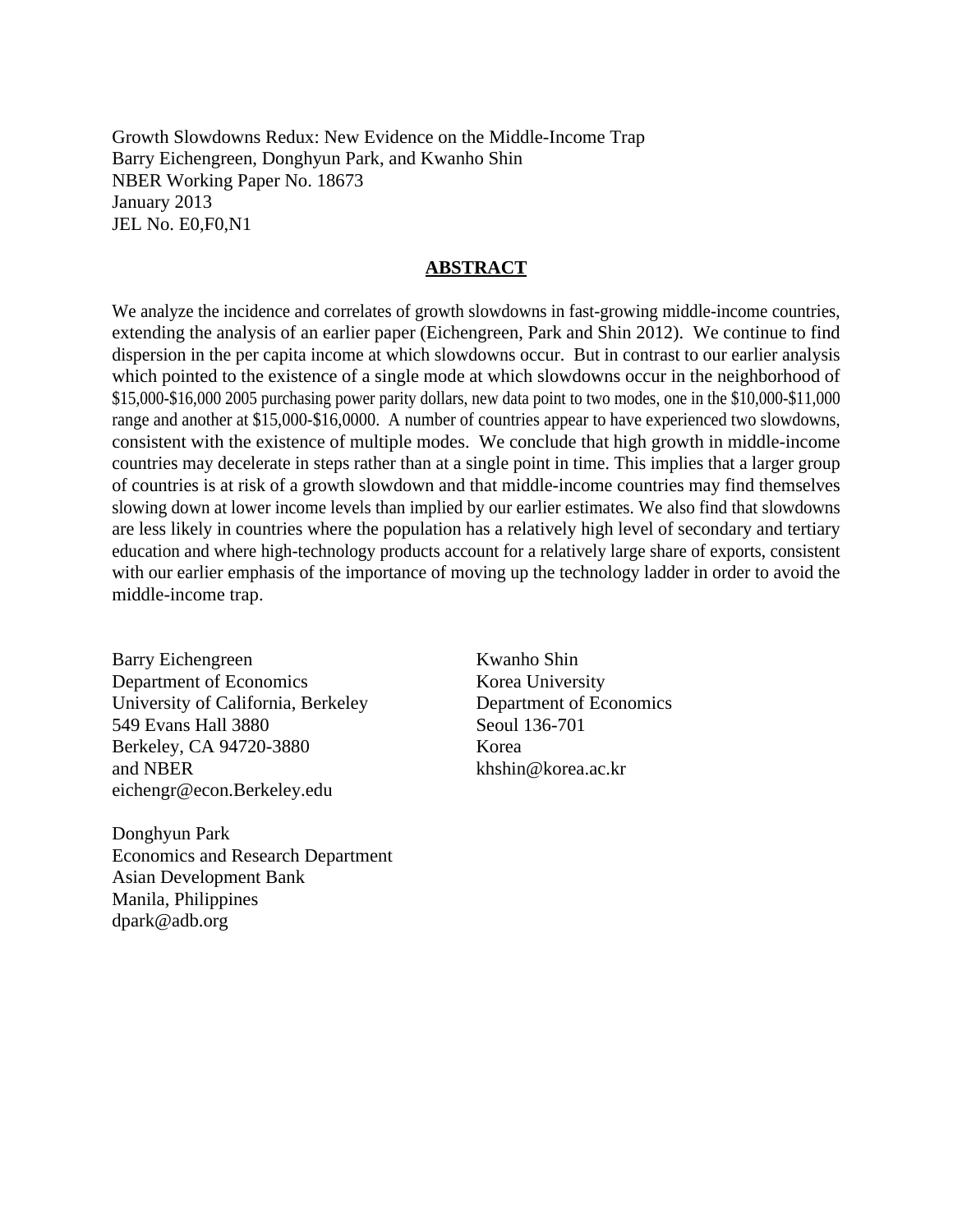### **1 Introduction**

**.** 

The rapid economic growth of so-called emerging markets is one of the leading storylines of our age and arguably the most important economic development affecting the world's population in the first decade of the 21<sup>st</sup> century. It has lifted millions of households out of poverty. It has accounted for the vast majority of global growth in a period when the advanced countries have been economically challenged and financially troubled.

For some time now the question on everyone's mind has been how long this rapid growth can continue, in emerging markets in general and the group's largest and most economically dynamic member, China, in particular. Attempts to answer that question have given rise to a literature on what is referred to, alternatively, as "growth slowdowns" and "the middle-income trap." At the time of writing, Google identifies more than 7,000 page references to the first term and nearly 400,000 to the second.

In an earlier paper (Eichengreen, Park and Shin 2012), we analyzed historical experience with growth slowdowns as a way of shedding light on future prospects. We considered post-1956 cases of fast-growing countries (where GDP per capita had been growing for seven or more years at an average annual rate of 3.5 per cent) where growth then slowed significantly (where the growth rate of GDP per capita stepped down by at least two percentage points between successive seven year periods).<sup>1</sup> We found that while there was considerable dispersion in the per capita income at which slowdowns occurred, the mean GDP per capita was \$16,540 in 2005 constant U.S. dollars at purchasing power parity, the median \$15,085. At this point the growth of per capita income slowed on average from 5.6 to 2.1 per cent per annum. By comparison, China's per capita GDP in constant 2005 purchasing-power-parity dollars was \$8,511 in 2007, when the data in our source, Penn World Tables 6.3, ended.

In analyzing the correlates of growth slowdowns, we found that slowdowns were positively associated with high growth in the earlier period (suggestive of mean reversion), with unfavorable demographics (high old-age dependency ratios in particular), with very high investment ratios (as if growth fueled by brute-force capital formation eventually becomes unsustainable), and with an undervalued exchange rate (as if countries with undervalued currencies have less incentive to move up the technological ladder out of unskilled-laborintensive, low-value-added sectors and thus find it more difficult to sustain rapid growth). These results were suggestive, and they were suggestive for China in particular.

In this paper we revisit these questions, updating and extending our previous results. There are several reasons for doing so. Concern about slowdowns and therefore the literature on this subject have continued to grow. China's growth rate has meanwhile decelerated from more than 10 per cent in 2010 to less than 8 per cent in 2012, meeting our slowdown threshold, although how much of this change is cyclical and how much is secular remains to be seen. Recall that our criterion for a growth slowdown is that the reduction in the growth rate must be sustained for seven years. For what it is worth, the International Monetary Fund's forecasts for the rate of growth of gross domestic product at constant prices have

<sup>&</sup>lt;sup>1</sup> We excluded low income countries – those with a per capita GDP of less than \$10,000 US at purchasing power parity – on the grounds that their experience was not really salient to the question at hand. In most of our analysis we also excluded countries that rely for export revenues primarily on petroleum products on the grounds that their experience, for obvious reasons, is special.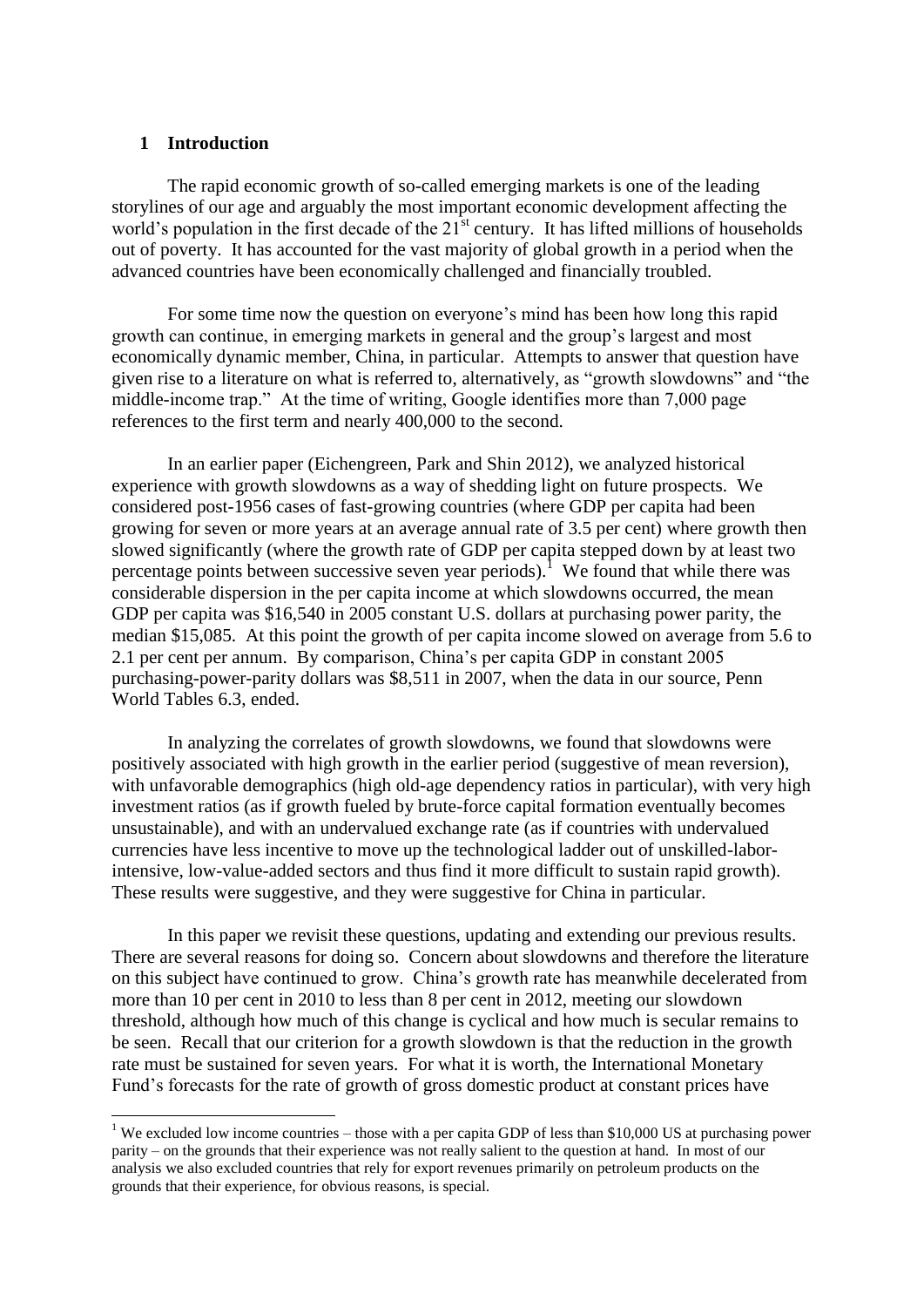Chinese growth accelerating to more than 8.2 per cent in 2013 and remaining above 8.5 for a string of subsequent years. Others (e.g. Pettis 2012), in contrast, suggest that the current deceleration in China is likely to be permanent and that, if anything, more is coming.

In addition, we now have more and better data on slowdown cases. Our earlier data ended in 2007, the last year covered by the then most recent release of the Penn World Tables. Now, courtesy of Penn World Tables 7.1 we have data through 2010. This allows us to identify a number of growth slowdowns after the turn of the century that did not show up in our earlier data set because we could not yet determine whether the deceleration was durable. The new release also revises earlier estimates of per capita GDP for a number of countries – not least for China, whose 2010 per capita GDP at 2005 PPP prices is now estimated to have been only \$7,129. In some cases where previously erratic series on the growth of GDP per capita have been smoothed, what appeared to be slowdowns no longer qualify. In other cases where once smooth series are now more volatile, episodes not previously identified as slowdowns can now be added to the list.

Finally, discussions of our previous paper pointed to a number of further potential determinants of growth slowdowns whose importance might be analyzed. These include the level and structure of human capital formation, the level and structure of exports (specifically the importance of low-and high-tech exports), financial and political stability, and external shocks.

Our new results are broadly consistent with what we found before, albeit with important differences. While we still find that slowdowns are still most likely when per capita GDP in year-2005 constant dollars reaches the \$15,000 range, the distribution of slowdowns is no longer as obviously uni-modal. In fact, the new data point to the existence of two modes, one around \$15,000 and another around \$11,000.

We find that increasing the share of the population with at least a secondary level of education (secondary, university and higher) reduces the probability of a slowdown, other things equal. But holding constant the share of graduates of secondary schools and universities, we do not find the same thing for education in general. "High quality" human capital matters more than "low quality" human capital for avoiding growth slowdowns, or so it would appear.

In addition, we now find some evidence that financial crises and changes in political regime raise the likelihood of growth slowdowns, although we are reluctant to push this evidence too far. What is less intuitive is that "positive" regime changes – from autocracy to democracy – increase the likelihood of slowdowns. We use case-study evidence to develop some intuition for what might be driving this result.

Section 2 reviews our data and methods. In Section 3 we present our new list of growth slowdowns and compare it with its predecessor. Section 4 then replicates our earlier regression analysis and complements it with new findings. Section 5, in concluding, draws out the implications for emerging markets and China in particular.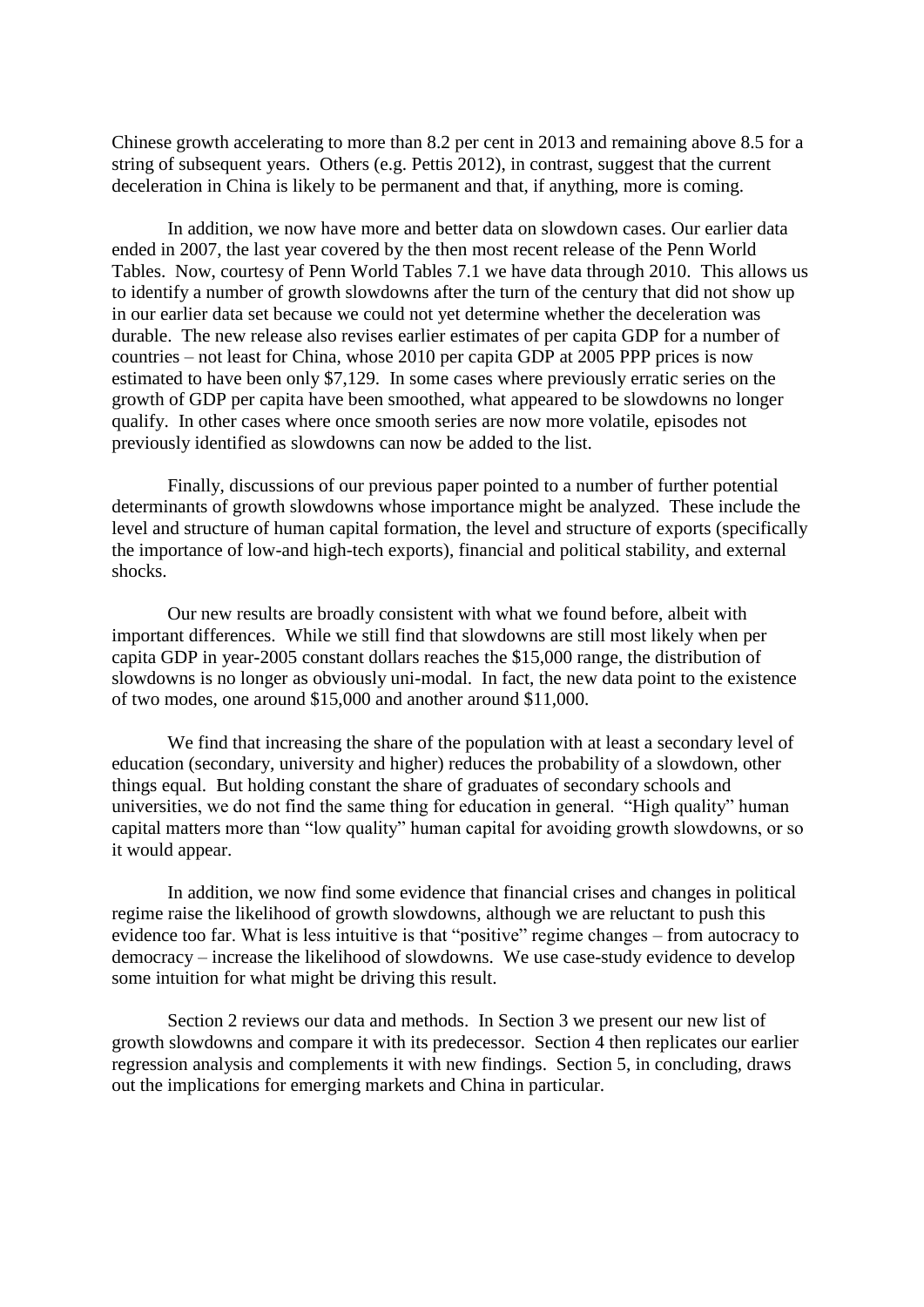### **2 Data and Methods**

Our analysis of growth slowdowns follows Eichengreen, Park and Shin (2012), which in turn builds on a symmetrical analysis of growth accelerations by Hausmann, Pritchett and Rodrik (2005). We identify an episode as a growth slowdown if the rate of GDP growth satisfies three conditions:

$$
g_{t,t-n} \ge 0.035\tag{1}
$$

$$
g_{t,t-n} - g_{t,t+n} \ge 0.02
$$
 (2)

$$
y_t > 10,000\tag{3}
$$

where  $y_t$  is per capita GDP in 2005 constant international purchasing power parity (PPP) prices, and  $g_{t,t+n}$  and  $g_{t,t-n}$  are the average growth rate between year *t* and *t+n* and the average growth rate between *t-n* and *t*, respectively. Following Hausmann, Pritchett and Rodrik (2005), we set *n*=7. Data on per capital incomes are from Penn World Tables (PWT) Version 7.1 which covers the period 1957-2010. Sources for the other variables are described in the data appendix.

Equation (1) requires that the seven-year average growth rate of per capita GDP is 3.5 percent or greater prior to the slowdown (earlier growth was fast). Equation (2) identifies a growth slowdown as a decline in the seven-year average growth rate of per capital GDP by at least by 2 percentage points (the slowdown is non-negligible). The third condition limits slowdowns to cases in which per capita GDP is greater than \$10,000 in 2005 constant international PPP prices. In other words, we exclude very low income countries experiencing increasingly serious economic difficulties, our focus being on the so-called middle-income trap.

Table 1 lists all the slowdowns identified by this approach. The first column shows the slowdown episodes selected only by our earlier paper (Eichengreen, Park and Shin 2012). The second column then presents additional slowdown episodes identified as a result of switching to Penn World Table 7.1. The slowdown episodes in the third column, finally, are those found in both data sets.

In some cases, as before, our methodology identifies a string of consecutive years as growth slowdowns. For example, for Israel all years between 1970 and 1976 are identified as a slowdown. One way of dealing with this is to employ a Chow test for structural breaks to select one year out of the consecutive years identified (the year when the data point to the greatest likelihood of a structural break). For Israel, for example, we identify 1976 as the year of growth slowdown because the Chow test is most significant for that year. In Table 1, the years chosen by the Chow test are denoted in bold.

With this break point in hand, we assign a value of 1 to the three years centered on the year of the growth slowdown, i.e. the dummy equals 1 for  $t = t - 1$ , t and  $t + 1$  and zero otherwise. $2^{2}$ This is done to allow for the possibility of some imprecision in identifying

**.** 

 $^{2}$  Again, this directly follows Hausmann, Pritchett and Rodrik (2005).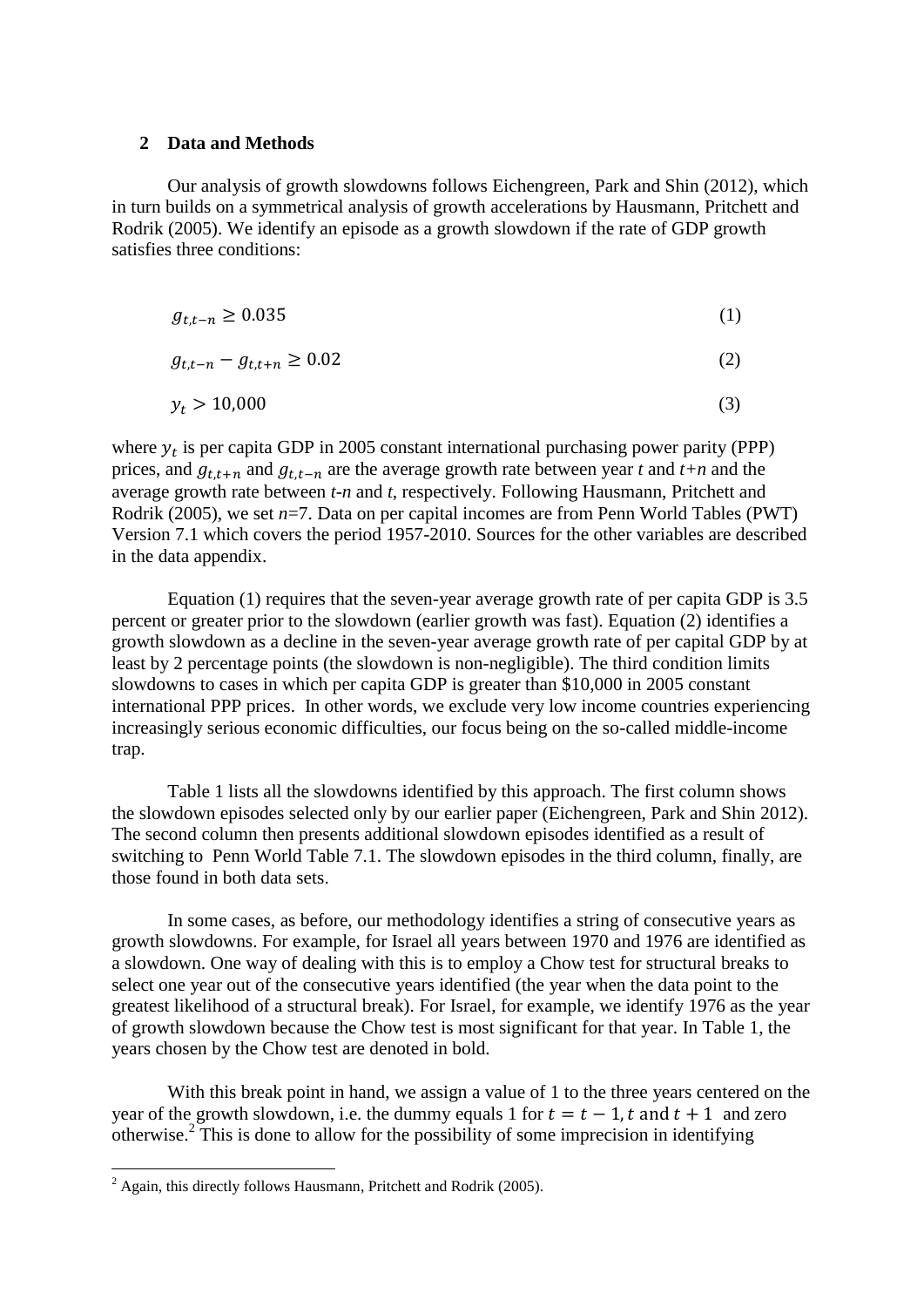slowdown years. The comparison group then consists of all countries that did not experience a growth slowdown in that same year. The sample for the regression includes all countries for which the relevant data are available including both slowdown countries and others that have never experienced a slowdown. We drop all data pertaining to years  $t + 2, \ldots, t + 7$  of the growth slowdown as a way of removing the transition period to which either a 0 or 1 cannot not be clearly assigned. $3$ 

In addition to focusing on the dates identified above, we also report the results when we do not employ the Chow test and leave the consecutive years as they are, i.e. the dummy indicating a slowdown is set equal to one for the entire run of consecutive years. Finally, since oil-exporting countries exhibit volatile behavior and show growth slowdowns at per capita incomes differently than other countries, we also report the results when oil countries are removed. (In Table 1, oil exporters are shaded.) Throughout, we report cluster-robust standard errors that account for the panel structure of the data set.

### **3 Slowdowns**

**.** 

A number of the slowdown cases in column 2 of Table 1 are new. Austria and Mexico were not included previously because their per capita incomes were less than \$10,000 in 1960 and 1980, respectively, according to PWT6.3; their per capita incomes were just above that threshold according to the more recent release. Where the new tables indicate sharper downshifts in growth than their predecessors, our methodology picks out additional slowdowns at higher per capita incomes, in Sweden in the mid-1960s, Hong Kong in 1981-2, and Oman in the mid-1980s

In other cases, the new version of the Penn World Tables has smoothed previously erratic growth rates so that what were identified as slowdowns no longer qualify. These cases include Argentina both in 1970 and at the end of the 1990s, Chile in the mid-1990s, Israel in 1996, Lebanon in 1985, Libya in the late 1970s (according to the more recent release, that country's slowdown instead occurred in the mid-1990s), Malaysia in the mid-1990s, Mauritius in 1992, Portugal in 2000, Spain in 1990, and Uruguay in the second half of the 1990s.

Extending the data for three additional years through 2010 allows us to analyze a number of recent slowdowns that previously went undetected (due to our successive-sevenyear-period criteria). These include Estonia in 2002-3, Greece in 2003, Hungary in 2003, Spain in 2001 and the UK in 2002-3. That these are all European countries is revealing in light of recent events.

In all but one case where the methodology picked out a string of successive slowdown years and these now remain the same, the Chow Test continues to identify the same unique break point as before. The one exception is South Korea. While our methodology identifies the same string of years from 1989 through 1997 when Korean growth was at least two percentage points slower in the second of two successive seven year periods, the Chow Test previously identified 1997 as the single most significant slowdown year; now, in contrast, it picks out 1989. Other work (Eichengreen, Perkins and Shin 2012) has documented how the Korean economy slowed down in two stages, one at the end of the 1980s and one around the

<sup>&</sup>lt;sup>3</sup> This is also the approach taken by Hausmann, Pritchett and Rodrik (2005).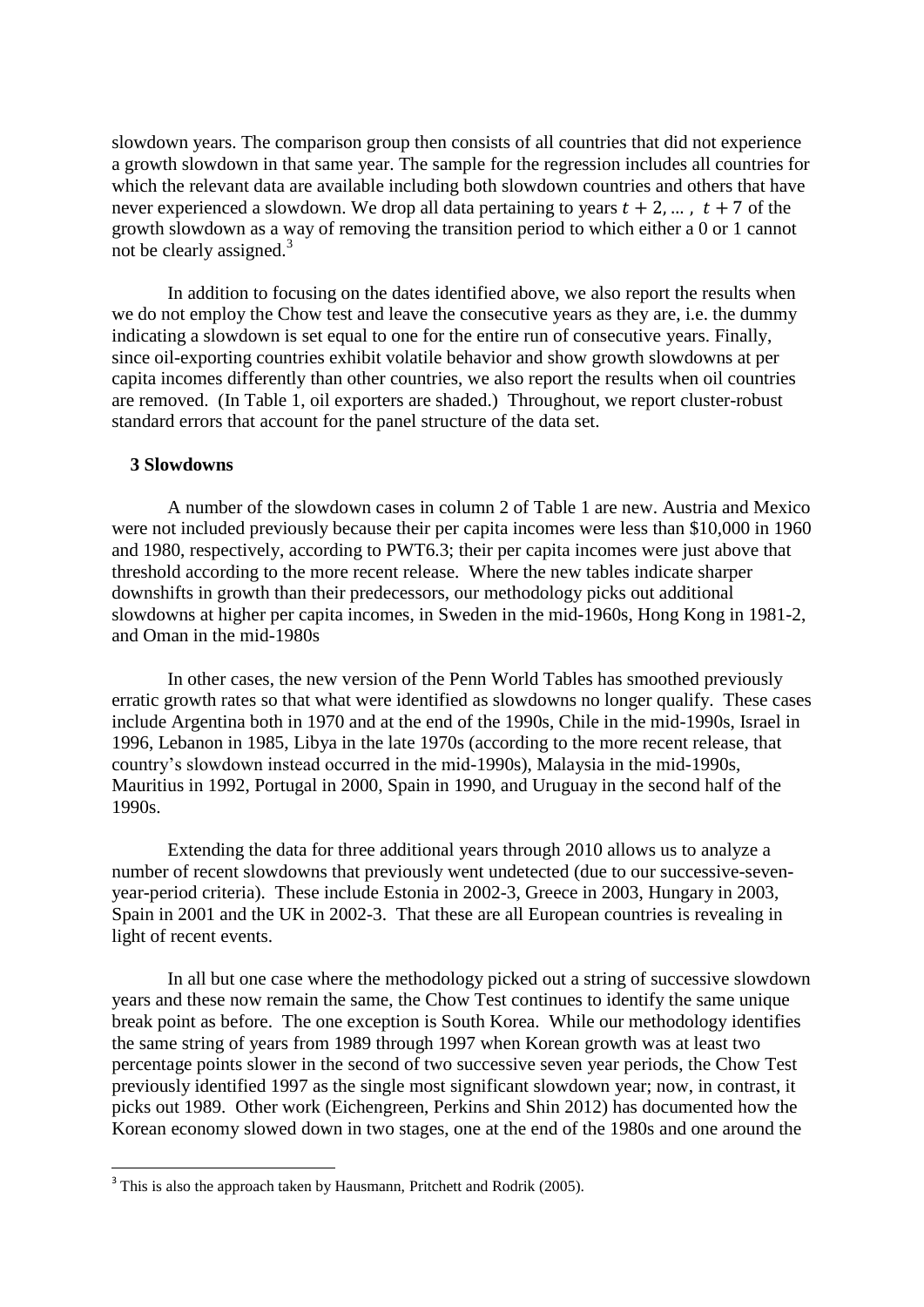time of the financial crisis of 1997-8 and argued that 1989 was the more economically significant structural break in the growth process. The current dating is more consistent with that view.

Slowdowns, when they occur, are large. In the new data set the per capita growth rate slows by 3.6 percentage points between successive seven year periods (oil exporters excluded). This is slightly larger than the average slowdown in the earlier data set.

Figure 1 shows the per capita incomes at which growth rates slowed according to the Chow-Test break points. Now, in contrast to before, there appear to be two modes in the distribution of slowdown cases, one at a per capita GDP of approximately \$11,000 and another at a per capita GDP of approximately \$15,000.

The mode around \$15,000 is familiar; cases clustered there include New Zealand in 1960, Greece in 1972, Spain in 1975, Ireland in 1978, and Portugal in 1990 but also Cyprus in 1989, Gabon in 1974, Israel in 1976, Oman in 1986, and Singapore in 1980. Countries experiencing slowdown at the modal per capita income we identified previously are, clearly, a heterogeneous lot.

 In contrast, the mode at \$11,000 is new. In part, it reflects the new dating for Korea, with the country's growth slowdown estimated to have occurred in 1989 (at a per capita income of \$10,570) rather than in 1997 (at a per capita income of \$17,843), as noted above. In part it reflects the fact, also already noted, that Austria in 1960 and Mexico in 1980 were not considered previously because their per capita incomes were below the \$10,000 cutoff according to PWT 6.3 but are now slightly above according to the subsequent revision. A number of other cases at what is now this second mode, Hungary in 1978-9 and Puerto Rico in 1969 for example, were picked up previously, as were two oil exporters, Venezuela in (1974 and Iran in 1977. The countries clustered at this second mode are, again, quite heterogeneous.

While growth in some of the countries in our sample appears, according to these figures, to slow down at a unique point in time, quite a few experience multiple slowdowns. Examples of the latter include Austria (1960 and 1974), Hungary (1977 and 2003), Greece (the 1970s and 2003), Japan (the early 1970s and early 1990s), New Zealand (1960 and 1965- 6), Norway (1976 and 1997-8), Portugal (1973-4 and 1990-2), Puerto Rico (1970-2, 1988-91 and 2000-3), Singapore (post 1978 and post-1993), Spain (mid-1970s and 2001), and the UK (1988-9 and 2002-3). This substantial list suggests that two-step slowdowns are not uncommon.

# **4 Correlates**

Table 2 summarizes the behavior of the independent variables in the full sample and the slowdown cases. At the time of their growth slowdowns, "slowdown countries" have a higher than average GDP per capita. Their per capita incomes average two thirds those of the lead country (for most of the sample period the United States), compared to only one third for the control group of non-slowdown cases. They are growing faster than average, suggesting that growth slowdowns may have an element of mean reversion.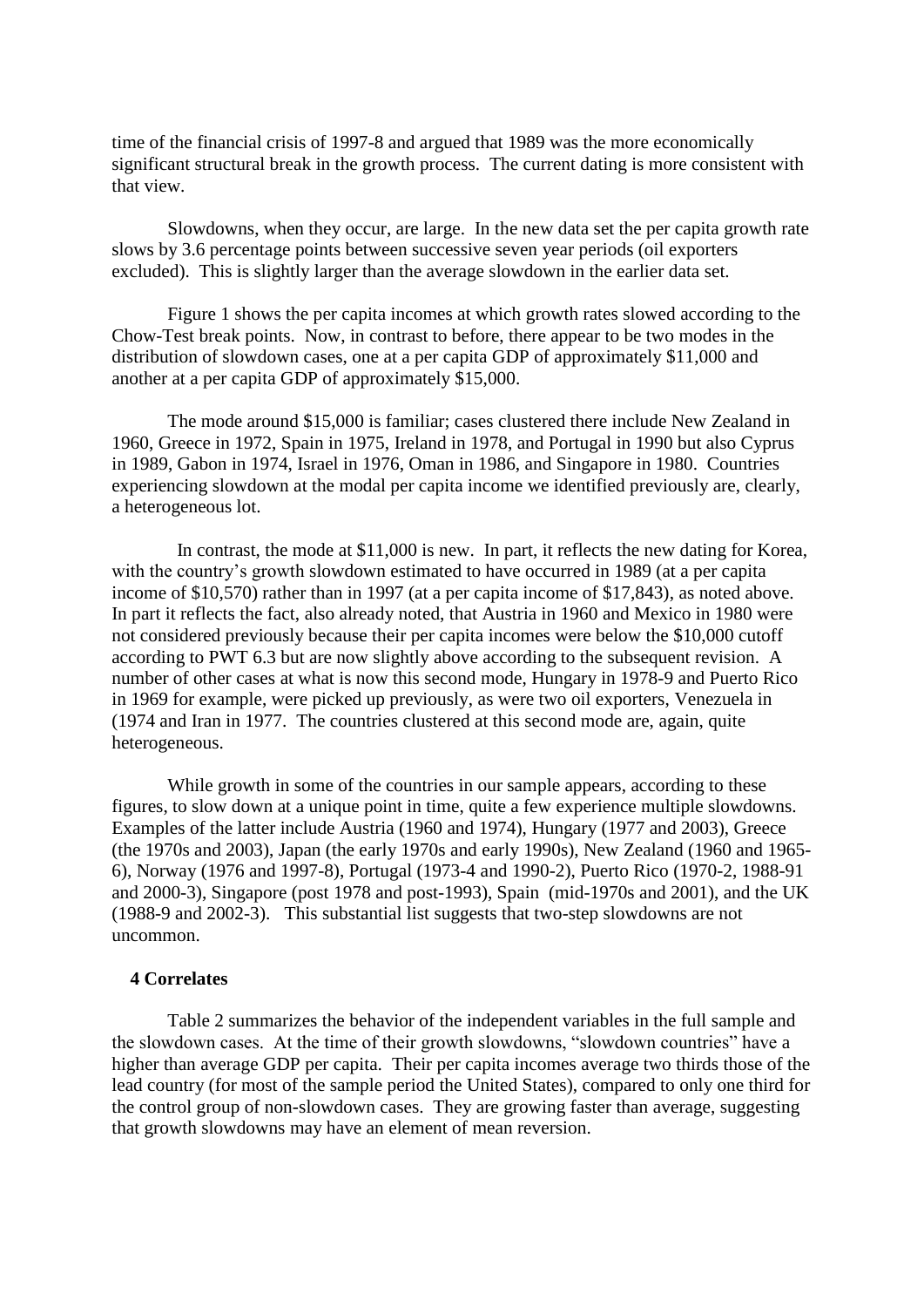In addition, while the country-year observations qualifying as slowdown cases are more open to trade than average, it does not appear that they are subject to larger or more variable terms-of-trade shocks. Slowdown countries are less likely than average to experience political changes, both positive (from autocracy to democracy) and negative (from democracy to autocracy). Our slowdown cases seem to have moved further up the technological ladder into the production and export of high tech products compared to the control group of countries.

Consistent with this, our slowdown cases have higher average levels of education, both overall and in terms of average years completed of secondary and tertiary schooling. In contrast, there is not much of a difference in the simple incidence of financial crises between slowdown cases and the control group, although the frequency of financial crises either in the first year of the slowdown or one of the two years preceding is slightly higher in slowdown cases.

### **5 Determinants**

Throughout, we report regression results both identifying strings of consecutive slowdown years and individual Chow-Test dates. We also report regressions including both the level of per capita GDP and its ratio relative to the United States (some people preferring the latter). While oil exporters are excluded in what follows, most of the results are, in fact, robust to their inclusion.<sup>4</sup>

#### **Baseline Results**

1

Table 3 replicates our earlier baseline regressions of the occurrence of a slowdown on per capita GDP and its square, expressed in levels and alternatively as a ratio to U.S. GDP per capita on the pre-slowdown growth rate in percentage points and additional control. These are probit regressions, where in Table 3.1 all slowdown years identified by our criteria are coded as one, while in Table 3.2 we so code only the break point identified by the Chow Test.

As before, both per capita GDP and its square enter with coefficients significantly different from zero at the 1 per cent level, the level positively, the square negatively. When we include only the level and square of per capita GDP (column 1), the likelihood of a slowdown peaks at \$17,900 US dollars (year 2005), a higher level than in the raw data and higher than we found in our previous work. When we include other control variables, the peak is even higher, just over \$20,000.

In addition, the probability of a slowdown is significantly greater the higher preslowdown growth. Expressed in ratio form, the probability of a slowdown peaks when per capita GDP is roughly three-quarters that in the lead country (column 2).

As before, we still find that a high investment ratio increases the likelihood of a slowdown over the relevant range. This relationship is even stronger when we include just the linear term in the investment ratio. In the raw data there is a tendency for the investment

<sup>&</sup>lt;sup>4</sup> The result that is most notably altered by their inclusion is the effect of political regime change, which becomes even more significantly positive. This difference will appear even more plausible following the Arab Spring and associated economic difficulties (not included in our data). See the appendix for details.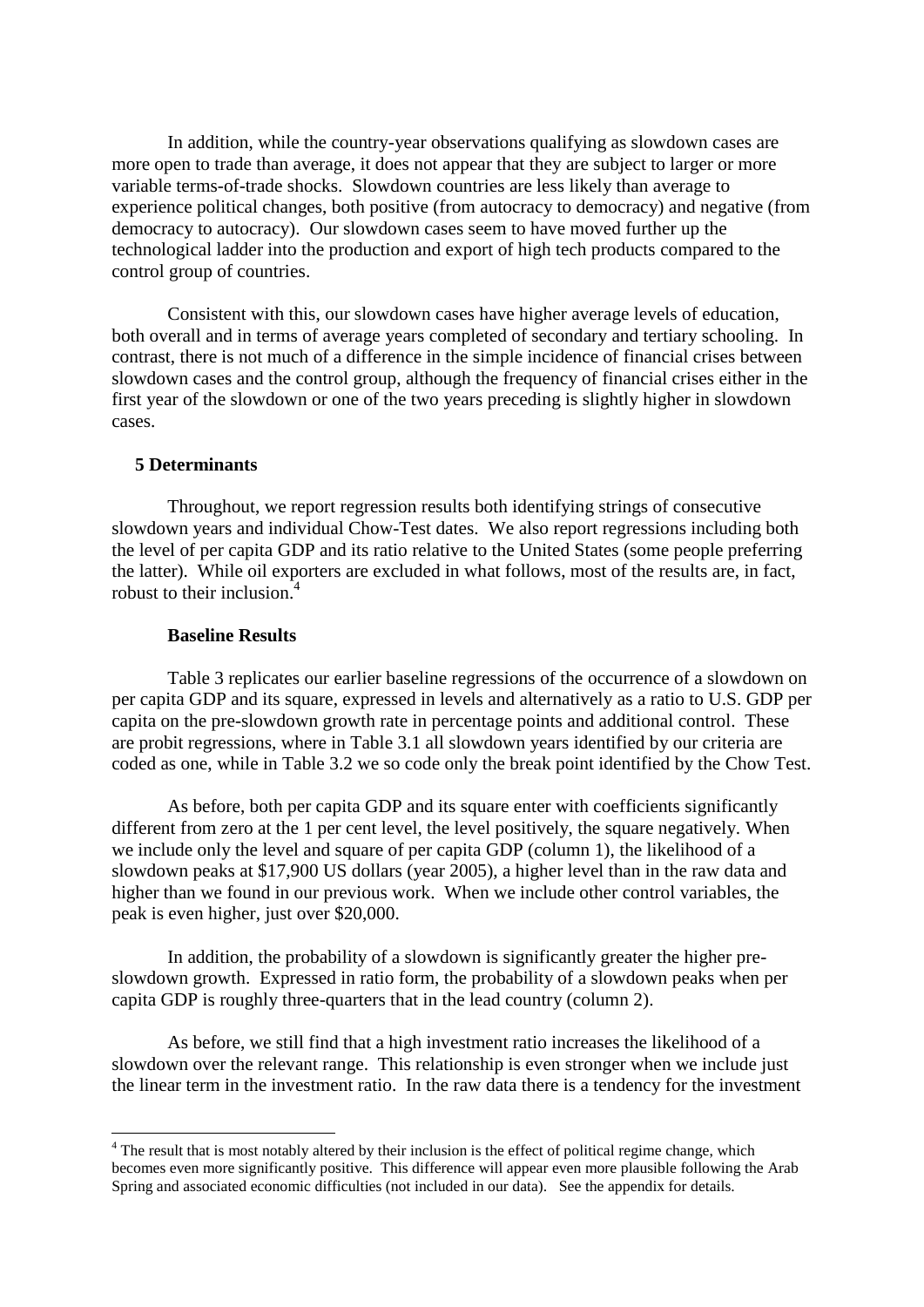ratio to rise further from relatively high levels in the lead-up to slowdowns and to decline thereafter. 5

Similarly, we again find that slowdowns are more likely in countries with undervalued exchange rates, other things equal (here, as before, undervaluation is calculated by regressing the real exchange rate on per capita GDP to account for Balassa-Samuelson effects, and taking the residual). A high old-age dependency ratio similarly increases the likelihood of a slowdown, although this result is no long statistically significant at conventional confidence levels (it was only marginally significant in our earlier paper). Again as before, we find that slowdowns are less likely in more open economies over the relevant range, where this effect now registers at a higher level of statistical significance than previously, especially when we code as one the entire sequence of consecutive slowdown years. That this last effect is not consistent across alternative coding schemes will lead us to revisit its significance below.

## **Human Capital**

Next, we consider the association of slowdowns with years of schooling. We use data from Barro and Lee (2011), who calculate average number of years of schooling for the population aged 15 and above. As shown in Table 4, years of schooling in total displays no evident association with slowdowns. But when we include both total years of schooling and years of schooling at the secondary level and higher as separate variables, the latter is strongly negative: the more university attendees and graduates, on average, the less the likelihood of a slowdown.

That the number of graduates of secondary schools and universities exerts this negative effect is intuitive: more advanced education may be especially valuable for middleincome countries seeking to avoid a slowdown by moving into more the production of more technologically sophisticated goods and services. But why total years of schooling is positively (and in most cases significantly) associated with the probability of a slowdown after controlling separately for higher education is less intuitive. A conjecture would be that countries with some educational attainment that falls short of secondary are better able to move into relatively low-value added industries and activities (assembly operations and the like), leading to an acceleration of growth, but then find it harder to move up market when challenged from below by other late-industrializing, low-labor cost countries. This renders them vulnerable to the so-called middle-income trap.

## **Political Regime Changes**

In Tables 5 and 6 we consider the effect of political regime changes. We distinguish countries with positive political changes (movements away from autocracy and toward democracy) and negative political changes (movements away from democracy and toward autocracy). Our data on political regimes are drawing from the Polity IV data set, which codes countries on a one-to-ten scale (full autocracy to full democracy).

In Table 5 we list slowdown cases where there was a political regime change in the preceding five years. We see a large predominance of positive regime change cases,

**.** 

<sup>&</sup>lt;sup>5</sup> These results are not reported but available upon request.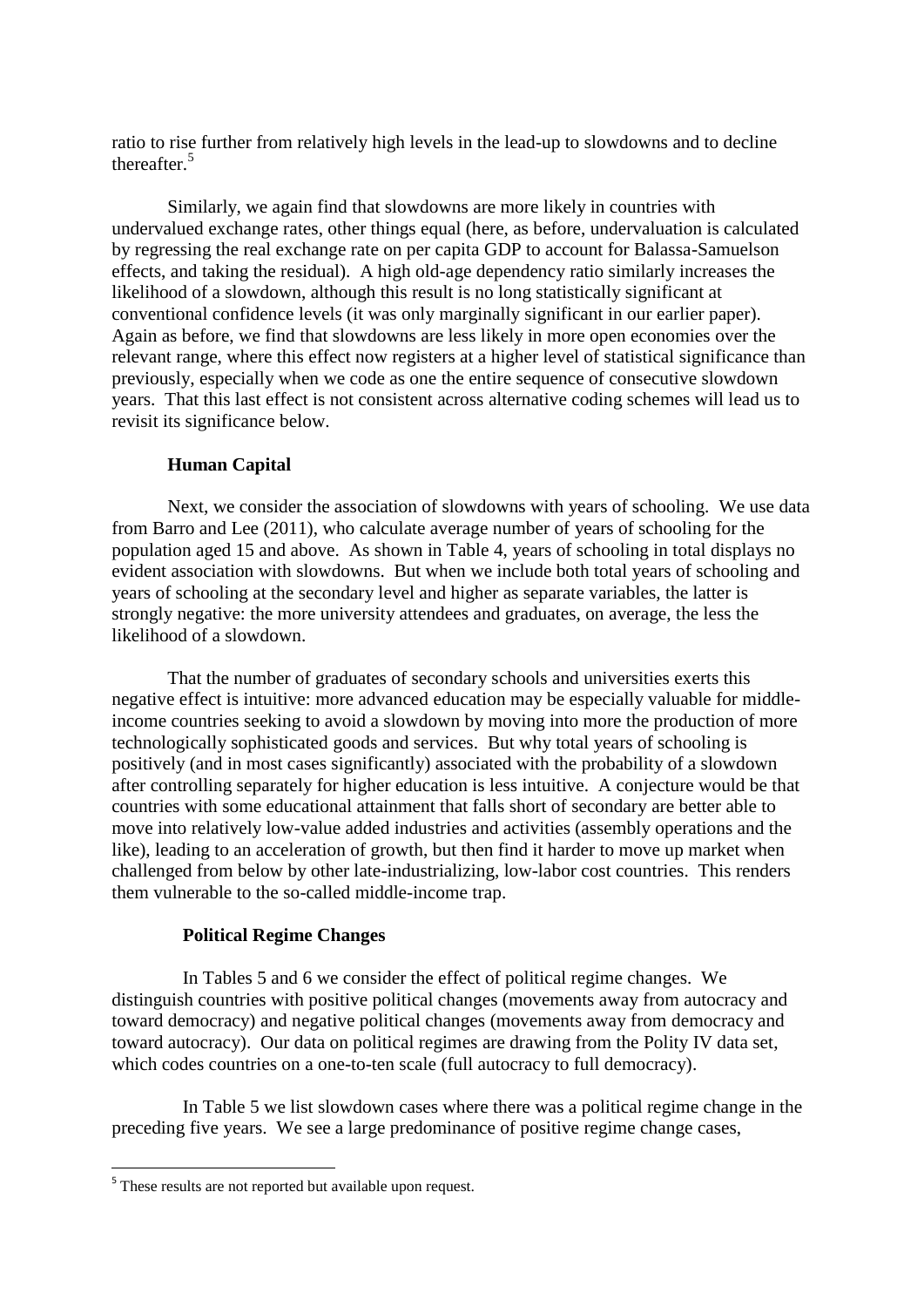reflecting the secular move in the direction of democratization in the final decades of the  $20<sup>th</sup>$ century. Among our slowdown cases, only Bahrain, Greece and Israel go the other way. 6

Table 6 shows the associated regressions. Political change overall (both positive and negative) has no significant association with the probability of a slowdown. But when we distinguish positive and negative changes, positive changes significantly increase the likelihood of a slowdown in one of our two specifications.

Movements in the direction of democracy are sometimes associated increases in labor action and production costs – in Korea following democratization in 1987 and around the time of the country's 1989 slowdown, for example. Park (2007) shows in the Korean case that nominal wage rates, having tracked nominal labor productivity closely before 1987, diverged sharply in that country in the aftermath of democratization. Sharp increases in labor costs as previously successful efforts by authoritarian governments to suppress labor demands come to an end with the transition to political democratization, as in Korea, may more generally explain the association between positive political change and the increased likelihood of a slowdown. As explained in section 2, for Korea our methodology identifies a growth slowdown in 1989.

### **External Factors**

1

Table 7 looks more broadly at the role of external factors in precipitating growth slowdowns, distinguishing trade openness from terms-of-trade shocks and global GDP growth. We enter both variables in levels and interacted with trade openness on the grounds that external shocks might have a more powerful impact on the probability of a slowdown in more open economies.

As noted above, the effect of trade openness is not consistent across specifications. For what they are worth, the specifications yielding the most precisely estimated coefficients suggest that the likelihood of a slowdown is minimized at a trade (export plus import)-to-GDP ratio of approximately 1.3.

We define the terms of trade shock as a dummy variable that takes on a value of one if the growth rate of the terms of trade from t-1 to t is in the lowest 10 per cent of the sample distribution. The coefficient on this variable varies in sign and is generally insignificant. The coefficient on global GDP growth also differs insignificantly from zero in most specifications, but where it is significant it is always negative, consistent with intuition. Note also that when we control for terms of trade and global growth shocks the impact of openness is now spottier than before. But if levels of statistical significance on this variable differ by column, we continue to find that the likelihood of a slowdown is minimized at a trade (import-plus-export) to GDP ratio of approximately 1.3.

This more careful look at external factors thus confirms that these matter for growth slowdowns in the expected way, although precise effects are sensitive to sample and specification.

 $6$  We are not sure why Polity down-codes Israel from 10 (the highest level of democracy) to 9 in 1967. This period saw the prime minister strengthen his authority over the entire range of cabinet activity (Asher, Nachmias and Amir 2002, pp.52, 55-6), which Polity may interpret as a modest decline in checks on the executive..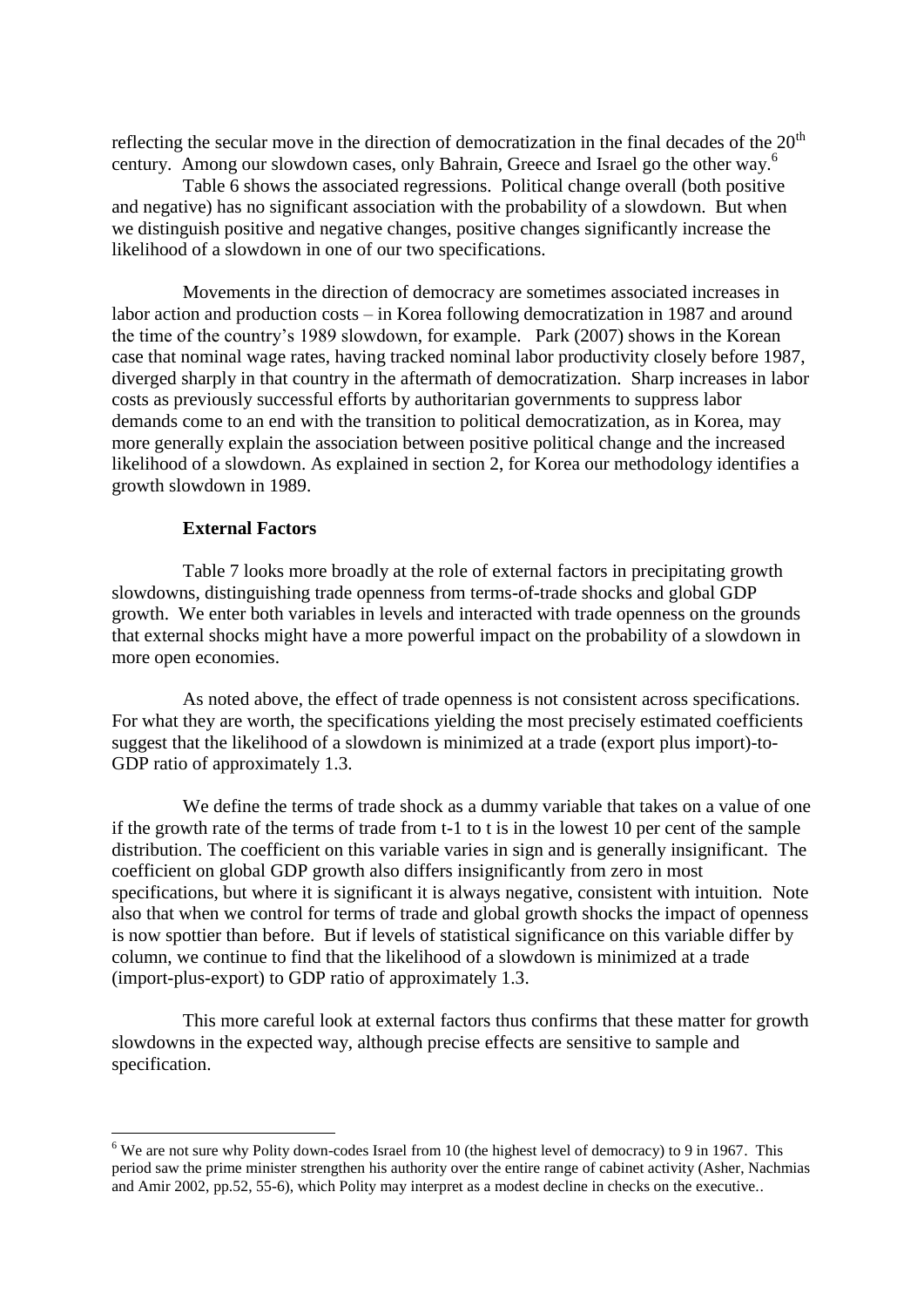## **Technology Content of Exports**

An important challenge for middle-income countries seeking to maintain their customary high growth rates is to move up the technological ladder into the production of more technologically sophisticated goods, in part in order to get out of the way of lower-cost developing countries beginning to penetrate global markets for low-tech products (assembly operations and the like).

In Tables 8.1 and 8.2 we therefore report regressions that include the share of high tech exports as a share of total manufactured exports. In Table 8.2, where we use the Chow-Test approach to identify unique slowdown years, the results suggest that middle-income countries with a relatively large share of high-tech exports are less susceptible to slowdowns. The results in Table 8.1, where we code as slowdowns the entire sequence of slowdown years, are less supportive of the hypothesis. But even there the interaction of the share of high-tech exports with global growth is negative, suggesting that middle income countries that have moved out of assembly operations are less vulnerable to global demand shocks.

## **Financial Instability**

Tables 9 and 10 consider the association of crises with slowdown risk. We create a dummy variable that equals one for all years in which Reinhart and Rogoff (2010) identify a banking crisis, a currency crisis, a domestic default, an external default, an inflationary crisis, a stock market crash, or several of the above.

Table 9 shows the distribution of crises around our Chow Test slowdown dates. Most types of crises – currency crises, banking crises, debt crises, inflation crises – accompany only a relatively small minority of our slowdown cases. Stock market crises or crashes are clearly different; there is a relatively high incidence of these both before and after our slowdown episodes. It makes sense that stock markets should react negatively to slowdowns and that, to the extent that they look forward, they should react negatively in advance of slowdowns. Whether this negative association deserves a causal interpretation is an open question.

Table 10 reports the associated regression results. The crisis dummy lagged one year is positive and consistently significant at a relatively high level of confidence when we consider the entire sequence of slowdown years. The other results reported previously remain intact. In Table 11 we exclude stock market crises-cum-crises. The significant positive association of crises lagged one year with slowdowns remains in Table  $11.1$ <sup>7</sup>

To shed some light on the channels through which crises may lead to slowdowns, we added the investment ratio both before and after the year of the observation to this specification. Specifically, we added two variables, one the average investment-to-GDP ratio over the preceding seven years, the other the average investment-to-GDP ratio over the subsequent seven years. In this augmented specification, the investment ratio tends to enter positively before the slowdown (as before) but negatively thereafter; both measures are generally statistically significant at the ten per cent confidence level or better.<sup>8</sup> Importantly,

1

 $<sup>7</sup>$  In the final column, however, there is also a peculiar negative and significant coefficient on crises lagged two</sup> years, which renders us cautious about pushing this finding too far.

 $8$  Results available from the authors on request.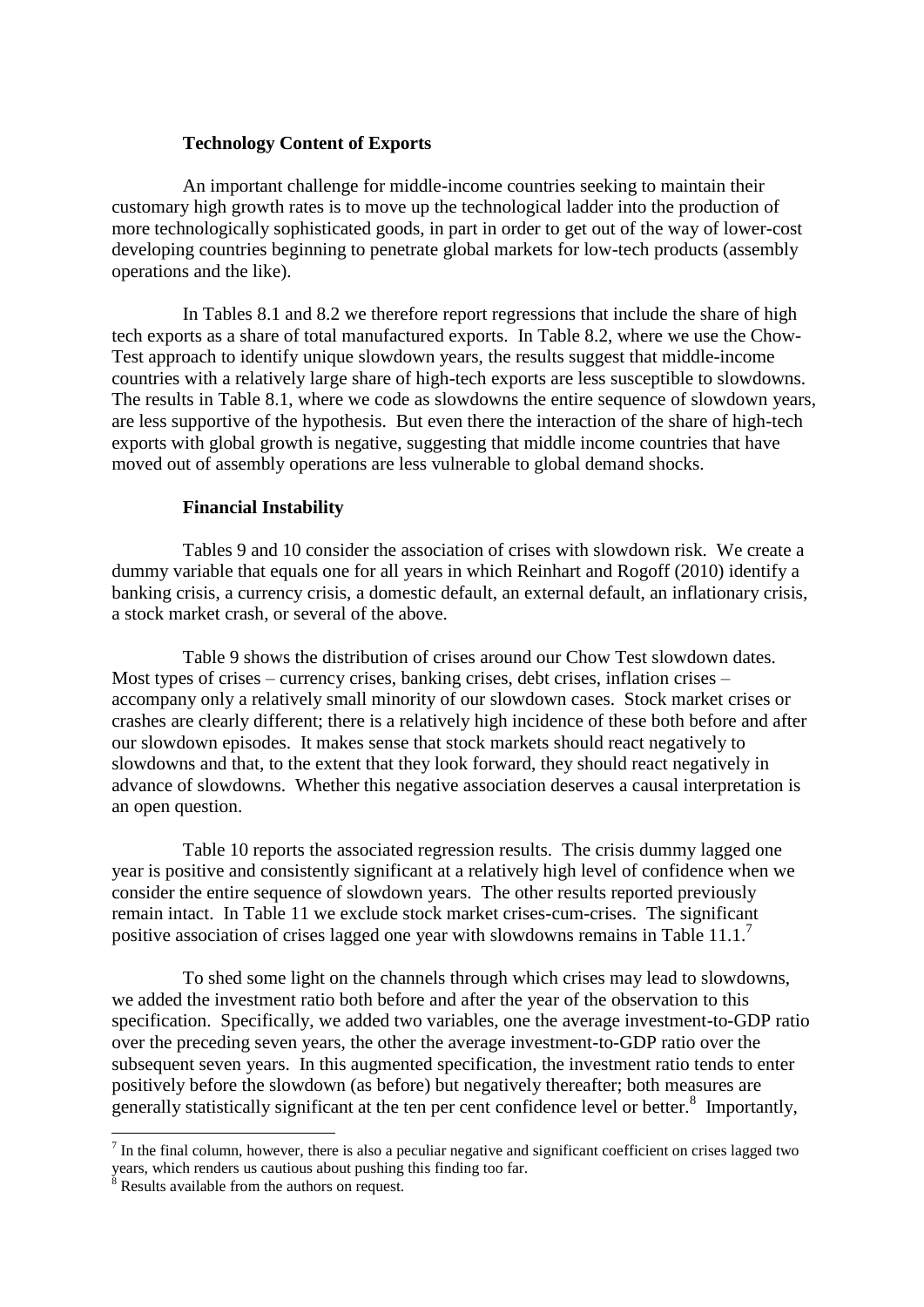the crisis variable no longer differs from zero at conventional confidence levels. This suggests that crises may lead to slowdowns by depressing investment for an extended period. This pattern is well known from, inter alia, the Asian crisis. These results suggest that the mechanism may be more general.

# **6 Conclusion and Additional Thoughts**

Rapid growth in emerging markets is perhaps the single most important economic development affecting the world's population in the last quarter century. An important question is therefore "How long will it last?" Interest in this question has intensified with the deterioration in the global outlook following the onset of the global financial crisis. Even China, the largest and most dynamic emerging market, has seen slower growth since the crisis, although opinion is divided over what this implies for the future.

Much of the literature on this topic flies under the heading of "the middle income trap." A number of emerging markets have grown rapidly at low income levels but were ultimately unable to move beyond middle income status. The troubled global outlook now poses a risk that even dynamic middle income economies like China that are unable to adapt may similarly find themselves trapped, as it were.<sup>9</sup>

In this paper we have again considered what history has to say about this question, revisiting the incidence and correlates of growth slowdowns. We continue to find considerable dispersion in the per capita incomes at which slowdowns occur. But, in contrast to our earlier results, which pointed to the existence of a single mode around \$15,000- \$16,000 purchasing power parity 2005 dollars at which slowdowns typically occur, our new analysis points to the existence of two modes, one in the \$10,000-\$11,000 range and another around \$15,000-\$16,0000. A substantial number of countries in our sample appear to experience two slowdowns, consistent with the existence of multiple modes. This is suggestive of the idea that growth in middle-income countries slows in several steps. It implies that a larger group of middle-income countries may be at risk of slowdowns than suggested by our earlier estimates and that middle-income countries may find their growth slowing at lower levels of income.

The new analysis again confirms that slowdowns are more likely in economies with high old age dependency ratios, high investment rates that may translate into low future returns on capital, and undervalued real exchange rates that provide a disincentive to move up the technology ladder. These patterns will presumably remind readers of current conditions and recent policies in China, the case motivating much of the slowdown literature.

In addition, we find that slowdowns are less likely in countries with high levels of secondary and tertiary education and where high-tech products account for a large share of exports, consistent with our earlier emphasis of the importance of moving up the technology ladder in order to avoid the middle income trap.

What do these new results imply for China? China has slightly higher average years of schooling at the secondary level than the median for our slowdown cases (3.17 years in China versus 2.72 years in our slowdown cases). It has a higher share of high-tech goods in

<sup>&</sup>lt;sup>9</sup> See, for example, ADB (2012a).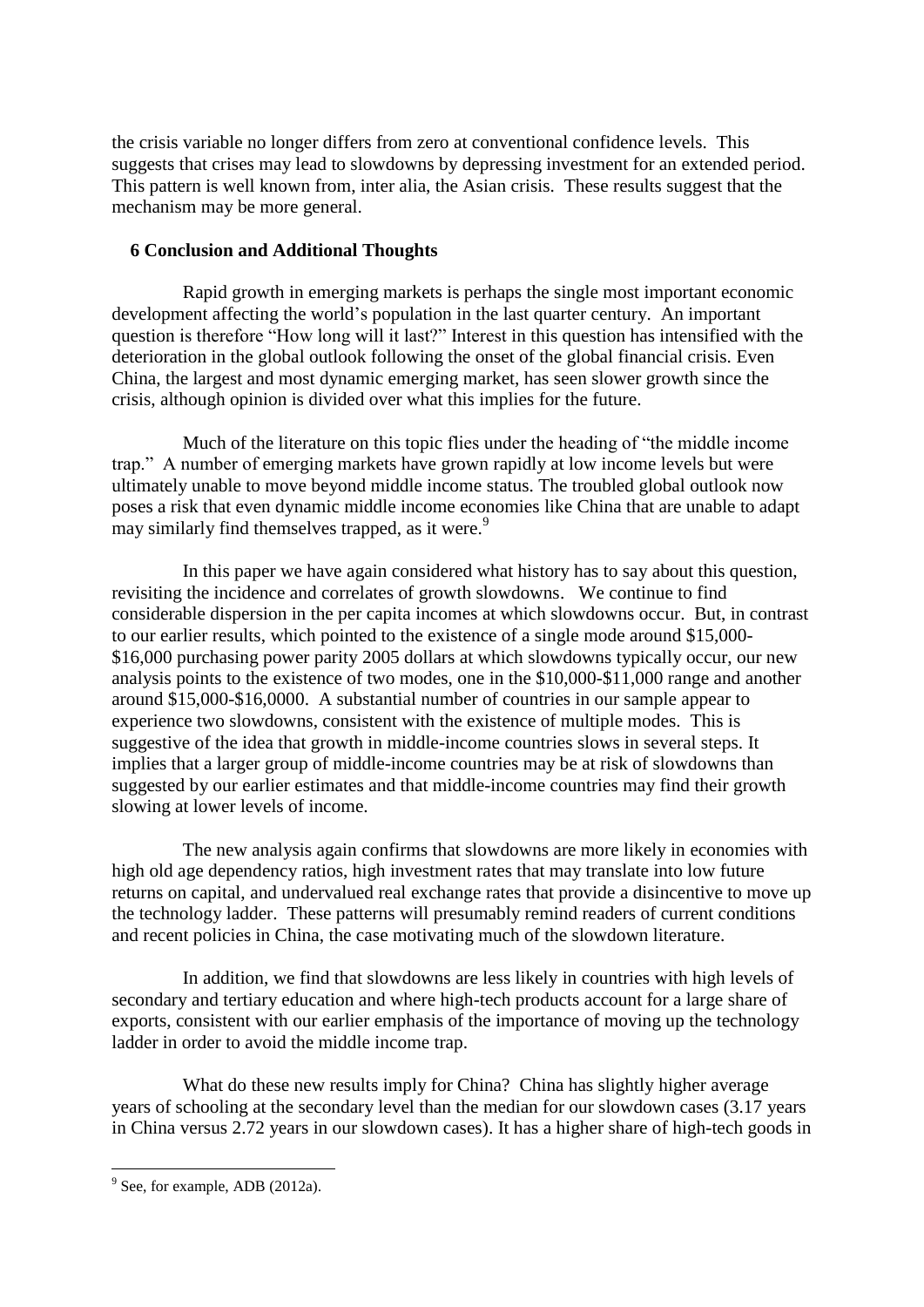exports (27.5 per cent in China versus 24.1 in our slowdown cases). In this sense China appears to be doing slightly better than average in moving up the technology ladder in order to avoid the middle-income trap.

Our finding that high quality human capital reduces the probability of a slowdown seems intuitive. Skilled workers are needed to move up the value chain from low value-added industries and activities. High quality human capital is especially important for modern high value-added activities like business services. ADB (2012b) finds that the underdevelopment of the service sector in China and other Asian emerging markets is attributable partly to the dominance of traditional low value-added services. It identifies shortages of appropriate human capital as an important explanation for the weakness of modern high value-added services.

Even emerging markets that have achieved rapid improvement in overall education attainment can suffer from shortages of specific kinds of skilled workers. ADB (2008) warns that such shortages are sufficiently prevalent to pose a risk to growth in China and other parts of emerging Asia. Surveys of employers in China and emerging Asia regularly identify shortages of qualified staff as a top business concern. For example, lack of high quality human capital helps to explain why Malaysia and Thailand have become synonymous with the middle income trap. In contrast, the rapid expansion of secondary and then tertiary education helps to explain Korea's successful transition from middle to high income status. Whether China can avoid the middle income trap will presumably depend, in part, on whether it develops an education system that successfully produces graduates with skills that employers require.

That a large share of high-tech exports is negatively associated with the likelihood of a slowdown points to the same conclusion. Intuitively, the inherited stock of human capital shapes a country's ability to move up the technology ladder and its capacity export products embodying advanced technology. As they reach middle income status, emerging markets typically import advanced technology from more advanced countries. Taking the next step, which involves adapting imported technology to local conditions and embodying it in exports with high local content, requires a pool of highly skilled workers.

Other variables, from political regime changes and financial instability to trade openness and terms-of-trade shocks, also show some association with growth slowdowns. But compared to educational attainment and the structure of exports, they are less robustly related. The insignificance of global growth offers some hope that China and other emerging markets can continue to grow at healthy rates despite an unfavorable global environment. Finally, the apparent correlation between political regime change and growth slowdowns may in fact reflect the influence of common underlying drivers of both political change and growth slowdowns. Social factors like those responsible for the Arab Spring may bring about both economic and political changes, in other words.

At some point, high growth in middle-income countries will come to an end. The low hanging fruit will have been picked, and high-return investments will have been completed. Underemployed labor will have been transferred from rural to urban sectors, while the demographic dividend will become a demographic drag. But this does not mean that a slowdown at a specific income level is inevitable. Not all countries are equally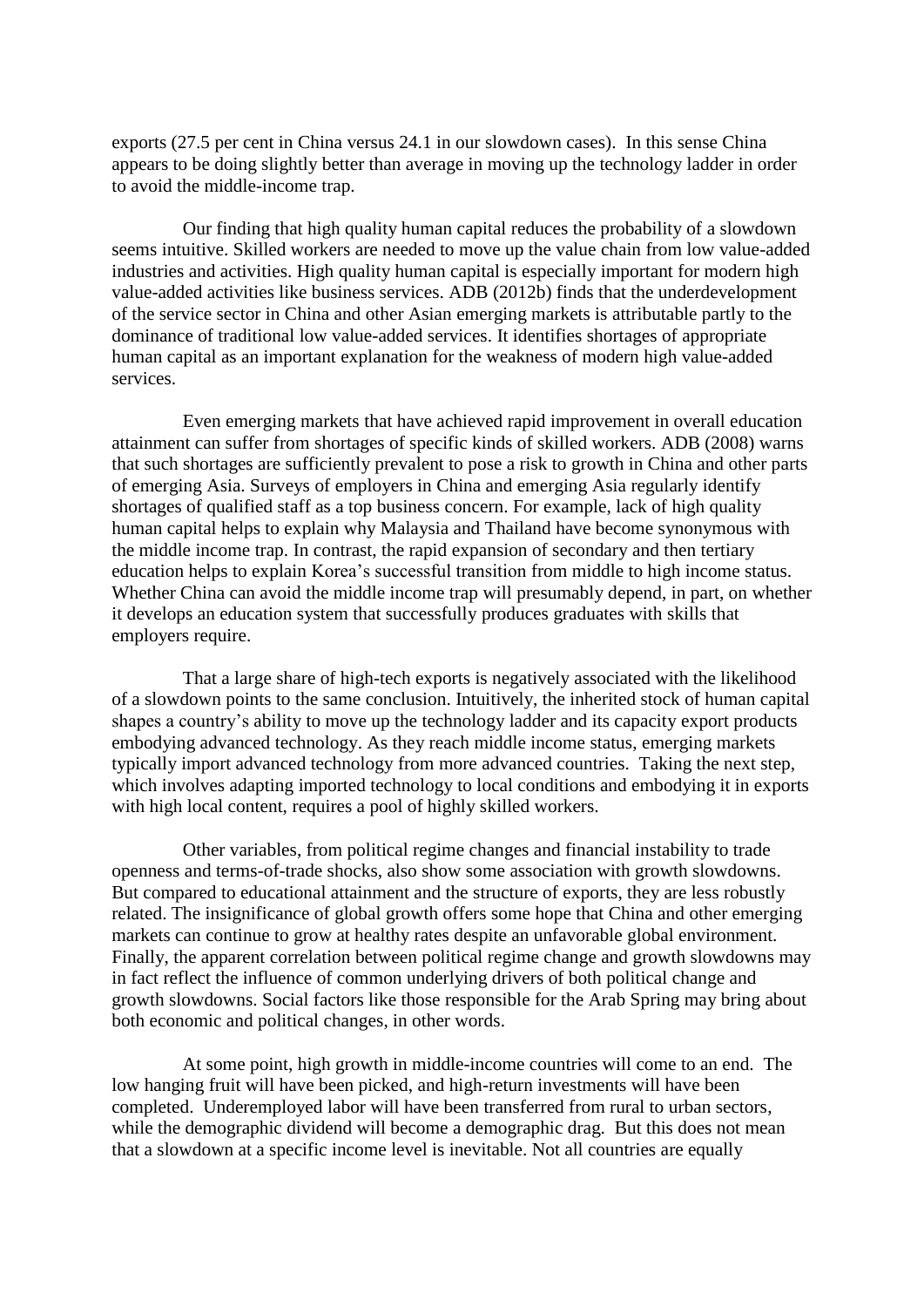susceptible. Countries accumulating high quality human capital and moving into the production of higher tech exports stand a better chance of avoiding the middle income trap.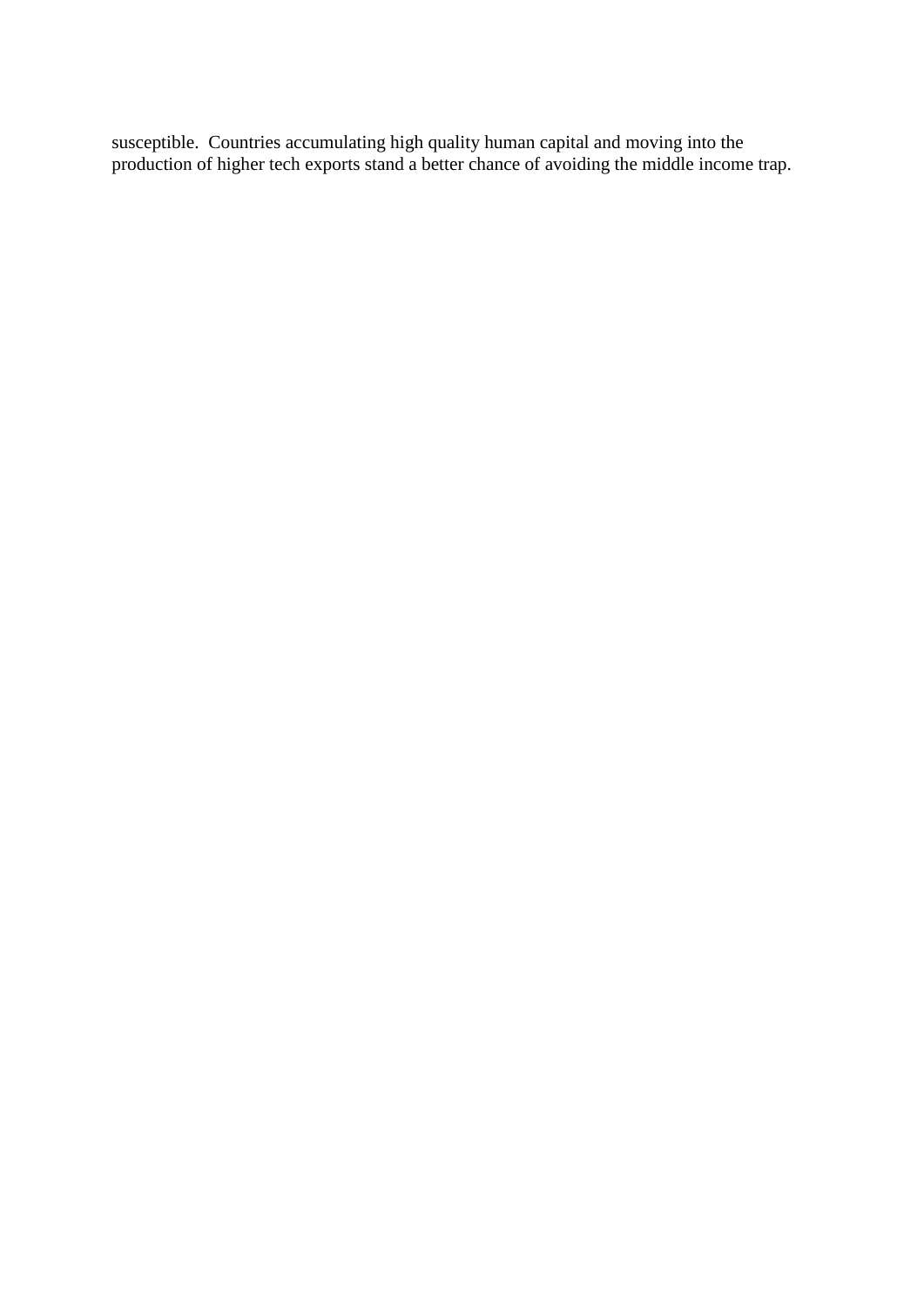## **Referemces**

Arian, Asher, David Nachmias and Ruth Amir (2002), *Executive Governance in Israel*, London: Palgrave.

Asian Development Bank (2012a), "Going Beyond the Low Cost Advantage: Challenges and Policy Options for the People's Republic of China," unpublished manuscript, Asian Development Bank.

Asian Development Bank (2012b), *Asian Development Outlook 2012 Update: Services and Asia's Future Growth*, Manila: Asian Development Bank.

Asian Development Bank (2008), "Asia's Skills Crisis," in *Asian Development Outlook 2008: Workers in Asia*, Manila: Asian Development Bank.

Barro, Robeert and Jong-Wha Lee (2011), "A New Data Set of Educational Attainment in the World 1950-2010," Harvard University and Korea University (November).

Eichengreen, Barry, Donghyun Park and Kwanho Shin (2012), "When Fast Growing Economies Slow Down: International Evidence and Implications for China," *Asian Economic Papers* 11, pp.42-87.

Eichengreen, Barry, Dwight Perkins and Kwanho Shin (2012), *From Miracle to Maturity: The Growth of the Korean Economy*, Cambridge, Mass.: Harvard University Press for the Harvard Asia Center.

Hausmann, Ricardo, Lant Pritchett and Dani Rodrik (2005), "Growth Accelerations," *Journal of Economic Growth* 10, pp.303-329.

Penn World Tables (2012), "Penn World Tables 7.1," Philadelphia: Center for International Comparisons of Production, Income and Prices, University of Pennsylvania (July).

Park, Ki Seong (2007), "Industrial Relations and Economic Growth in Korea," *Pacific Economic Review* 12, pp.711-723

Polity IV Project (2012), "Political Regime Characteristics and Transitions, 1800-2010," http://www.systemicpeace.org/polity/polity4.htm.

Reinhart, Carmen and Kenneth Rogoff (2010), *This Time is Different: Eight Centuries of Financial Folly*, Princeton: Princeton University Press.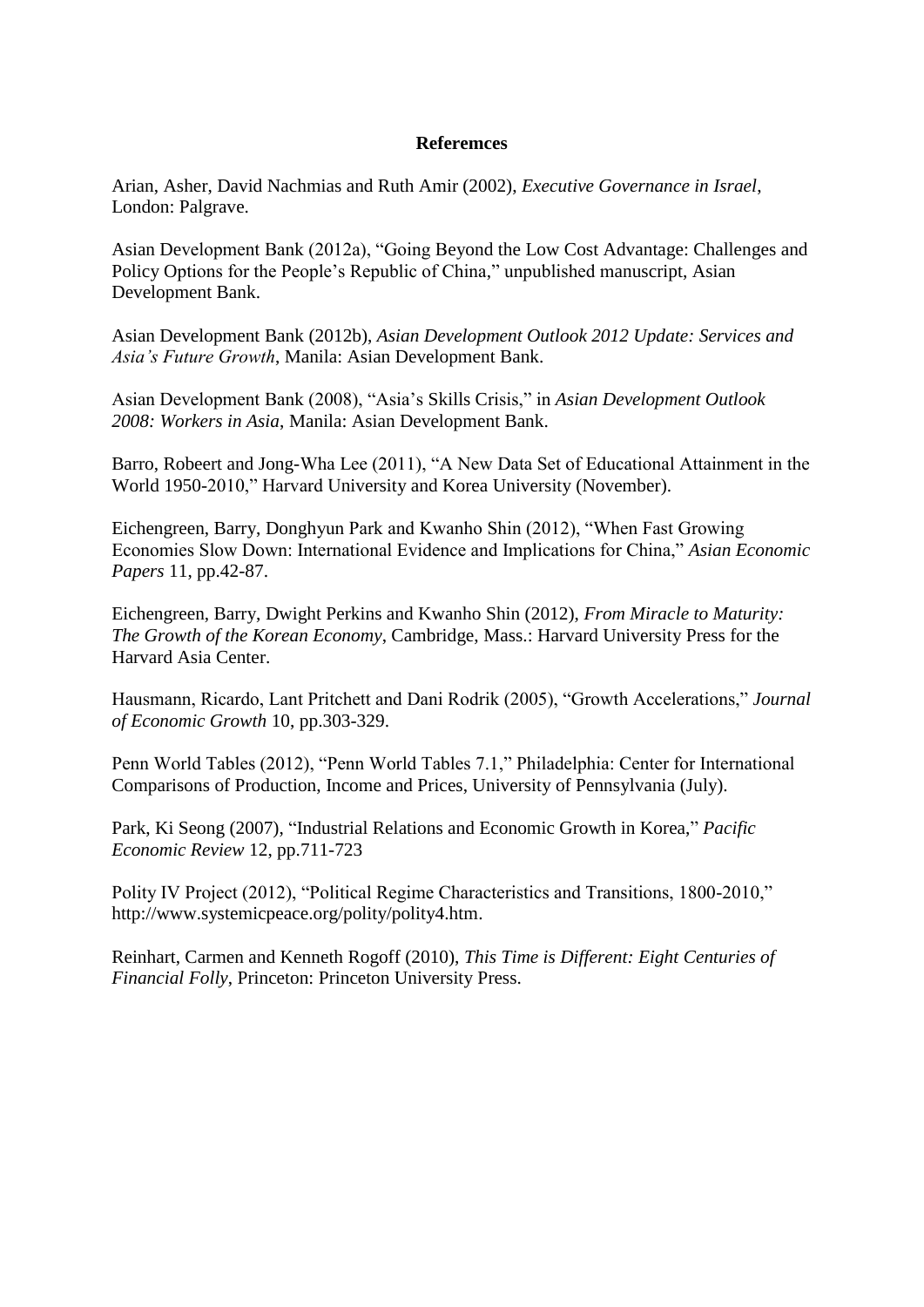## **Data Appendix**

1. Growth Slowdowns

Per capita GDP: PPP Converted GDP Per Capita (Chain Series), at 2005 constant prices

Source: Penn World Tables 7.1

- 2. Probit Regressions
- (1) Demography

Age Dependency Ratio, Young: Percentage ratio of younger dependents (younger than 15) to the working-age population (15-64 years old).

Source: World Development Indicators 2010

Age Dependency Ratio, Old: Percentage ratio of older dependents (older than 64) to the working-age population.

Source: World Development Indicators 2010

(2) Expenditure shares

Consumption share of GDP: Consumption Share of PPP Converted GDP Per Capita at 2005 constant prices.

Source: Penn World Tables 7.1

Investment share of GDP: Investment Share of PPP Converted GDP Per Capita at 2005 constant prices.

Source: Penn World Tables 7.1

Government consumption share of GDP: Government Consumption Share of PPP Converted GDP Per Capita at 2005 constant prices.

Source: Penn World Tables 7.1

(3) Human Capital

Educational Attainment for Population aged 15 and over.

Source: Barro and Lee (2011) Educational Attainment Dataset

(4) External sector

Terms of Trade: Net barter terms of trade index calculated as the percentage ratio of the export unit value index to the import unit value index, measured relative to the base year 2000

Source: World Development Indicators 2010.The data before 1980 were obtained from Hiro Ito.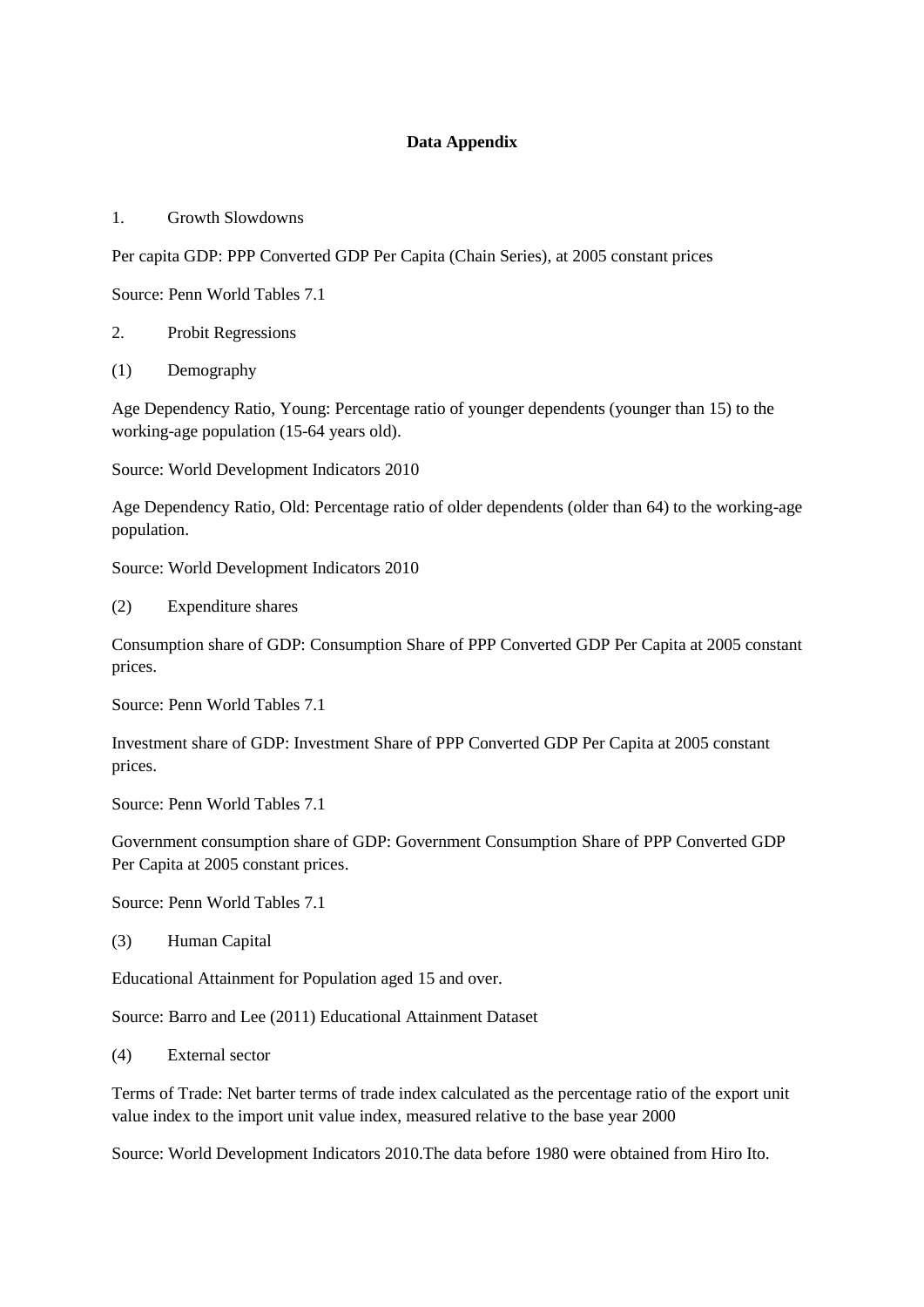Trade openness in 2005 constant prices: The total trade (exports and imports) as a percentage of GDP.

Source: Penn World Tables 7.1

World GDP Growth: Annual percentage growth rate of GDP based on constant 2000 U.S. dollars.

Source: World Development Indicators 2012

High technology export ratio: Percentage ratio of High-technology exports to manufactured exports.

Source: World Development Indicators 2012.

(5) Political regimes

Polity Index: Polity score captures the regime authority spectrum on a scale ranging from -10 (hereditary monarchy) to 10 (consolidated democracy).

Source: Center for Systemic Peace

(6) Policy Variables

Inflation: CPI change over corresponding period of previous year

Source: IFS line 64XZF

Exchange Rate: US=1

Source: Penn World Tables 7.1

(7) Date of Crises

Dummy for crises: Dummy for crisis takes a value of 1if any of six crises occurs. Six crises refer to inflation, currency, stock, domestic debt, external debt, and banking crises.

Source: Reinhart and Rogoff (2010)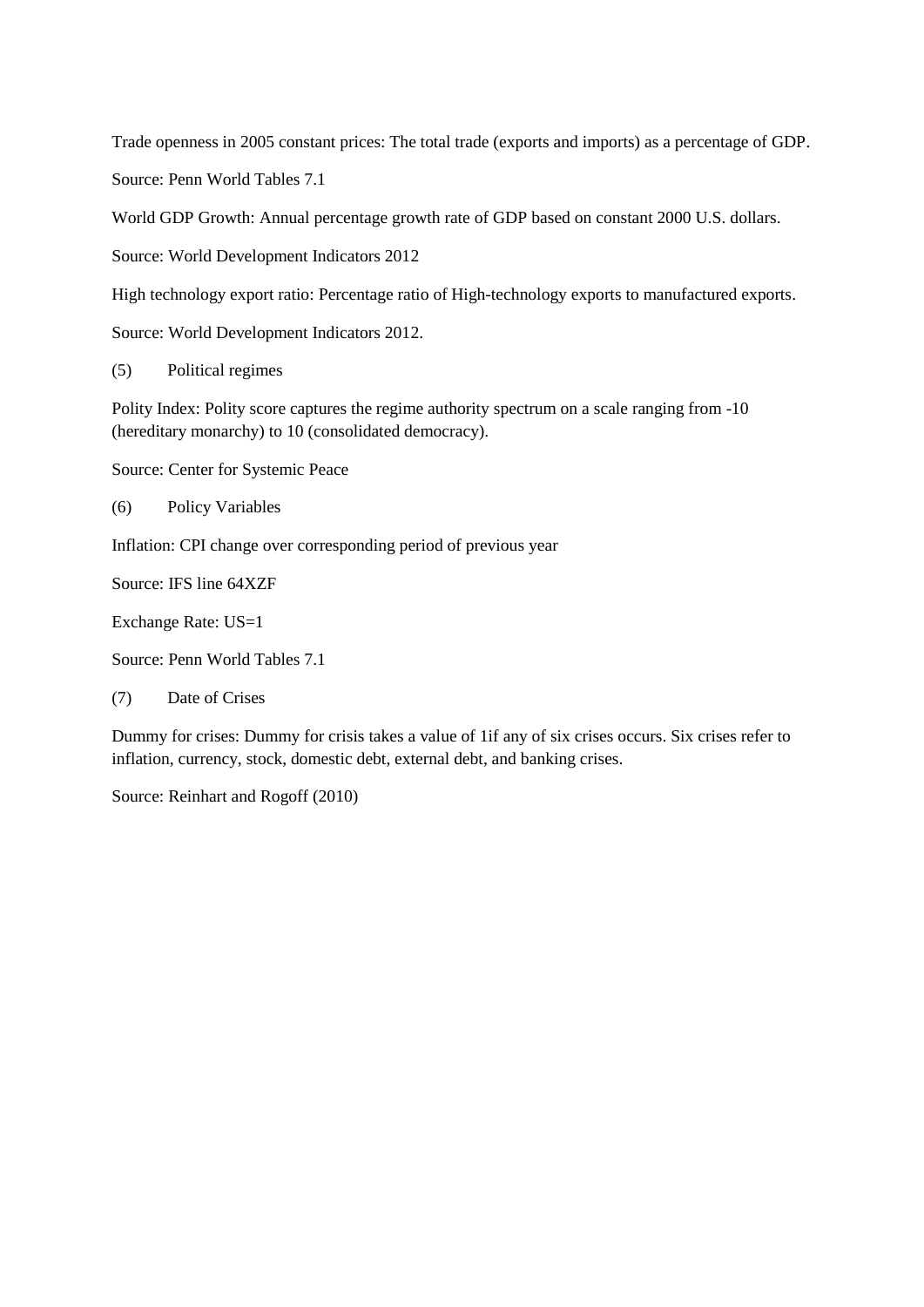|           |                         |                                 |      |                                                |                                                 |                         | Unit:%, \$             |
|-----------|-------------------------|---------------------------------|------|------------------------------------------------|-------------------------------------------------|-------------------------|------------------------|
| Country   | Penn World<br>Table 6.3 | Year<br>Penn World<br>Table 7.1 | Both | Growth before<br>slowdown<br>$(t-7$ through t) | Growth after<br>slowdown<br>$(t$ through $t+7)$ | Difference<br>in growth | Per capita<br>GDP at t |
| Argentina | 1970*                   |                                 |      | 3.6                                            | 1.5                                             | $-2.2$                  | 10,927                 |
|           | 1997*                   |                                 |      | 4.3                                            | $-0.1$                                          | $-4.5$                  | 12,778                 |
|           | 1998*                   |                                 |      | 3.7                                            | 0.5                                             | $-3.2$                  | 13,132                 |
| Australia |                         |                                 | 1968 | 4.0                                            | $-0.1$                                          | $-4.0$                  | 19,553                 |
|           |                         |                                 | 1969 | 3.9                                            | $-0.2$                                          | $-4.1$                  | 20,409                 |
| Austria   |                         | 1960                            |      | 6.4                                            | 3.5                                             | $-2.9$                  | 10,537                 |
|           |                         |                                 | 1961 | 5.9                                            | 3.4                                             | $-2.5$                  | 11,042                 |
|           |                         |                                 | 1974 | 4.8                                            | 2.5                                             | $-2.4$                  | 18,860                 |
|           | 1976                    |                                 |      | 4.2                                            | 2.1                                             | $-2.1$                  | 18,615                 |
|           |                         |                                 | 1977 | 4.0                                            | 1.6                                             | $-2.5$                  | 20,875                 |
| Bahrain   |                         |                                 | 1977 | 4.7                                            | $-3.0$                                          | $-7.7$                  | 30,133                 |
|           |                         | 1978                            |      | 3.9                                            | $-6.2$                                          | $-10.1$                 | 28,339                 |
| Belgium   |                         |                                 | 1973 | 4.7                                            | 2.5                                             | $-2.2$                  | 18,091                 |
|           |                         |                                 | 1974 | 4.9                                            | 1.6                                             | $-3.3$                  | 18,852                 |
|           |                         |                                 | 1976 | 3.9                                            | 1.1                                             | $-2.8$                  | 19,415                 |
| Chile     | 1994*                   |                                 |      | 5.9                                            | 3.9                                             | $-2.0$                  | 11,145                 |
|           | 1995*                   |                                 |      | 6.5                                            | 2.8                                             | $-3.7$                  | 12,223                 |
|           | 1996*                   |                                 |      | 6.1                                            | 2.3                                             | $-3.8$                  | 13,004                 |
|           | 1997*                   |                                 |      | 6.6                                            | 2.3                                             | $-4.3$                  | 13,736                 |
|           | 1998*                   |                                 |      | 6.1                                            | 2.7                                             | $-3.4$                  | 14,011                 |
| Cyprus    |                         | 1989                            |      | 5.1                                            | 2.0                                             | $-3.1$                  | 13,501                 |
|           |                         | 1990                            |      | 5.1                                            | 1.4                                             | $-3.7$                  | 14,000                 |
|           |                         | 1992                            |      | 4.4                                            | 1.7                                             | $-2.7$                  | 14,579                 |
| Denmark   | 1964                    |                                 |      | 5.0                                            | 2.9                                             | $-2.1$                  | 13,450                 |
|           | 1965                    |                                 |      | 5.4                                            | 2.8                                             | $-2.6$                  | 13,944                 |
|           |                         | 1968                            |      | 4.1                                            | 1.9                                             | $-2.2$                  | 16,336                 |
|           |                         | 1969                            |      | 4.3                                            | $2.0\,$                                         | $-2.3$                  | 17,417                 |
|           |                         |                                 | 1970 | 4.5                                            | $2.0\,$                                         | $-2.5$                  | 17,681                 |
|           |                         | 1973                            |      | 3.8                                            | 1.3                                             | $-2.5$                  | 19,349                 |
| Estonia   |                         | 2002                            |      | 7.1                                            | 3.9                                             | $-3.2$                  | 12,525                 |
|           |                         | 2003                            |      | $7.4\,$                                        | $3.2\,$                                         | $-4.1$                  | 13,591                 |
| Finland   |                         |                                 | 1970 | 4.5                                            | $2.5\,$                                         | $-2.0$                  | 13,884                 |
|           | 1971                    |                                 |      | 4.1                                            | $2.0\,$                                         | $-2.1$                  | 13,481                 |
|           | 1973                    |                                 |      | 4.6                                            | $2.5\,$                                         | $-2.1$                  | 14,996                 |
|           |                         |                                 | 1974 | 5.2                                            | $2.1\,$                                         | $-3.1$                  | 16,594                 |
|           |                         |                                 | 1975 | 4.9                                            | $2.5\,$                                         | $-2.4$                  | 16,545                 |
|           |                         | 2002                            |      | 3.7                                            | 0.9                                             | $-2.8$                  | 29,781                 |

# **Table 1. Old and New Slowdown Episodes**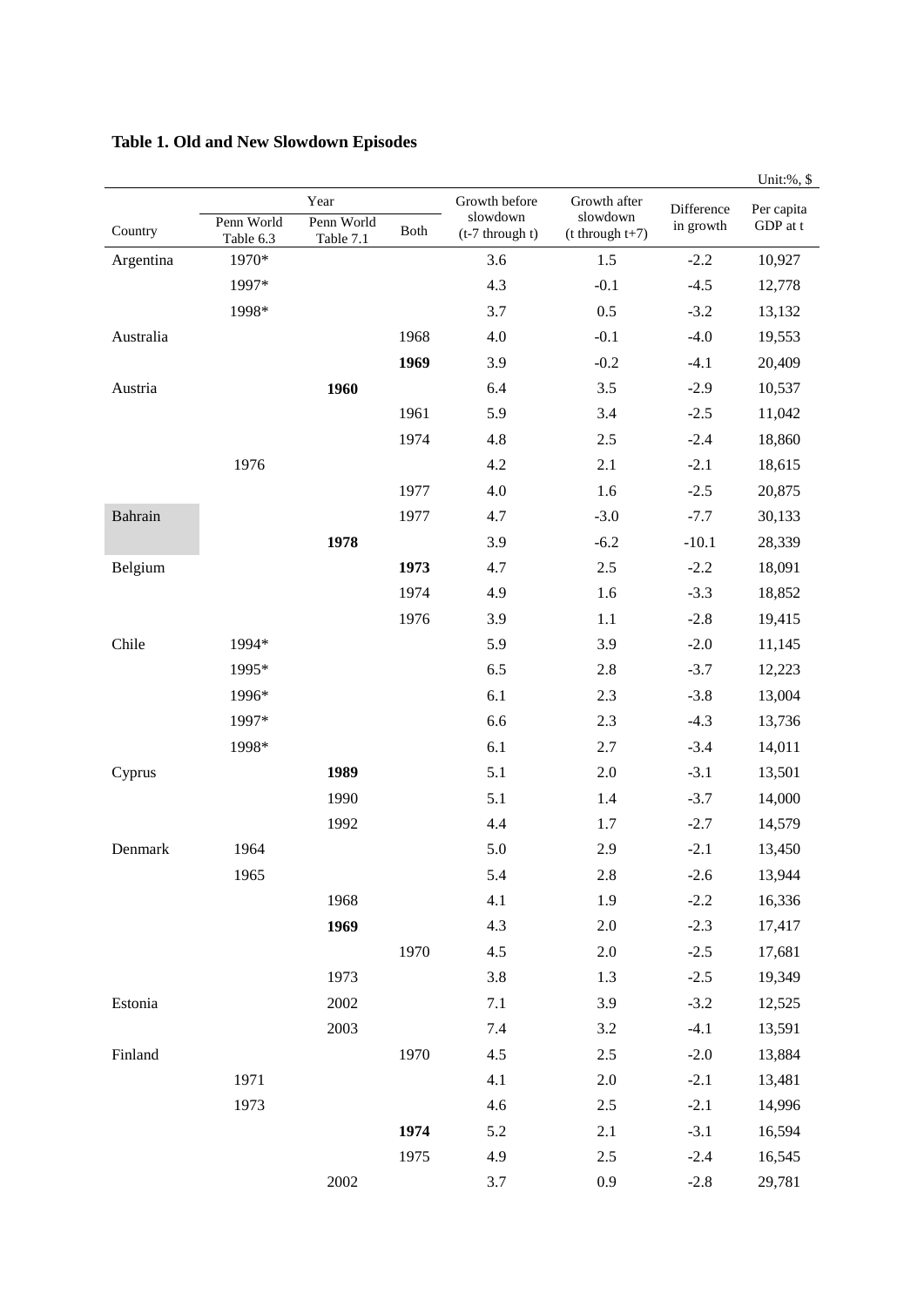|           |      | 2003 |      | 3.6     | 1.3     | $-2.3$  | 30,151 |
|-----------|------|------|------|---------|---------|---------|--------|
| France    |      |      | 1973 | 4.5     | 2.3     | $-2.2$  | 18,225 |
|           |      |      | 1974 | 4.4     | 1.8     | $-2.6$  | 18,876 |
| Gabon     |      | 1973 |      | 5.4     | 2.9     | $-2.5$  | 10,184 |
|           |      | 1974 |      | 9.5     | $-1.3$  | $-10.8$ | 13,865 |
|           |      | 1975 |      | 10.6    | $-3.6$  | $-14.2$ | 15,193 |
|           |      |      | 1976 | 13.1    | $-7.0$  | $-20.1$ | 19,395 |
|           |      |      | 1977 | 9.7     | $-3.8$  | $-13.5$ | 16,333 |
|           |      |      | 1978 | 4.4     | $-0.3$  | $-4.7$  | 12,122 |
|           |      | 1994 |      | 3.8     | $-1.7$  | $-5.5$  | 11,828 |
|           | 1995 |      |      | 3.5     | $-2.9$  | $-6.4$  | 10,161 |
| Greece    |      |      | 1969 | 8.3     | 4.8     | $-3.5$  | 11,282 |
|           |      |      | 1970 | 7.9     | 3.8     | $-4.1$  | 12,271 |
|           |      |      | 1971 | 7.6     | $3.5$   | $-4.1$  | 13,194 |
|           |      |      | 1972 | $7.5$   | 2.4     | $-5.1$  | 14,480 |
|           |      |      | 1973 | 7.8     | 1.3     | $-6.5$  | 15,617 |
|           |      |      | 1974 | $6.0\,$ | 2.1     | $-3.9$  | 14,304 |
|           |      |      | 1975 | 5.6     | 1.2     | $-4.4$  | 14,988 |
|           |      |      | 1976 | $4.8\,$ | $0.1\,$ | $-4.7$  | 15,819 |
|           |      |      | 1977 | 3.8     | $0.2\,$ | $-3.5$  | 15,955 |
|           |      |      | 1978 | 3.5     | $-0.3$  | $-3.9$  | 16,910 |
|           |      | 2003 |      | 3.9     | 0.7     | $-3.2$  | 23,988 |
| Hong Kong |      |      | 1978 | 6.8     | 4.3     | $-2.4$  | 11,924 |
|           |      | 1981 |      | $7.5$   | 5.2     | $-2.2$  | 14,659 |
|           |      | 1982 |      | 7.6     | 5.1     | $-2.4$  | 14,855 |
|           | 1988 |      |      | 5.6     | $3.2\,$ | $-2.4$  | 24,523 |
|           | 1989 |      |      | 5.5     | 3.2     | $-2.4$  | 24,867 |
|           |      |      | 1990 | 5.5     | 3.3     | $-2.2$  | 22,241 |
|           |      |      | 1991 | 5.3     | 1.5     | $-3.8$  | 23,374 |
|           |      |      | 1992 | $6.0\,$ | 0.9     | $-5.1$  | 24,540 |
|           |      |      | 1993 | 5.3     | 1.4     | $-3.8$  | 25,348 |
|           |      |      | 1994 | 4.4     | $0.7\,$ | $-3.7$  | 26,562 |
| Hungary   |      | 1977 |      | 4.6     | 1.4     | $-3.2$  | 10,747 |
|           |      |      | 1978 | 4.4     | $0.8\,$ | $-3.6$  | 11,327 |
|           |      |      | 1979 | $4.0\,$ | 1.2     | $-2.8$  | 11,276 |
|           |      | 2003 |      | 4.1     | 1.3     | $-2.8$  | 15,133 |
| Iran      |      |      | 1972 | 9.9     | $-3.2$  | $-13.1$ | 10,791 |
|           |      |      | 1973 | 10.1    | $-6.8$  | $-16.9$ | 11,439 |
|           |      |      | 1974 | 9.6     | $-10.2$ | $-19.8$ | 12,012 |
|           |      |      | 1975 | $7.4\,$ | $-8.2$  | $-15.6$ | 11,324 |
|           |      |      | 1976 | 8.5     | $-9.1$  | $-17.6$ | 13,330 |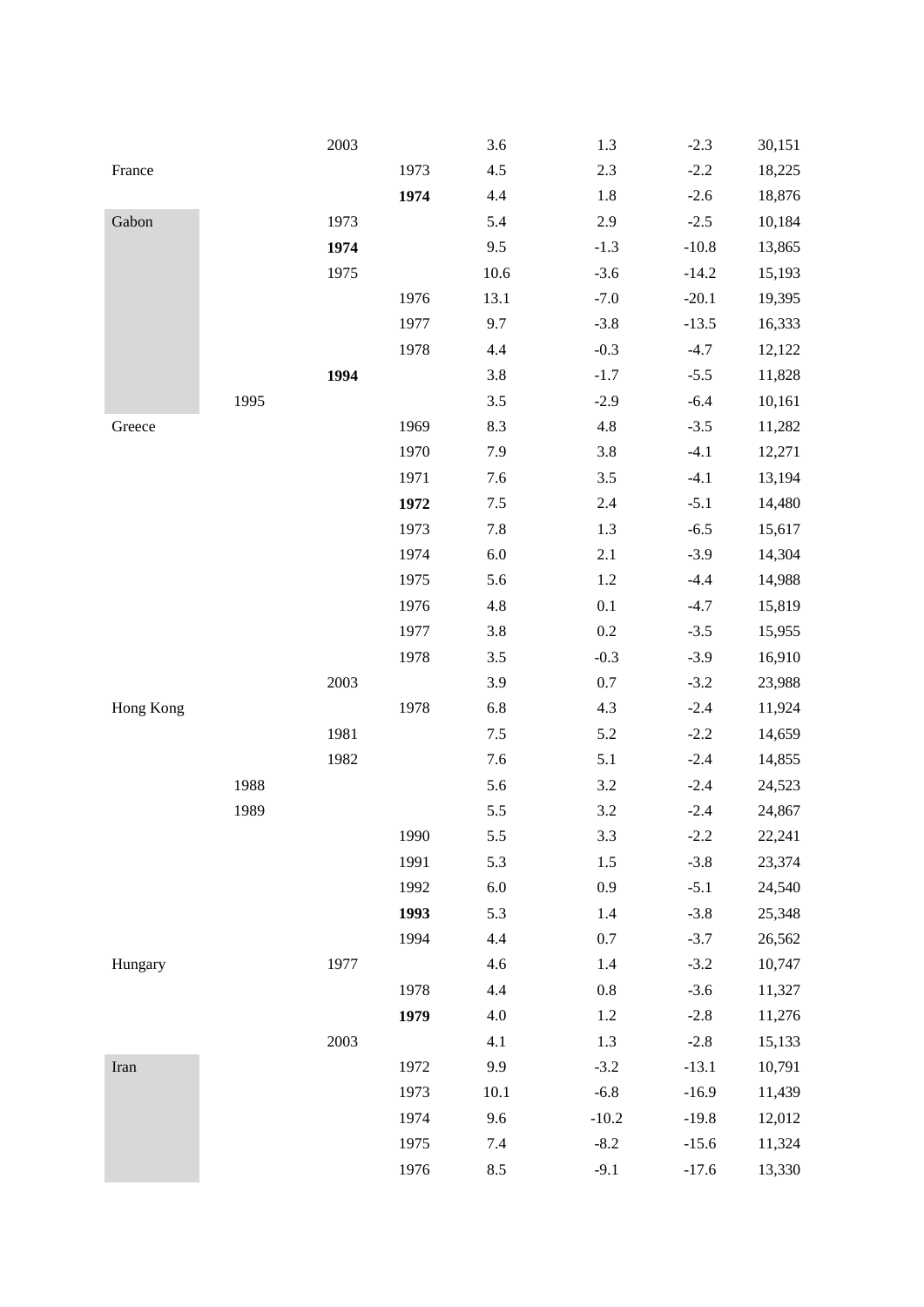|                       |       | 1977 |      | 4.3     | $-6.9$  | $-11.2$ | 11,459 |
|-----------------------|-------|------|------|---------|---------|---------|--------|
| Iraq                  | 1979* |      |      | 10.9    | $-6.6$  | $-17.5$ | 11,823 |
|                       | 1980* |      |      | 7.9     | $-3.5$  | $-11.5$ | 11,129 |
| Ireland               |       |      | 1969 | 4.4     | 2.2     | $-2.2$  | 10,784 |
|                       |       |      | 1973 | 5.1     | 2.2     | $-2.9$  | 12,564 |
|                       |       |      | 1974 | 4.5     | $2.5\,$ | $-2.0$  | 12,641 |
|                       |       |      | 1978 | 3.7     | 0.4     | $-3.3$  | 14,437 |
|                       | 1979  |      |      | 3.5     | $-0.3$  | $-3.8$  | 14,091 |
|                       |       |      | 1999 | 7.4     | 3.9     | $-3.5$  | 31,344 |
|                       |       |      | 2000 | 8.4     | 3.0     | $-5.4$  | 34,199 |
|                       |       | 2001 |      | $8.1\,$ | $1.8\,$ | $-6.3$  | 35,353 |
|                       |       | 2002 |      | $7.2\,$ | $-0.5$  | $-7.7$  | 36,875 |
|                       |       | 2003 |      | 6.6     | $-1.3$  | $-7.9$  | 38,254 |
| Israel                |       |      | 1970 | 5.5     | 2.3     | $-3.2$  | 12,275 |
|                       |       |      | 1971 | 5.7     | 1.9     | $-3.8$  | 13,114 |
|                       |       |      | 1972 | $6.0\,$ | 1.3     | $-4.7$  | 13,931 |
|                       |       |      | 1973 | $7.5$   | $0.1\,$ | $-7.4$  | 15,030 |
|                       |       |      | 1974 | 7.6     | 0.3     | $-7.2$  | 15,320 |
|                       |       |      | 1975 | 5.9     | 0.0     | $-5.9$  | 15,726 |
|                       |       | 1976 |      | 3.7     | 0.9     | $-2.8$  | 15,048 |
|                       | 1996  |      |      | 3.7     | $-0.1$  | $-3.8$  | 20,973 |
| Italy                 | 1974  |      |      | 4.4     | 2.3     | $-2.1$  | 15,629 |
| Japan                 |       |      | 1967 | 8.5     | 6.4     | $-2.1$  | 10,096 |
|                       |       |      | 1968 | 8.5     | 4.9     | $-3.6$  | 11,292 |
|                       |       |      | 1969 | 8.9     | 3.8     | $-5.2$  | 12,558 |
|                       |       |      | 1970 | 9.2     | 2.9     | $-6.3$  | 13,773 |
|                       |       |      | 1971 | $8.2\,$ | 3.1     | $-5.1$  | 14,183 |
|                       |       |      | 1972 | 8.6     | 2.8     | $-5.8$  | 15,202 |
|                       |       |      | 1973 | 8.2     | $2.0\,$ | $-6.2$  | 16,254 |
|                       |       |      | 1974 | 6.4     | 2.9     | $-3.5$  | 15,758 |
|                       | 1975  |      |      | 5.0     | 2.9     | $-2.1$  | 15,965 |
|                       |       | 1989 |      | 4.1     | 1.7     | $-2.4$  | 26,324 |
|                       |       |      | 1990 | 4.6     | 1.1     | $-3.5$  | 27,718 |
|                       |       |      | 1991 | 4.5     | 0.3     | $-4.2$  | 28,524 |
|                       |       |      | 1992 | 3.8     | 0.2     | $-3.6$  | 28,578 |
| Korea,<br>Republic of |       | 1989 |      | $8.8\,$ | 6.7     | $-2.1$  | 10,570 |
|                       |       |      | 1990 | $8.8\,$ | 5.7     | $-3.1$  | 11,643 |
|                       |       |      | 1991 | 9.0     | $2.8\,$ | $-6.2$  | 12,713 |
|                       |       |      | 1992 | 8.5     | 4.0     | $-4.5$  | 13,077 |
|                       |       |      | 1993 | 7.9     | 4.4     | $-3.5$  | 13,722 |
|                       |       |      | 1994 | 7.6     | 3.7     | $-3.9$  | 14,826 |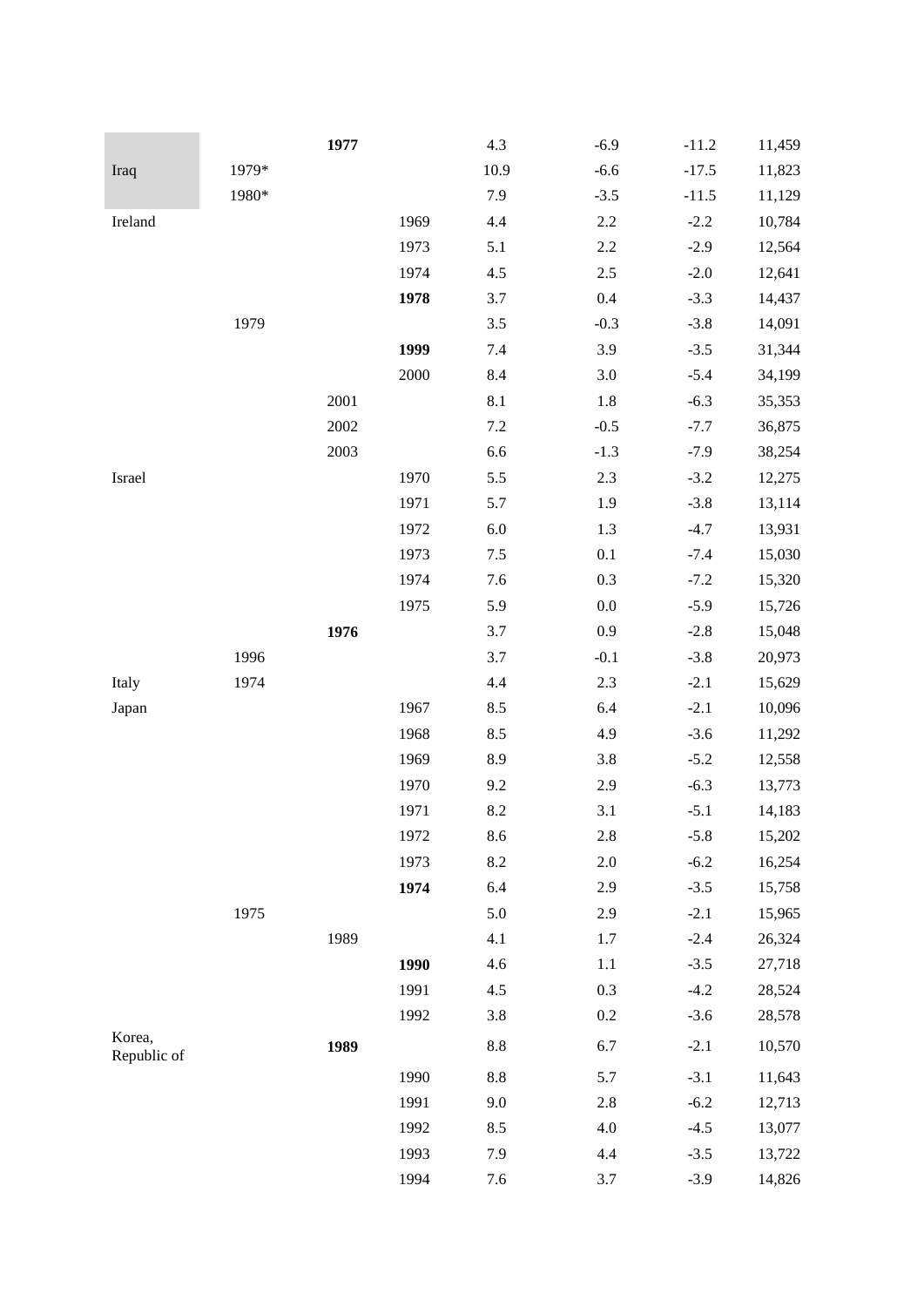|                |       |      | 1995 | 7.1     | 3.7     | $-3.4$  | 15,889 |
|----------------|-------|------|------|---------|---------|---------|--------|
|                |       |      | 1996 | 6.7     | 3.1     | $-3.6$  | 16,904 |
|                |       |      | 1997 | 5.7     | 3.2     | $-2.5$  | 17,395 |
| Kuwait         |       |      | 1993 | 6.4     | $-2.8$  | $-9.2$  | 45,376 |
|                |       |      | 1994 | 6.1     | $-2.5$  | $-8.6$  | 43,825 |
|                |       |      | 1995 | 6.3     | $-2.8$  | $-9.1$  | 43,893 |
|                |       |      | 1996 | 3.9     | $-0.3$  | $-4.2$  | 43,346 |
|                |       |      | 1997 | 8.5     | 1.5     | $-7.0$  | 41,131 |
| Lebanon        | 1983  |      |      | 9.3     | $-6.8$  | $-16.1$ | 10,081 |
|                | 1984  |      |      | 6.3     | $-10.1$ | $-16.4$ | 15,107 |
|                | 1985* |      |      | $6.2\,$ | $-13.8$ | $-20.0$ | 16,192 |
|                |       |      | 1987 | 6.3     | $-3.2$  | $-9.5$  | 10,323 |
| Libya          | 1977  |      |      | 5.8     | $-11.3$ | $-17.1$ | 56,246 |
|                | 1978  |      |      | 6.4     | $-10.0$ | $-16.4$ | 53,273 |
|                | 1979  |      |      | 7.1     | $-12.0$ | $-19.1$ | 55,200 |
|                | 1980  |      |      | 5.2     | $-12.4$ | $-17.5$ | 46,139 |
|                |       | 1994 |      | 3.6     | $-1.6$  | $-5.2$  | 16,889 |
| Malaysia       | 1994* |      |      | 6.7     | 3.4     | $-3.3$  | 10,987 |
|                | 1995* |      |      | 6.8     | 2.9     | $-4.0$  | 11,835 |
|                | 1996* |      |      | 6.9     | 2.4     | $-4.5$  | 12,741 |
|                | 1997* |      |      | 6.5     | $2.5$   | $-4.0$  | 13,297 |
| Mauritius      | 1992* |      |      | 5.3     | 3.3     | $-2.0$  | 11,183 |
| Mexico         |       | 1980 |      | 4.1     | $-2.0$  | $-6.0$  | 10,208 |
|                |       | 1981 |      | 4.4     | $-2.9$  | $-7.4$  | 10,882 |
| Netherlands    | 1970  |      |      | 4.5     | 2.1     | $-2.4$  | 17,387 |
|                |       |      | 1973 | 3.8     | $1.8\,$ | $-2.0$  | 21,107 |
|                |       |      | 1974 | 3.7     | $0.7\,$ | $-3.0$  | 21,830 |
| New<br>Zealand |       |      | 1960 | 3.7     | 1.7     | $-2.1$  | 14,264 |
|                |       |      | 1965 | 4.2     | 1.1     | $-3.1$  | 16,431 |
|                |       |      | 1966 | 4.5     | 1.2     | $-3.3$  | 17,148 |
| Norway         |       |      | 1976 | 4.2     | 2.2     | $-2.1$  | 23,463 |
|                |       |      | 1997 | 3.9     | 1.7     | $-2.3$  | 42,838 |
|                |       |      | 1998 | 4.0     | 1.6     | $-2.3$  | 43,927 |
| Oman           |       |      | 1977 | 7.1     | 4.5     | $-2.6$  | 10,044 |
|                |       |      | 1978 | 8.4     | 4.9     | $-3.4$  | 11,124 |
|                |       |      | 1979 | 7.6     | 5.3     | $-2.3$  | 10,641 |
|                |       |      | 1980 | 10.4    | 3.4     | $-7.0$  | 10,439 |
|                |       |      | 1981 | 7.8     | 2.0     | $-5.9$  | 11,671 |
|                |       | 1982 |      | 5.1     | 1.2     | $-3.8$  | 12,236 |
|                |       | 1983 |      | 4.4     | 0.9     | $-3.5$  | 12,852 |
|                |       | 1984 |      | 4.5     | 0.4     | $-4.1$  | 13,736 |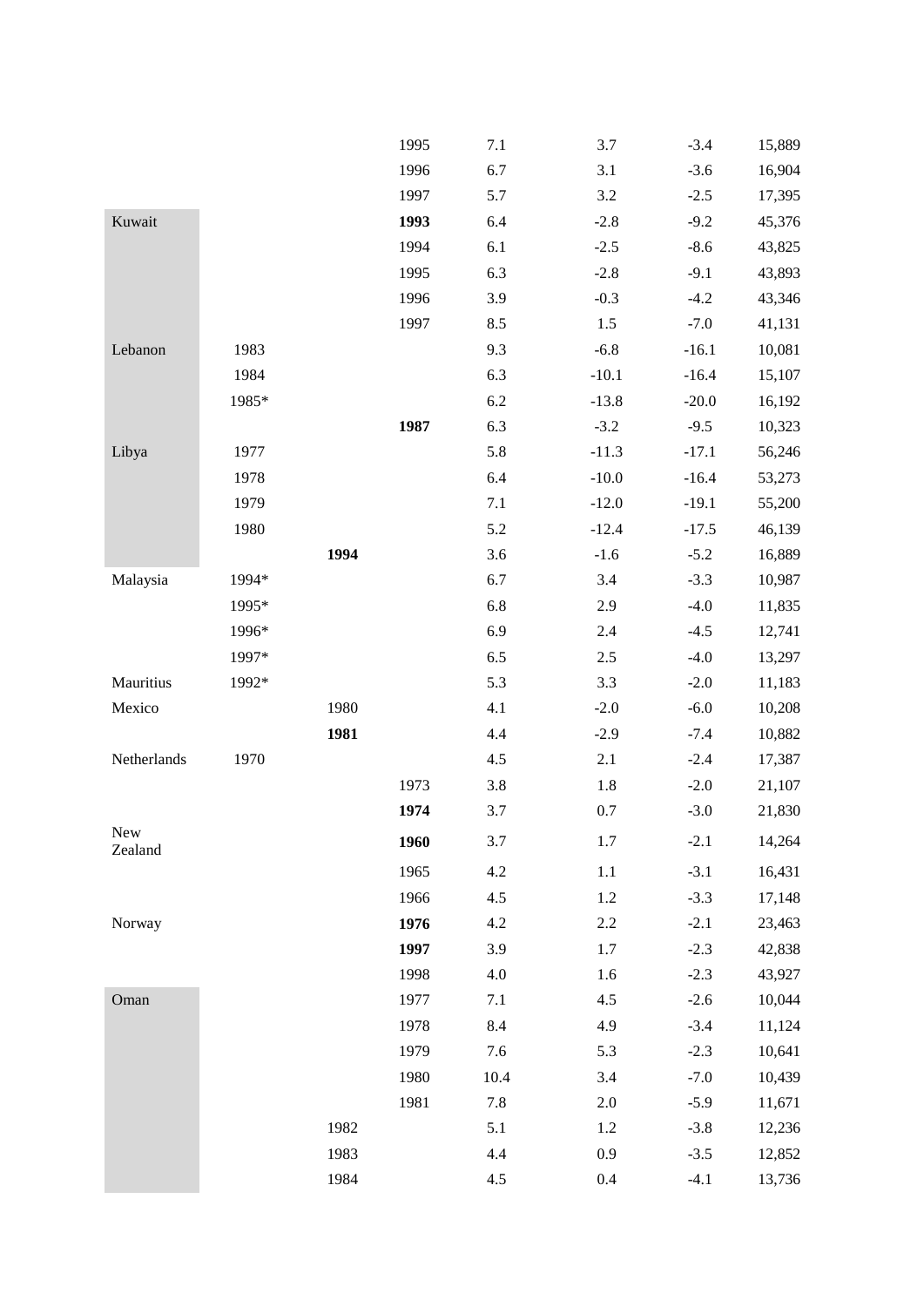|                 |          | 1985 |      | 4.9     | $-0.6$  | $-5.6$  | 15,722 |
|-----------------|----------|------|------|---------|---------|---------|--------|
|                 |          | 1986 |      | 5.3     | $0.2\,$ | $-5.0$  | 15,374 |
| Portugal        |          |      | 1973 | 8.2     | 1.3     | $-6.9$  | 10,156 |
|                 |          |      | 1974 | 7.4     | $1.5$   | $-6.0$  | 10,238 |
|                 |          | 1977 |      | 3.8     | 0.9     | $-2.9$  | 10,086 |
|                 |          |      | 1990 | 4.3     | 2.1     | $-2.2$  | 15,201 |
|                 |          |      | 1991 | 5.3     | 2.4     | $-2.9$  | 15,628 |
|                 |          |      | 1992 | 5.3     | 2.7     | $-2.6$  | 15,882 |
|                 | $2000\,$ |      |      | 3.6     | 0.4     | $-3.2$  | 19,606 |
| Puerto Rico     | 1969*    |      |      | 5.7     | 2.1     | $-3.6$  | 10,094 |
|                 |          |      | 1970 | 5.9     | 2.1     | $-3.8$  | 10,380 |
|                 |          |      | 1971 | 5.6     | 2.3     | $-3.3$  | 10,887 |
|                 |          |      | 1972 | 5.5     | 1.5     | $-4.0$  | 11,412 |
|                 |          |      | 1973 | 4.4     | 1.5     | $-2.9$  | 11,282 |
|                 |          |      | 1988 | 4.6     | 2.3     | $-2.4$  | 16,537 |
|                 |          |      | 1989 | 5.7     | 1.9     | $-3.8$  | 17,396 |
|                 |          |      | 1990 | 4.9     | 2.4     | $-2.5$  | 17,828 |
|                 |          |      | 1991 | 5.0     | 2.9     | $-2.1$  | 18,171 |
|                 |          |      | 2000 | 4.1     | $-0.4$  | $-4.5$  | 25,286 |
|                 |          | 2002 |      | 3.9     | $-1.3$  | $-5.3$  | 25,531 |
|                 |          | 2003 |      | $4.0\,$ | $-2.0$  | $-6.0$  | 26,246 |
| Saudi<br>Arabia | 1977     |      |      | 9.4     | $-8.8$  | $-18.2$ | 43,032 |
|                 | 1978     |      |      | 5.5     | $-8.3$  | $-13.8$ | 37,541 |
|                 | 1979     |      |      | 3.7     | $-9.7$  | $-13.4$ | 40,696 |
| Singapore       |          | 1974 |      | 9.8     | 5.8     | $-4.0$  | 10,553 |
|                 | 1978     |      |      | 6.9     | 4.8     | $-2.1$  | 11,429 |
|                 |          |      | 1979 | 6.5     | 3.7     | $-2.8$  | 13,904 |
|                 |          |      | 1980 | 6.7     | 3.3     | $-3.5$  | 15,393 |
|                 |          | 1981 |      | 5.8     | 3.7     | $-2.1$  | 15,838 |
|                 |          |      | 1982 | 6.4     | $4.0\,$ | $-2.4$  | 16,537 |
|                 |          |      | 1983 | 6.7     | $4.0\,$ | $-2.7$  | 17,832 |
|                 |          |      | 1984 | 7.1     | 3.7     | $-3.3$  | 18,843 |
|                 |          |      | 1993 | 6.3     | 4.1     | $-2.2$  | 27,942 |
|                 |          |      | 1994 | 5.9     | $2.8\,$ | $-3.2$  | 29,288 |
|                 |          |      | 1995 | 6.1     | $2.2\,$ | $-3.9$  | 31,250 |
|                 |          |      | 1996 | 5.8     | 1.4     | $-4.4$  | 32,875 |
|                 |          |      | 1997 | 5.7     | $1.8\,$ | $-3.8$  | 35,097 |
| Spain           |          | 1966 |      | 8.1     | 5.2     | $-2.9$  | 10,074 |
|                 |          |      | 1969 | 5.9     | 3.9     | $-2.1$  | 11,806 |
|                 |          |      | 1972 | 5.1     | 1.9     | $-3.2$  | 13,500 |
|                 |          |      | 1973 | 5.2     | 1.1     | $-4.1$  | 14,495 |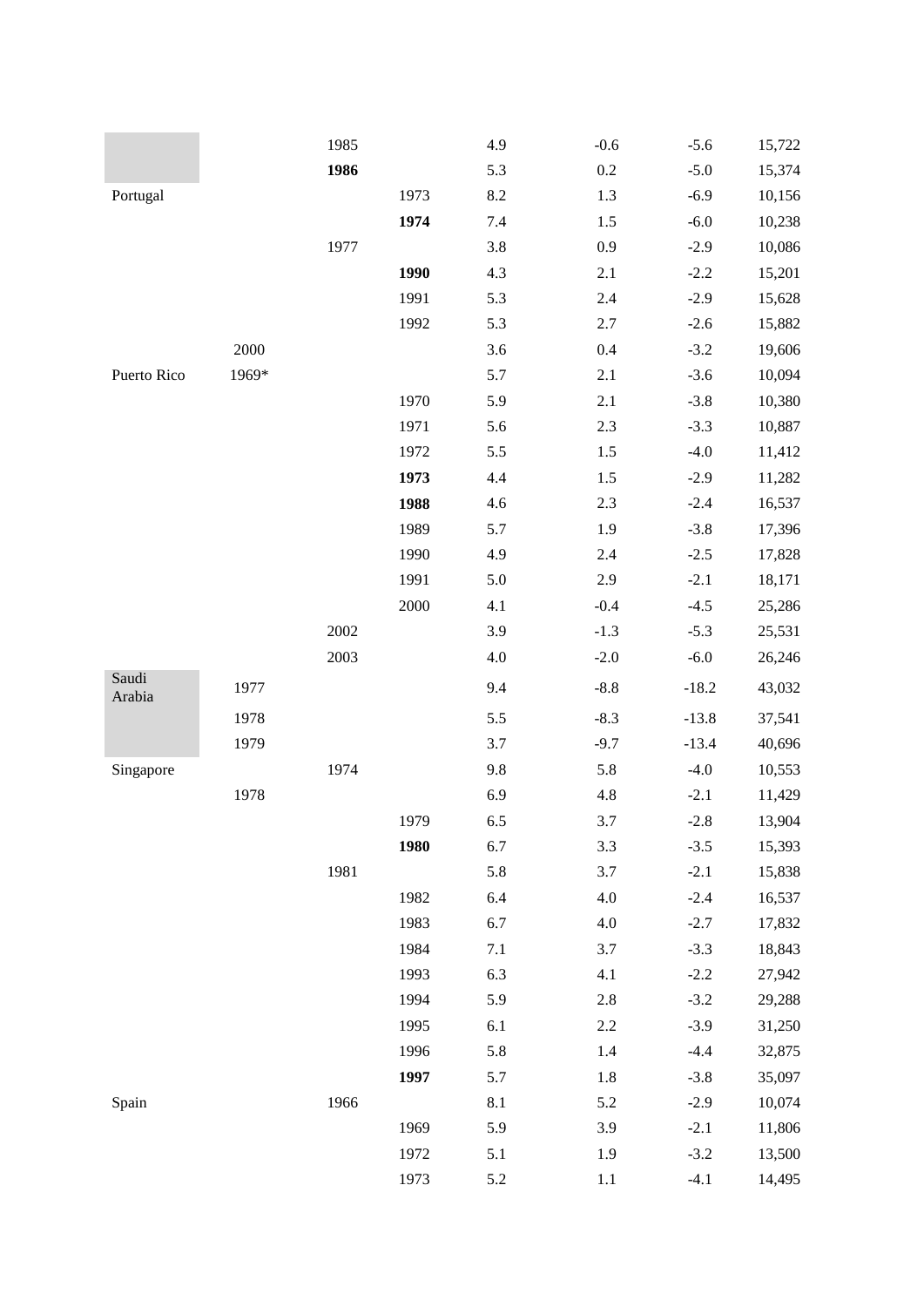|                                |       |      | 1974 | 5.5     | 0.2     | $-5.3$  | 15,241 |
|--------------------------------|-------|------|------|---------|---------|---------|--------|
|                                |       |      | 1975 | 4.7     | 0.4     | $-4.3$  | 15,123 |
|                                |       |      | 1976 | 3.9     | 0.2     | $-3.6$  | 15,463 |
|                                |       | 1977 |      | 3.5     | 0.3     | $-3.2$  | 15,549 |
|                                | 1990  |      |      | 3.8     | 1.6     | $-2.1$  | 19,112 |
|                                |       | 2001 |      | 3.5     | 1.2     | $-2.3$  | 26,713 |
| Sweden                         |       | 1964 |      | 3.9     | 1.7     | $-2.2$  | 17,235 |
|                                |       | 1965 |      | 4.1     | 1.7     | $-2.4$  | 17,729 |
| Taiwan                         |       | 1992 |      | $7.5\,$ | 4.8     | $-2.6$  | 15,609 |
|                                |       | 1993 |      | 6.9     | 4.8     | $-2.1$  | 16,512 |
|                                |       |      | 1994 | 6.4     | 3.4     | $-3.0$  | 17,581 |
|                                |       |      | 1995 | 6.5     | 3.3     | $-3.2$  | 18,542 |
|                                |       |      | 1996 | 5.9     | 3.1     | $-2.8$  | 19,361 |
|                                |       |      | 1997 | 5.7     | 3.3     | $-2.4$  | 20,330 |
|                                | 1998  |      |      | 5.6     | 3.3     | $-2.3$  | 19,526 |
|                                | 1999  |      |      | 5.4     | 3.2     | $-2.2$  | 20,562 |
| Trinidad<br>&Tobago            |       | 1976 |      | 4.8     | 1.5     | $-3.2$  | 14,834 |
|                                |       | 1977 |      | 4.6     | $-0.2$  | $-4.8$  | 15,300 |
|                                |       |      | 1978 | 6.2     | $-3.3$  | $-9.6$  | 17,309 |
|                                |       | 1979 |      | 5.1     | $-5.2$  | $-10.4$ | 17,436 |
|                                |       |      | 1980 | 6.6     | $-7.5$  | $-14.1$ | 19,110 |
|                                |       | 1981 |      | 5.0     | $-8.0$  | $-13.0$ | 18,617 |
|                                |       | 1982 |      | 4.5     | $-8.3$  | $-12.8$ | 18,639 |
| <b>United Arab</b><br>Emirates | 1977  |      |      | 22.6    | $-4.9$  | $-27.6$ | 76,701 |
|                                | 1978  |      |      | 20.8    | $-4.1$  | $-24.9$ | 65,394 |
|                                | 1979  |      |      | 21.4    | $-8.1$  | $-29.6$ | 69,445 |
|                                | 1980  |      |      | 16.1    | $-9.5$  | $-25.5$ | 74,229 |
| United<br>Kingdom              |       |      | 1988 | 4.4     | 1.3     | $-3.1$  | 22,564 |
|                                |       |      | 1989 | 4.3     | 1.4     | $-3.0$  | 23,079 |
|                                |       | 2002 |      | 3.6     | 0.6     | $-2.9$  | 31,713 |
|                                |       | 2003 |      | 3.6     | $0.7\,$ | $-3.0$  | 32,704 |
| United<br><b>States</b>        |       |      | 1968 | 3.9     | $1.2\,$ | $-2.7$  | 20,334 |
| Uruguay                        | 1996* |      |      | 3.6     | $-2.0$  | $-5.6$  | 11,044 |
|                                | 1997* |      |      | 4.3     | $-1.2$  | $-5.5$  | 11,559 |
|                                | 1998* |      |      | 4.4     | $-1.2$  | $-5.6$  | 12,097 |
| Venezuela                      |       |      | 1974 | 4.2     | $-1.8$  | $-6.1$  | 10,997 |
|                                |       | 1976 |      | 3.5     | $-4.4$  | $-7.9$  | 11,210 |

Source: Authors' calculation.

Note: The per capita GDP data are collected from Penn World Table 6.3 (old episodes) and 7.1 (new episodes). Both refers to the cases where the slowdown episodes are identified by both Penn World Table 6.3 and 7.1. We limit slowdowns to cases in which per capita GDPis greater than US\$ 10,000 in 2005 constant international PPP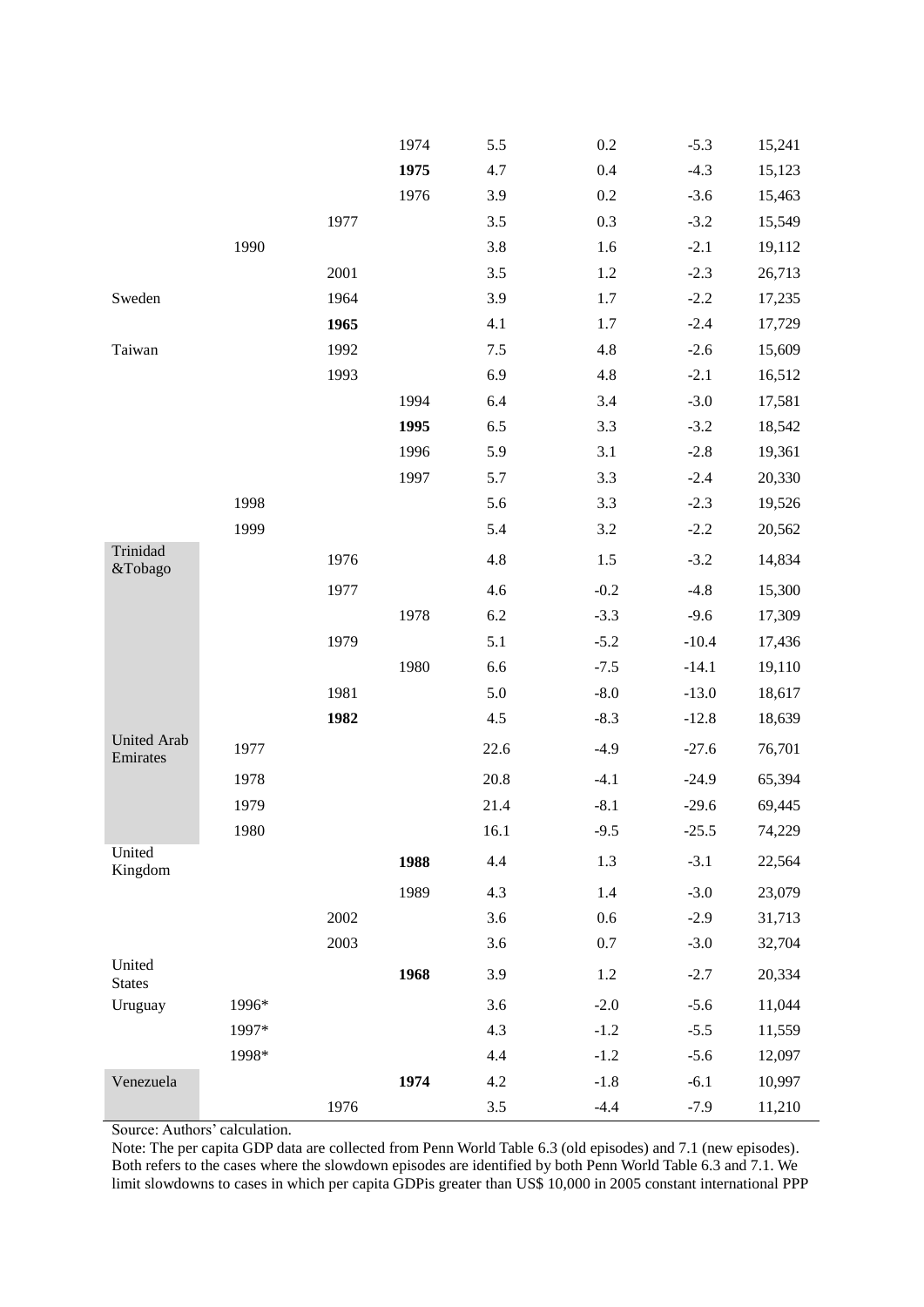prices to rule outgrowth crises in not yet successfully developing economies.Slowdown years marked by \* in old episodes indicate that they are excluded in new episodes because per capita GDP is not over US\$10,000 is Penn World Table 7.1. Shaded countries are oil exporters. When we identify a stringof consecutive years as growth slowdowns, we employ a Chow test for structural breaks to select only one year that is most significant.The selected years by the Chow test are denoted in bold.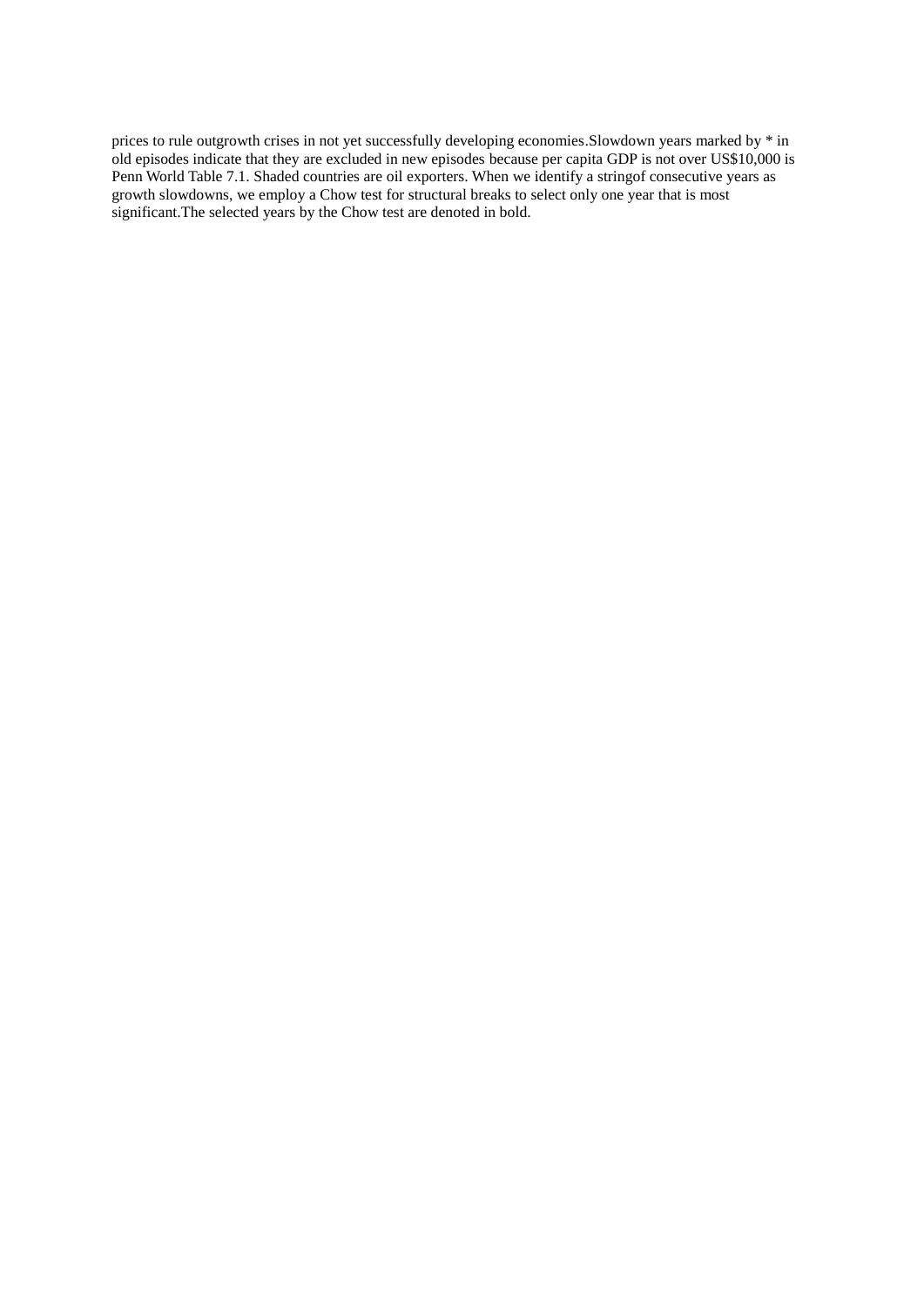

**Figure 1. Frequency Distribution of Growth Slowdowns** 

Source: Authors' calculation.

Note: The bars indicate the frequency distribution of actual growth slowdowns by per capita income, and the smooth line is the predictedvalues of growth slowdowns derived from a probit model.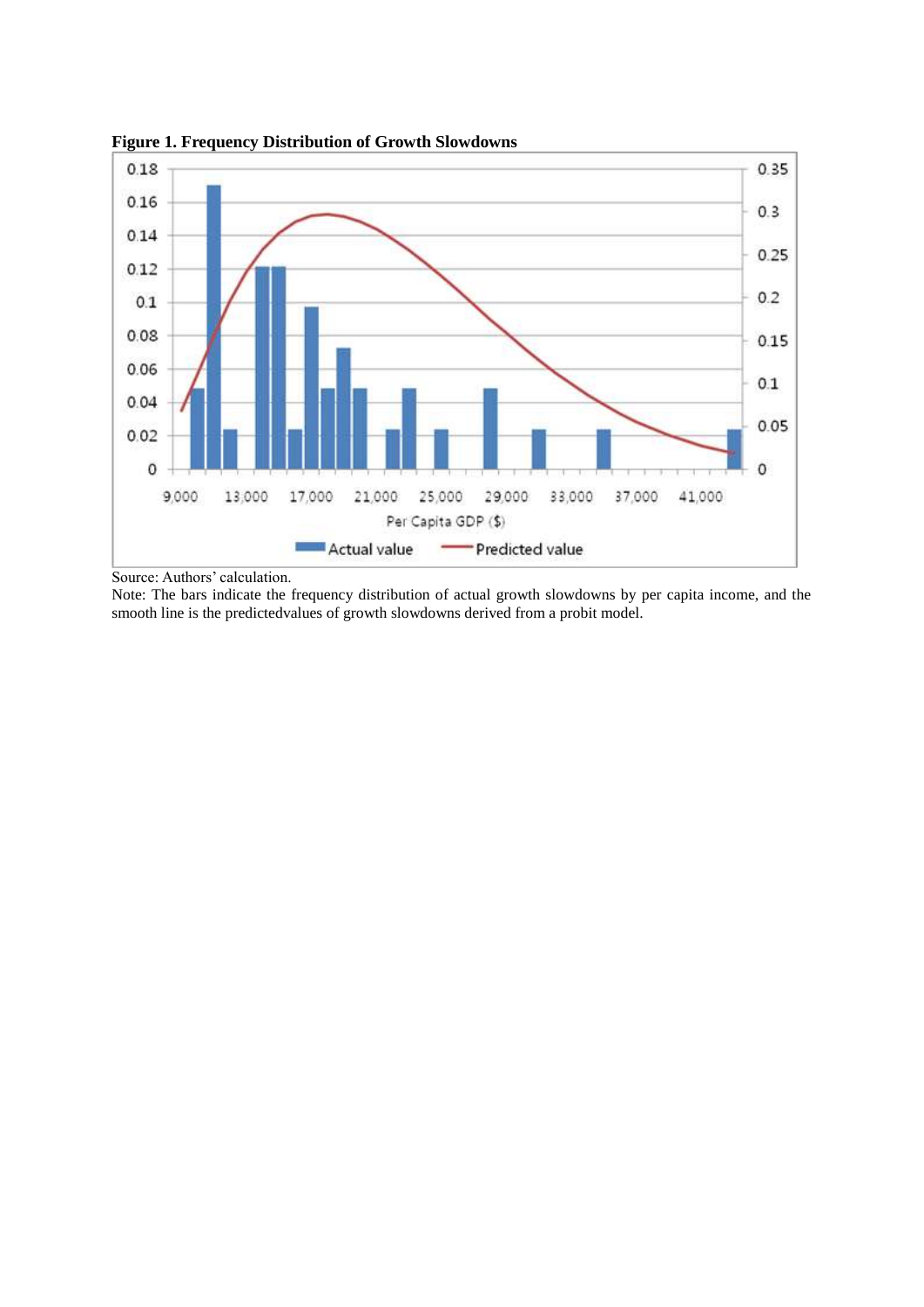| Variable                                         | Observation | Mean  | Std. Dev. | Min              | Max          |
|--------------------------------------------------|-------------|-------|-----------|------------------|--------------|
| Per capita GDP                                   | 5,028       | 7,024 | 8,475     | 161              | 46,318       |
| Ratio                                            | 5,028       | 0.26  | 0.30      | 0.00             | 1.44         |
| Pre-slowdown growth                              | 4,207       | 0.04  | 0.03      | $-0.28$          | 0.23         |
| Old dependency                                   | 4,739       | 9.96  | 5.91      | 2.35             | 28.87        |
| Young dependency                                 | 4,739       | 66.2  | 23.6      | 21.0             | 112.4        |
| Consumption share of GDP                         | 5,028       | 0.71  | 0.13      | 0.04             | 1.00         |
| Investment share of GDP                          | 5,028       | 0.22  | 0.10      | $-0.11$          | 0.80         |
| Government share of GDP                          | 5,028       | 0.10  | 0.07      | 0.01             | 0.59         |
| Inflation                                        | 3,904       | 0.47  | 2.79      | $-0.04$          | 47.54        |
| Inflation variability                            | 3,497       | 0.58  | 4.62      | 0.00             | 82.01        |
| Exchange rate variability                        | 4,207       | 39.0  | 244.9     | 0.0              | 4846.2       |
| Undervaluation of real exchange rate             | 4,680       | 0.00  | 0.51      | $-6.92$          | 2.27         |
| total years of schooling                         | 4,593       | 5.48  | 3.00      | 0.13             | 12.71        |
| years of schooling, secondary and higher         | 4,593       | 1.75  | 1.43      | 0.02             | 7.35         |
| political change                                 | 4,578       | 0.36  | 0.48      | $\boldsymbol{0}$ | 1            |
| Positive political change                        | 4,578       | 0.26  | 0.44      | $\boldsymbol{0}$ | 1            |
| Negative political change                        | 4,578       | 0.15  | 0.36      | $\boldsymbol{0}$ | $\mathbf{1}$ |
| <b>Trade Openness</b>                            | 5,028       | 0.54  | 0.39      | 0.012            | 3.740        |
| Lower 10% growth of terms of trade from t to t-1 | 3,584       | 0.10  | 0.30      | $\boldsymbol{0}$ | $\mathbf{1}$ |
| World GDP growth                                 | 3,922       | 3.17  | 1.34      | 0.42             | 6.58         |
| High technology export ratio                     | 1,254       | 10.77 | 12.94     | 0.00             | 83.64        |
| Dummy for crisis (t)                             | 5,028       | 0.30  | 0.46      | $\boldsymbol{0}$ | 1            |
| Dummy for crisis (t-1)                           | 5,028       | 0.30  | 0.46      | $\boldsymbol{0}$ | $\mathbf{1}$ |
| Dummy for crisis (t-2)                           | 5,028       | 0.29  | 0.45      | $\boldsymbol{0}$ | 1            |

**Table 2.1.Summary Statistics, Full Sample**

Source: see text.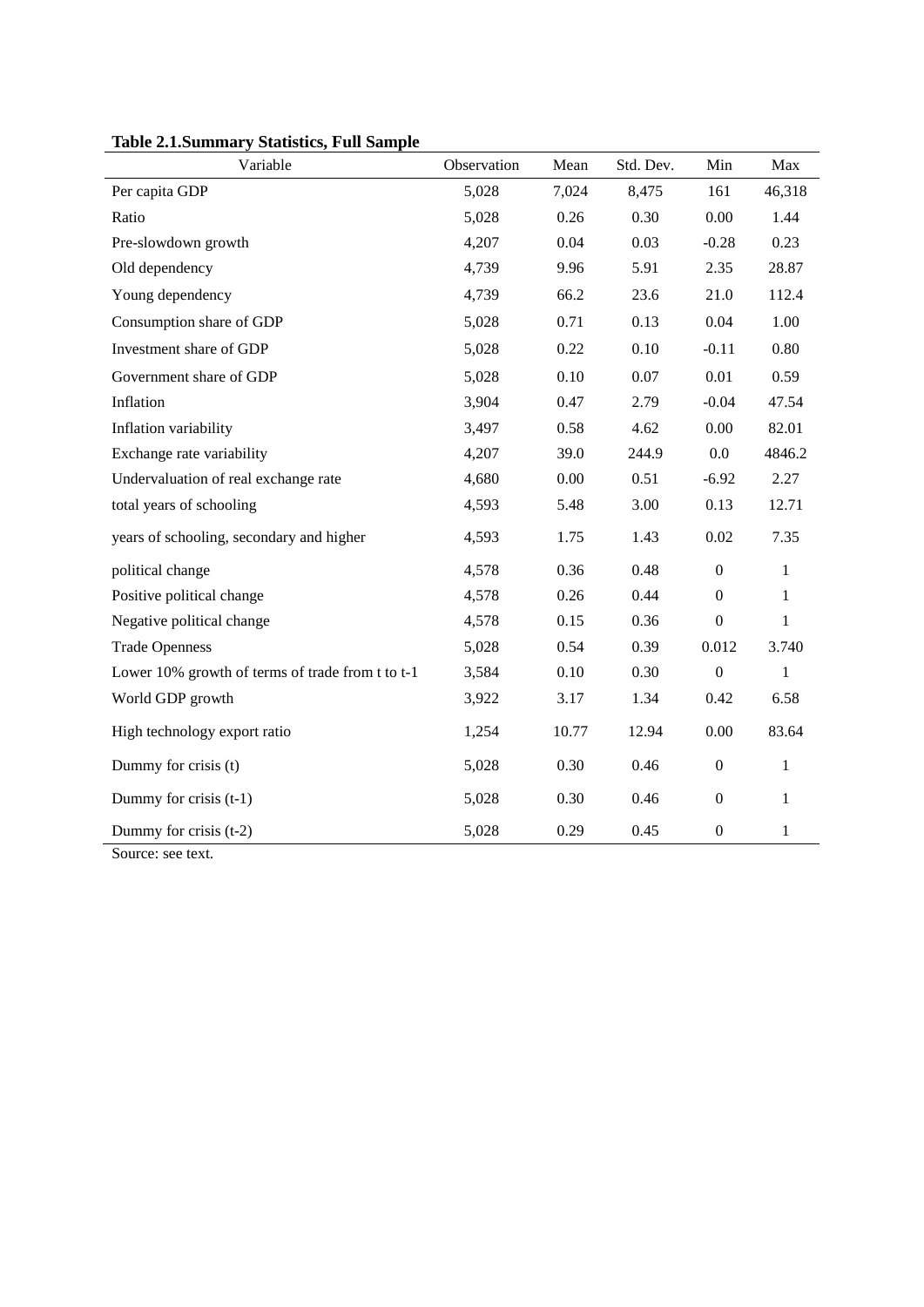| Variable                                         | Observation | Mean   | Std. Dev. | Min              | Max          |
|--------------------------------------------------|-------------|--------|-----------|------------------|--------------|
| Per capita GDP                                   | 146         | 18,234 | 7,140     | 10,074           | 43,927       |
| Ratio                                            | 146         | 0.67   | 0.18      | 0.31             | 1.20         |
| Pre-slowdown growth                              | 143         | 0.07   | 0.02      | 0.04             | 0.12         |
| Old dependency                                   | 129         | 15.60  | 5.31      | 6.41             | 25.74        |
| Young dependency                                 | 129         | 38.00  | 10.32     | 21.35            | 86.80        |
| Consumption share of GDP                         | 146         | 0.62   | 0.09      | 0.33             | 0.78         |
| Investment share of GDP                          | 146         | 0.31   | 0.08      | 0.14             | 0.50         |
| Government share of GDP                          | 146         | 0.08   | 0.04      | 0.02             | 0.25         |
| Inflation                                        | 126         | 0.06   | 0.04      | 0.01             | 0.21         |
| Inflation variability                            | 123         | 0.03   | 0.03      | 0.00             | 0.14         |
| Exchange rate variability                        | 143         | 5.90   | 16.49     | 0.00             | 76.99        |
| Undervaluation of real exchange rate             | 138         | 0.06   | 0.31      | $-0.45$          | 1.02         |
| total years of schooling                         | 135         | 8.17   | 1.90      | 3.86             | 11.50        |
| years of schooling, secondary and higher         | 135         | 2.91   | 1.19      | 0.71             | 5.53         |
| political change                                 | 127         | 0.24   | 0.43      | $\boldsymbol{0}$ | $\mathbf{1}$ |
| Positive political change                        | 127         | 0.20   | 0.40      | $\boldsymbol{0}$ | $\mathbf{1}$ |
| Negative political change                        | 127         | 0.04   | 0.20      | $\boldsymbol{0}$ | $\mathbf{1}$ |
| <b>Trade Openness</b>                            | 146         | 0.75   | 0.71      | 0.09             | 3.23         |
| Lower 10% growth of terms of trade from t to t-1 | 121         | 0.04   | 0.20      | 0.00             | 1.00         |
| World GDP growth                                 | 127         | 3.25   | 1.60      | 0.42             | 6.58         |
| High technology export ratio                     | 45          | 24.60  | 15.00     | 3.53             | 57.02        |
| Dummy for crisis (t)                             | 146         | 0.42   | 0.50      | $\boldsymbol{0}$ | $\,1$        |
| Dummy for crisis (t-1)                           | 146         | 0.32   | 0.47      | $\boldsymbol{0}$ | $\mathbf{1}$ |
| Dummy for crisis (t-2)                           | 146         | 0.27   | 0.45      | $\boldsymbol{0}$ | $\,1$        |

**Table 2.2.Summary Statistics, Slowdown Countries**

Source: see text.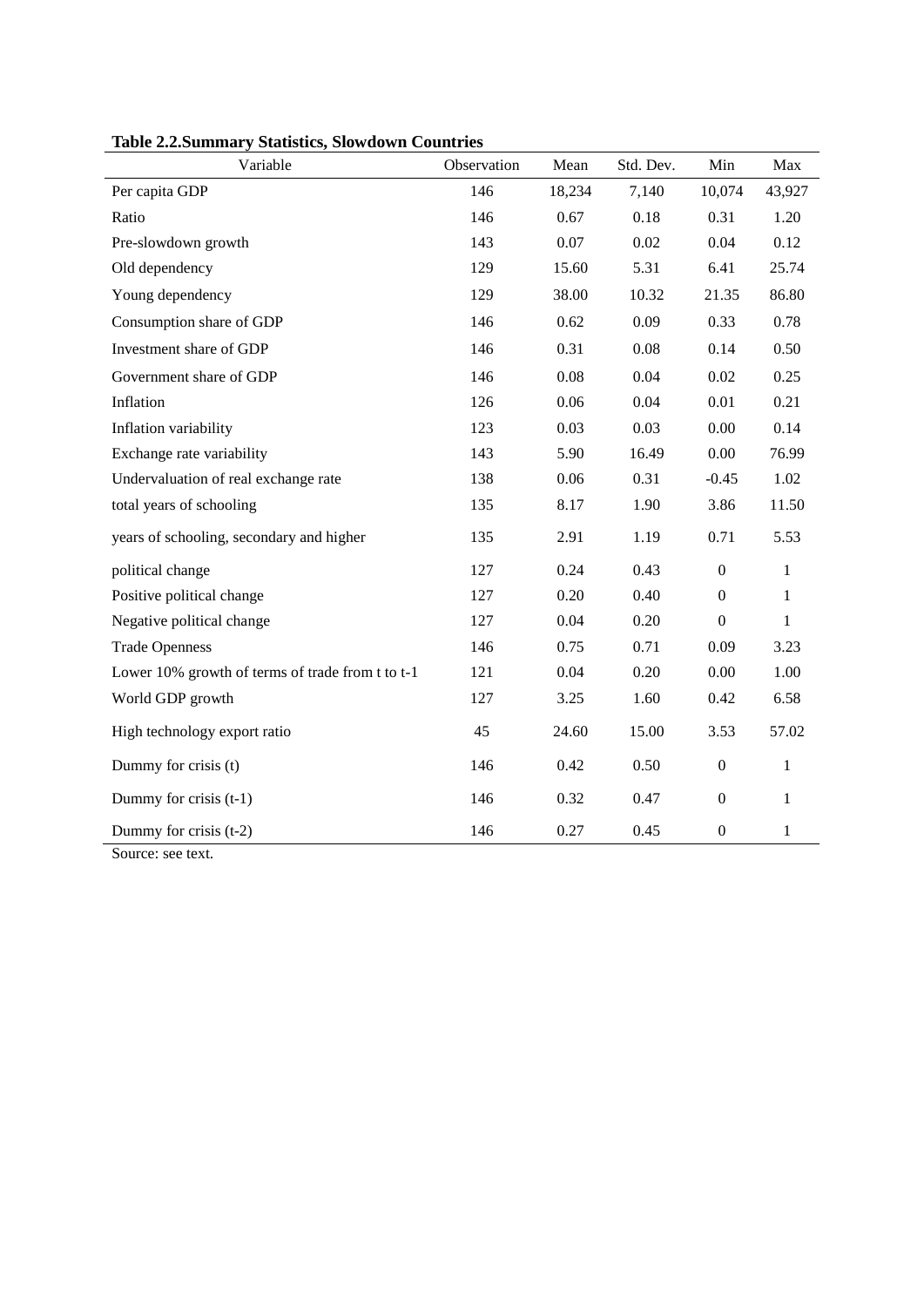|                                                   | Growth Slowdown |            |            |             |             |            |            |  |
|---------------------------------------------------|-----------------|------------|------------|-------------|-------------|------------|------------|--|
|                                                   | $[1]$           | $[2]$      | $[3]$      | $[4]$       | $[5]$       | [6]        | $[7]$      |  |
| per capita GDP                                    | 39.485**        |            | 64.958**   | 67.286**    | 71.185**    | 55.932**   | 52.107**   |  |
|                                                   | [10.333]        |            | [16.169]   | [12.908]    | [14.055]    | [14.253]   | [14.456]   |  |
| per capita GDP <sup>2</sup>                       | $-2.016**$      |            | $-3.261**$ | $-3.335**$  | $-3.539**$  | $-2.755**$ | $-2.564**$ |  |
|                                                   | [0.542]         |            | [0.831]    | [0.667]     | [0.727]     | [0.745]    | [0.755]    |  |
| Pre-slowdown growth                               |                 |            | 78.846**   | 71.578**    | 73.313**    | 68.414**   | 69.454**   |  |
|                                                   |                 |            | [9.839]    | [9.987]     | [9.935]     | [6.813]    | [6.546]    |  |
| Ratio                                             |                 | 12.291**   |            |             |             |            |            |  |
|                                                   |                 | [2.591]    |            |             |             |            |            |  |
| Ratio <sup>2</sup>                                |                 | $-8.685**$ |            |             |             |            |            |  |
|                                                   |                 | [2.238]    |            |             |             |            |            |  |
| Old dependency                                    |                 |            | 0.166      |             |             |            |            |  |
|                                                   |                 |            | [0.139]    |             |             |            |            |  |
| Old dependency <sup>2</sup>                       |                 |            | $-0.003$   |             |             |            |            |  |
|                                                   |                 |            | [0.004]    |             |             |            |            |  |
| Young dependency                                  |                 |            | $-0.08$    |             |             |            |            |  |
|                                                   |                 |            | [0.060]    |             |             |            |            |  |
| Young dependency <sup>2</sup>                     |                 |            | 0.001      |             |             |            |            |  |
| Trade openness in                                 |                 |            | [0.000]    |             |             |            |            |  |
| constant prices                                   |                 |            |            |             | $-1.023$    |            |            |  |
|                                                   |                 |            |            |             | [0.553]     |            |            |  |
| Trade openness in<br>constant prices <sup>2</sup> |                 |            |            |             | $0.364*$    |            |            |  |
|                                                   |                 |            |            |             | [0.157]     |            |            |  |
| Consumption share of per                          |                 |            |            | $-44.530**$ | $-48.200**$ |            |            |  |
| capita GDP                                        |                 |            |            |             |             |            |            |  |
|                                                   |                 |            |            | [15.648]    | [16.774]    |            |            |  |
| Consumption share of per<br>capita GDP2           |                 |            |            | 40.634**    | 42.728**    |            |            |  |
|                                                   |                 |            |            | [12.028]    | [13.143]    |            |            |  |
| Investment share of per<br>capita GDP             |                 |            |            | 37.539**    | 39.345**    |            |            |  |
|                                                   |                 |            |            | [14.452]    | [15.020]    |            |            |  |
| Investment share of per<br>capita GDP2            |                 |            |            | $-54.363*$  | $-58.811*$  |            |            |  |
|                                                   |                 |            |            | [23.865]    | [24.773]    |            |            |  |
| Government share of per<br>capita GDP             |                 |            |            | $-17.082$   | $-14.58$    |            |            |  |
|                                                   |                 |            |            | [14.691]    | [15.147]    |            |            |  |
| Government share of per<br>capita GDP2            |                 |            |            | 57.75       | 49.201      |            |            |  |

### **Table 3. Determinants of growth slowdowns: Replication of earlier results Table 3.1 Consecutive points**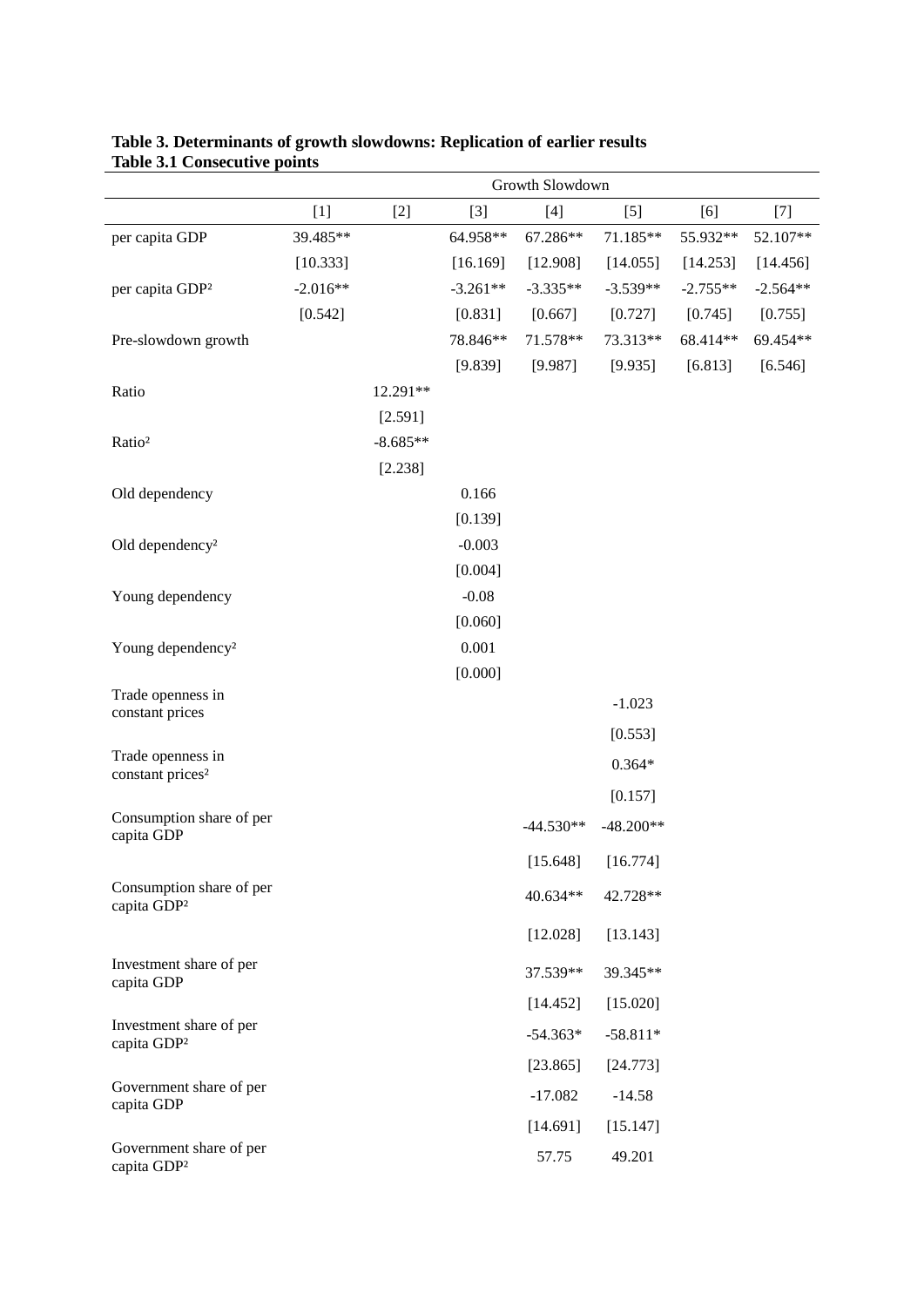|                                      |      |      |      | [60.746] | [62.734] |          |           |
|--------------------------------------|------|------|------|----------|----------|----------|-----------|
| Inflation                            |      |      |      |          |          |          | 1.573     |
|                                      |      |      |      |          |          |          | [1.669]   |
| Inflation variability                |      |      |      |          |          |          | $-2.615$  |
|                                      |      |      |      |          |          |          | [1.551]   |
| Exchange rate variability            |      |      |      |          |          |          | $0.004**$ |
|                                      |      |      |      |          |          |          | [0.001]   |
| Undervaluation of real exchange rate |      |      |      |          |          | $1.640*$ | $1.513*$  |
|                                      |      |      |      |          |          | [0.645]  | [0.681]   |
| <b>Observations</b>                  | 4659 | 4659 | 3835 | 3876     | 3876     | 3842     | 2914      |

Source: Authors' calculation.

Note: Column [3] is a replication of column [6] in Table 6.2. Columns [4] and [5] are replications of column [12] and [13] in Table 6.2. Columns [6] and [7] are replications of column [4] and [5] in Table 7.2. All the tables refer to the ones in Eichengreen et al. (2012). The sample excludes oil exporting countries. Numbers in parentheses are standard errors.\* Statistically significant at the 5 percent level. \*\* Statistically significant at the 1 percent level.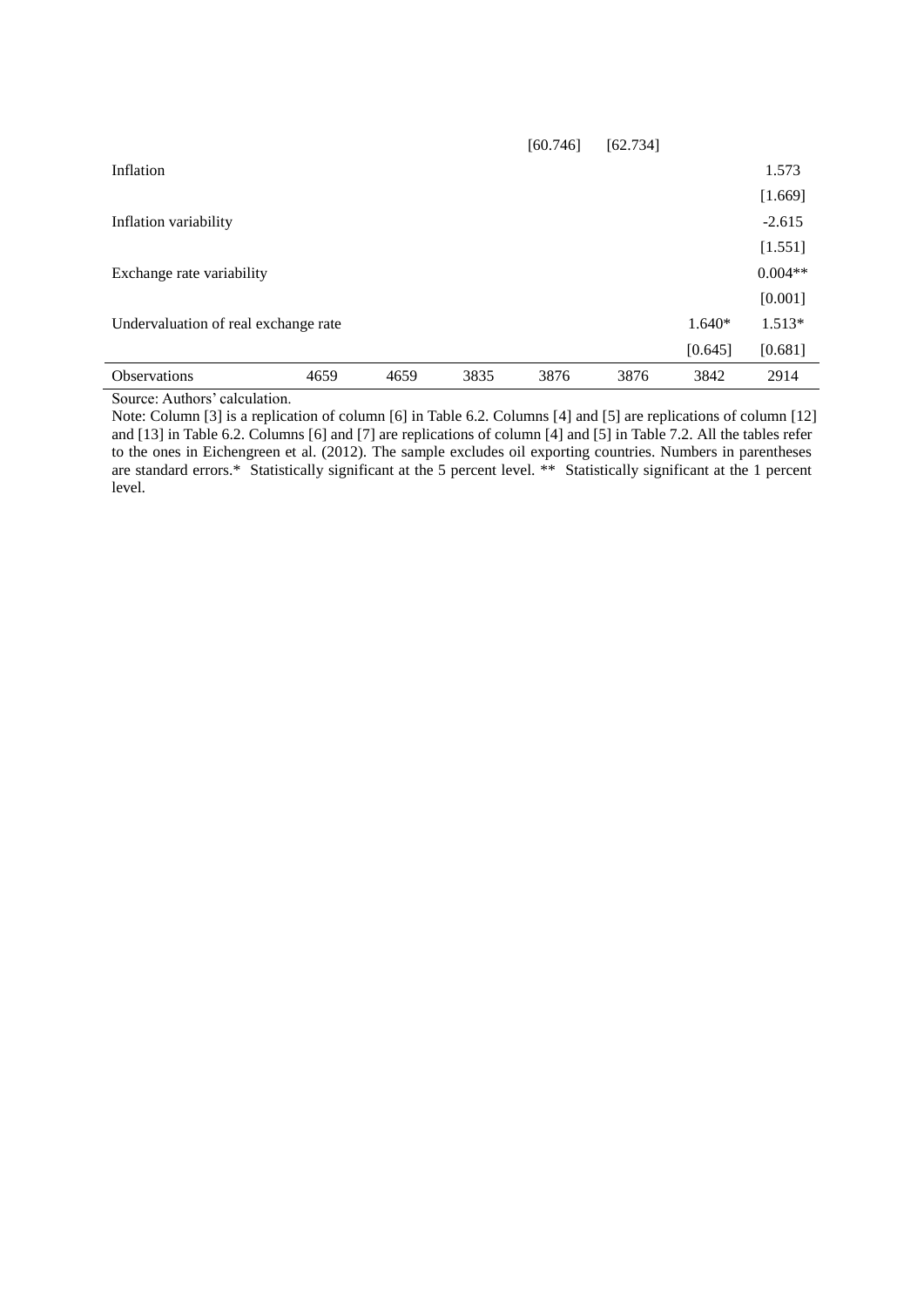|                                                     | Growth Slowdown |            |                  |            |            |            |           |  |
|-----------------------------------------------------|-----------------|------------|------------------|------------|------------|------------|-----------|--|
|                                                     | $[1]$           | $[2]$      | $[3]$            | $[4]$      | $[5]$      | [6]        | $[7]$     |  |
| per capita GDP                                      | 26.001**        |            | 25.893**         | 25.872**   | 26.288**   | 22.874**   | 21.100*   |  |
|                                                     | [9.620]         |            | [9.000]          | [8.495]    | [8.826]    | [6.707]    | [8.736]   |  |
| per capita GDP <sup>2</sup>                         | $-1.313**$      |            | $-1.276**$       | $-1.275**$ | $-1.298**$ | $-1.121**$ | $-1.028*$ |  |
|                                                     | [0.508]         |            | [0.473]          | [0.446]    | [0.464]    | [0.353]    | [0.462]   |  |
| Pre-slowdown growth                                 |                 |            | 24.371**         | 15.890**   | 15.832**   | 23.867**   | 28.133**  |  |
|                                                     |                 |            | [5.835]          | [5.975]    | [6.131]    | [3.883]    | [5.303]   |  |
| Ratio                                               |                 | 7.608**    |                  |            |            |            |           |  |
|                                                     |                 | [1.444]    |                  |            |            |            |           |  |
| Ratio <sup>2</sup>                                  |                 | $-4.593**$ |                  |            |            |            |           |  |
|                                                     |                 | [1.279]    |                  |            |            |            |           |  |
| Old dependency                                      |                 |            | 0.127            |            |            |            |           |  |
|                                                     |                 |            | [0.088]          |            |            |            |           |  |
| Old dependency <sup>2</sup>                         |                 |            | $-0.003$         |            |            |            |           |  |
|                                                     |                 |            | [0.003]          |            |            |            |           |  |
| Young dependency                                    |                 |            | 0.06             |            |            |            |           |  |
|                                                     |                 |            | [0.041]          |            |            |            |           |  |
| Young dependency <sup>2</sup>                       |                 |            | $\boldsymbol{0}$ |            |            |            |           |  |
| Trade openness in                                   |                 |            | [0.000]          |            |            |            |           |  |
| constant prices                                     |                 |            |                  |            | $-0.702$   |            |           |  |
|                                                     |                 |            |                  |            | [0.416]    |            |           |  |
| Trade openness in<br>constant prices <sup>2</sup>   |                 |            |                  |            | 0.198      |            |           |  |
|                                                     |                 |            |                  |            | [0.153]    |            |           |  |
| Consumption share of<br>per capita GDP              |                 |            |                  | $-11.240*$ | $-11.486*$ |            |           |  |
|                                                     |                 |            |                  | [4.916]    | [5.111]    |            |           |  |
| Consumption share of<br>per capita GDP <sup>2</sup> |                 |            |                  | $10.152*$  | 10.015*    |            |           |  |
|                                                     |                 |            |                  | [4.586]    | [4.764]    |            |           |  |
| Investment share of per<br>capita GDP               |                 |            |                  | 5.121      | 4.934      |            |           |  |
|                                                     |                 |            |                  | [7.404]    | [7.459]    |            |           |  |
| Investment share of per<br>capita GDP2              |                 |            |                  | $-3.087$   | $-2.192$   |            |           |  |
|                                                     |                 |            |                  | [11.497]   | [11.721]   |            |           |  |
| Government share of per<br>capita GDP               |                 |            |                  | $-7.886$   | $-7.416$   |            |           |  |
|                                                     |                 |            |                  | [5.735]    | [5.489]    |            |           |  |
| Government share of per<br>capita GDP2              |                 |            |                  | 35.200*    | 34.302*    |            |           |  |
|                                                     |                 |            |                  | [15.826]   | [14.881]   |            |           |  |

# **Table 3.2 Chow test points**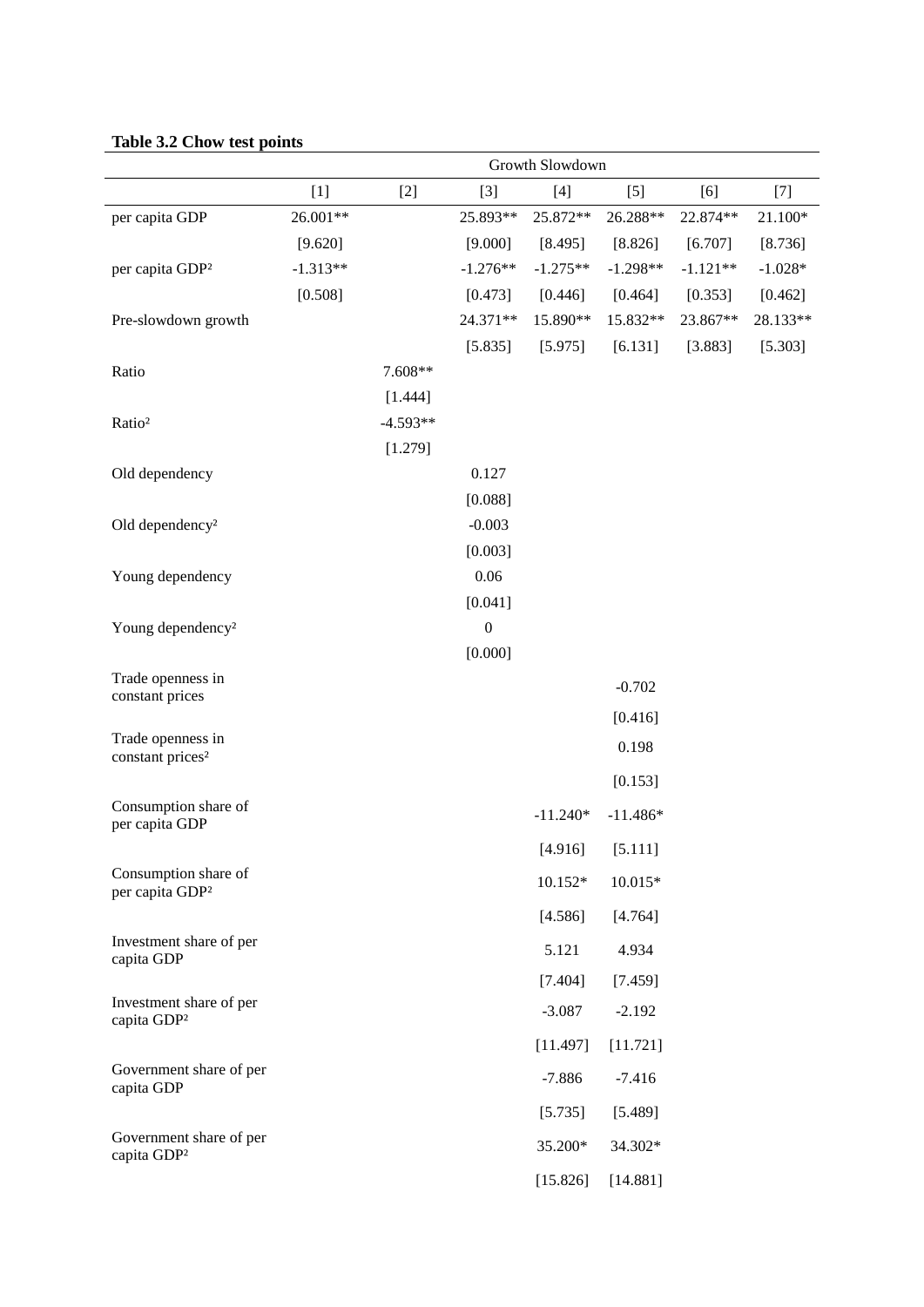| Inflation                            |      |      |      |      |      |         | $-0.394$  |
|--------------------------------------|------|------|------|------|------|---------|-----------|
|                                      |      |      |      |      |      |         | [0.671]   |
| Inflation variability                |      |      |      |      |      |         | 0.268     |
|                                      |      |      |      |      |      |         | [0.309]   |
| Exchange rate variability            |      |      |      |      |      |         | $0.002**$ |
|                                      |      |      |      |      |      |         | [0.000]   |
| Undervaluation of real exchange rate |      |      |      |      |      | 0.632   | 0.457     |
|                                      |      |      |      |      |      | [0.366] | [0.432]   |
| <b>Observations</b>                  | 3819 | 3819 | 3707 | 3745 | 3745 | 3713    | 2671      |

Source: Authors' calculation.

Note: Column [1] is a replication of column [6] in Table 6.1. Columns [2] and [3] are replications of column [12] and [13] in Table 6.1. Columns [4] and [5] are replications of column [4] and [5] in Table 7.1. All the tables refer to the ones in Eichengreen et. al. (2012). The sample excludes oil exporting countries. Numbers in parentheses are standard errors.\* Statistically significant at the 5 percent level. \*\* Statistically significant at the 1 percent level.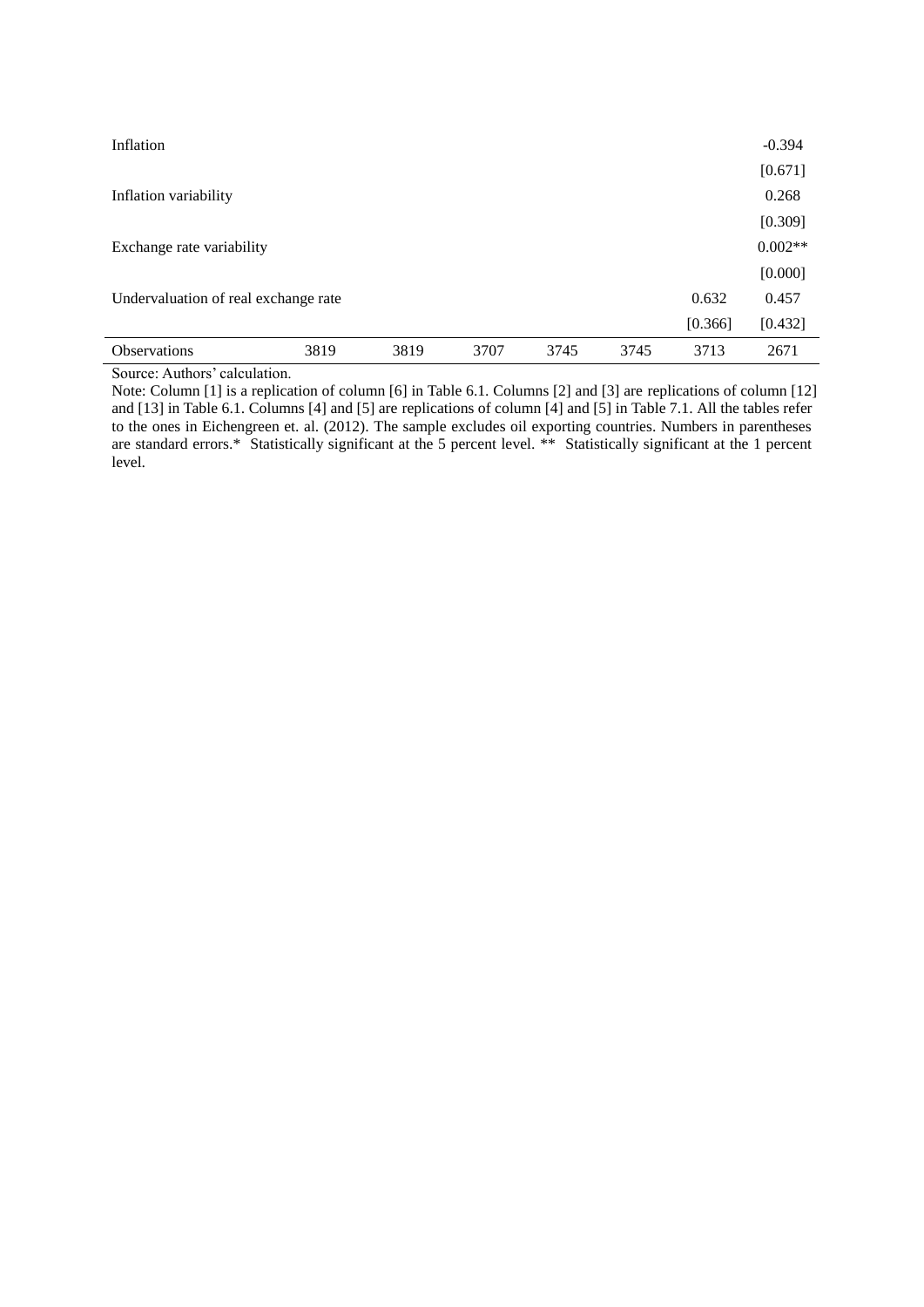|                                             |            |             | Growth Slowdown |             |
|---------------------------------------------|------------|-------------|-----------------|-------------|
|                                             | $[1]$      | $[2]$       | $[3]$           | $[4]$       |
| per capita GDP                              | 63.411**   |             | 62.769**        |             |
|                                             | [13.940]   |             | [13.943]        |             |
| per capita GDP <sup>2</sup>                 | $-3.165**$ |             | $-3.100**$      |             |
|                                             | [0.723]    |             | [0.717]         |             |
| Pre-slowdown growth                         | 62.008**   | 47.338**    | 69.881**        | 51.194**    |
|                                             | [6.843]    | [6.456]     | [7.786]         | [6.577]     |
| Ratio                                       |            | 20.094**    |                 | 20.899**    |
|                                             |            | [3.958]     |                 | [3.572]     |
| Ratio <sup>2</sup>                          |            | $-13.077**$ |                 | $-13.161**$ |
|                                             |            | [3.115]     |                 | [2.690]     |
| total years of schooling                    | $-0.09$    | 0.049       | 0.16            | $0.292**$   |
|                                             | [0.089]    | [0.086]     | [0.116]         | [0.102]     |
| years of schooling, secondary<br>and higher |            |             | $-0.594**$      | $-0.551**$  |
|                                             |            |             | [0.171]         | [0.157]     |
| Observations                                | 3565       | 3565        | 3565            | 3565        |

## **Table 4. The impact of human capital structure on growth slowdowns Table 4.1. Probit regressions using consecutive points**

Source: Authors' calculation.

Note: The sample excludes oil exporting countries. Numbers in parentheses are standard errors.\* Statistically significant at the 5 percent level. \*\* Statistically significant at the 1 percent level.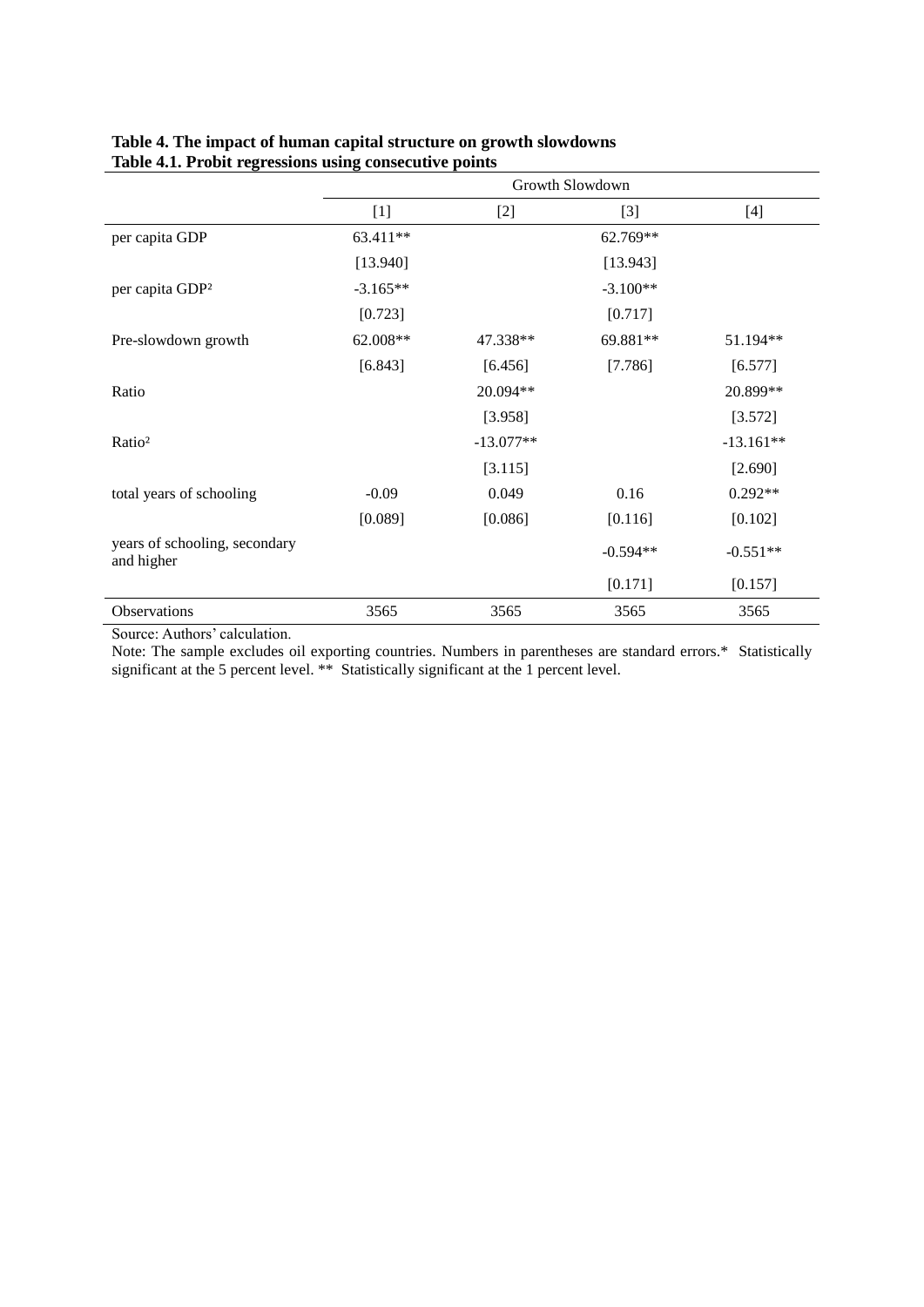|                                             |            |            | Growth Slowdown |            |
|---------------------------------------------|------------|------------|-----------------|------------|
|                                             | $[1]$      | $[2]$      | $[3]$           | $[4]$      |
| per capita GDP                              | 34.410**   |            | 34.237**        |            |
|                                             | [11.892]   |            | [11.423]        |            |
| per capita GDP <sup>2</sup>                 | $-1.698**$ |            | $-1.669**$      |            |
|                                             | [0.623]    |            | [0.594]         |            |
| Pre-slowdown growth                         | 32.530**   | 30.113**   | 36.630**        | 33.587**   |
|                                             | [5.961]    | [5.419]    | [6.332]         | [5.734]    |
| Ratio                                       |            | 9.972**    |                 | 10.393**   |
|                                             |            | [1.569]    |                 | [1.584]    |
| Ratio <sup>2</sup>                          |            | $-5.273**$ |                 | $-5.141**$ |
|                                             |            | [1.217]    |                 | [1.040]    |
| total years of schooling                    | $-0.024$   | 0.007      | $0.240**$       | $0.266**$  |
|                                             | [0.067]    | [0.065]    | [0.091]         | [0.092]    |
| years of schooling, secondary<br>and higher |            |            | $-0.554**$      | $-0.556**$ |
|                                             |            |            | [0.145]         | [0.144]    |
| Observations                                | 2970       | 2970       | 2970            | 2970       |

## **Table 4.2.Probit regressions using Chow test points**

Source: Authors' calculation.

Note: The sample excludes oil exporting countries. If a string of consecutive years are identified as growth slowdowns, we employ a Chow test for structural breaks to select only one for which the Chow test is most significant. Numbers in parentheses are standard errors. \* Statistically significant at the 5 percent level. \*\* Statistically significant at the 1 percent level.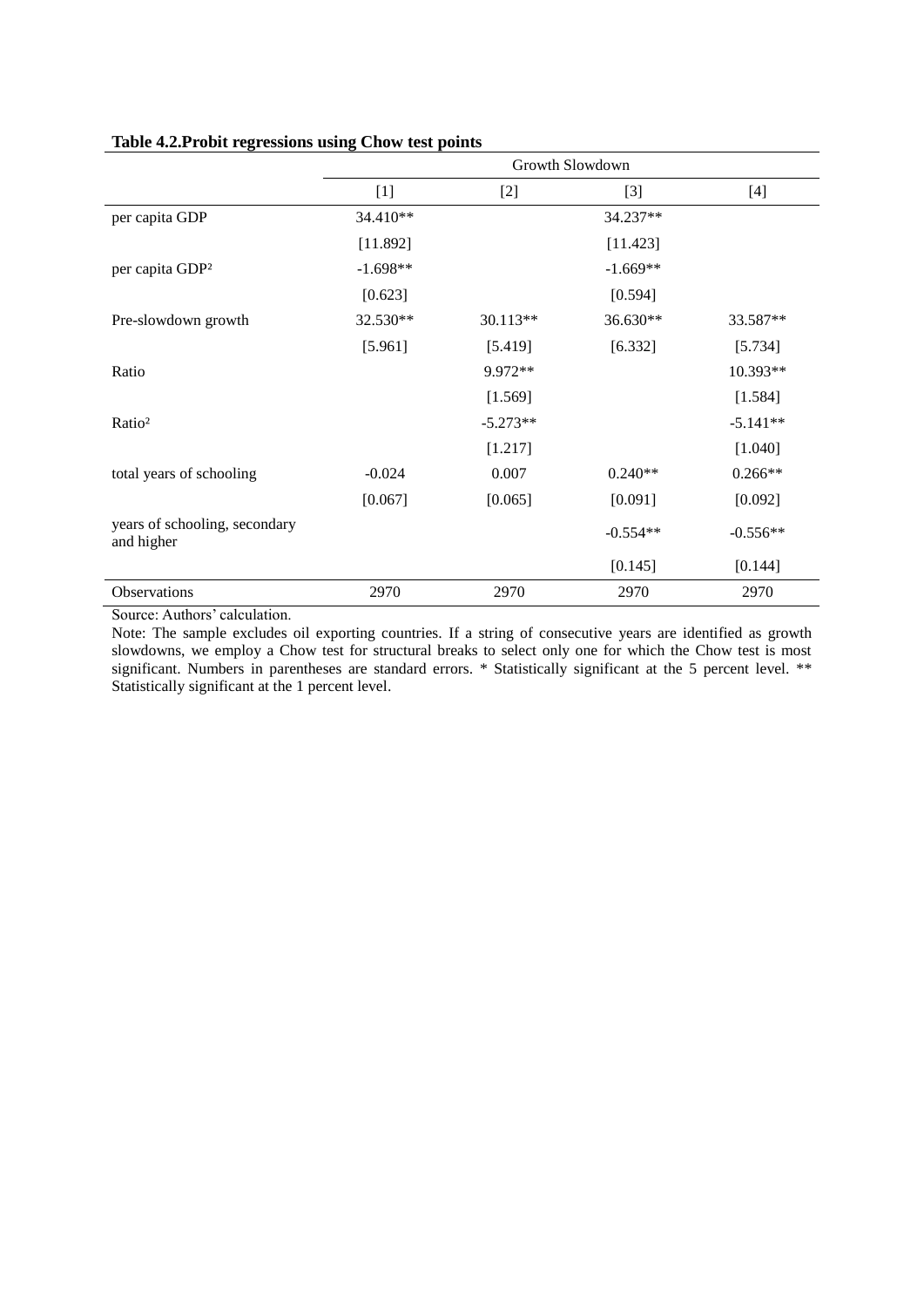| country                      | year | per capita<br><b>GDP</b> | pre<br>growth rate<br>$(t-7 t0 0)$ | post<br>growth rate<br>$(0 to t+7)$ | Growth<br>difference | positive<br>regime<br>change | negative<br>regime<br>change |
|------------------------------|------|--------------------------|------------------------------------|-------------------------------------|----------------------|------------------------------|------------------------------|
| <b>Bahrain</b>               | 1977 | 30,133                   | 4.7                                | $-3$                                | $-7.7$               | 1                            | 1                            |
|                              | 1978 | 28,339                   | 3.9                                | $-6.2$                              | $-10.1$              | $\boldsymbol{0}$             | $\mathbf{1}$                 |
| Greece                       | 1969 | 11,282                   | 8.3                                | 4.8                                 | $-3.5$               | $\boldsymbol{0}$             | $\mathbf{1}$                 |
|                              | 1970 | 12,271                   | 7.9                                | 3.8                                 | $-4.1$               | $\boldsymbol{0}$             | $\mathbf{1}$                 |
|                              | 1971 | 13,194                   | 7.6                                | 3.5                                 | $-4.1$               | $\boldsymbol{0}$             | $\mathbf{1}$                 |
| <b>Israel</b>                | 1970 | 12,275                   | 5.5                                | 2.3                                 | $-3.2$               | $\boldsymbol{0}$             | $\mathbf{1}$                 |
|                              | 1971 | 13,115                   | 5.7                                | 1.9                                 | $-3.8$               | $\boldsymbol{0}$             | $\mathbf{1}$                 |
| <b>Estonia</b>               | 2002 | 12,526                   | 7.1                                | 3.9                                 | $-3.2$               | $\mathbf{1}$                 | $\boldsymbol{0}$             |
|                              | 2003 | 13,591                   | 7.4                                | 3.2                                 | $-4.2$               | $\mathbf{1}$                 | $\boldsymbol{0}$             |
| <b>France</b>                | 1973 | 18,225                   | 4.5                                | 2.3                                 | $-2.2$               | $\mathbf{1}$                 | $\boldsymbol{0}$             |
| Gabon                        | 1994 | 11,828                   | 3.8                                | $-1.7$                              | $-5.5$               | $\mathbf{1}$                 | $\boldsymbol{0}$             |
| Greece                       | 1974 | 14,304                   | $6\,$                              | 2.1                                 | $-3.9$               | $\mathbf{1}$                 | $\boldsymbol{0}$             |
|                              | 1975 | 14,988                   | 5.6                                | 1.2                                 | $-4.4$               | $\mathbf 1$                  | $\boldsymbol{0}$             |
|                              | 1976 | 15,819                   | 4.8                                | 0.1                                 | $-4.7$               | $\mathbf{1}$                 | $\boldsymbol{0}$             |
|                              | 1977 | 15,955                   | 3.8                                | $0.2\,$                             | $-3.6$               | $\mathbf{1}$                 | $\boldsymbol{0}$             |
|                              | 1978 | 16,910                   | 3.5                                | $-0.3$                              | $-3.8$               | $\mathbf{1}$                 | $\boldsymbol{0}$             |
| Korea,<br><b>Republic of</b> | 1989 | 10,570                   | $\!\!\!\!\!8.8$                    | 6.7                                 | $-2.1$               | $\mathbf{1}$                 | $\boldsymbol{0}$             |
|                              | 1990 | 11,643                   | $\!\!\!\!\!8.8$                    | 5.7                                 | $-3.1$               | $\mathbf{1}$                 | $\boldsymbol{0}$             |
|                              | 1991 | 12,714                   | 9                                  | 2.8                                 | $-6.2$               | $\mathbf{1}$                 | $\boldsymbol{0}$             |
|                              | 1992 | 13,077                   | 8.5                                | $\overline{4}$                      | $-4.5$               | $\mathbf{1}$                 | $\boldsymbol{0}$             |
| <b>Kuwait</b>                | 1993 | 45,376                   | 6.4                                | $-2.8$                              | $-9.2$               | $\mathbf{1}$                 | $\boldsymbol{0}$             |
|                              | 1994 | 43,825                   | 6.1                                | $-2.5$                              | $-8.6$               | $\mathbf{1}$                 | $\boldsymbol{0}$             |
|                              | 1995 | 43,893                   | 6.3                                | $-2.8$                              | $-9.1$               | $\mathbf{1}$                 | $\boldsymbol{0}$             |
|                              | 1996 | 43,346                   | 3.9                                | $-0.3$                              | $-4.2$               | $\mathbf{1}$                 | $\boldsymbol{0}$             |
| Mexico                       | 1980 | 10,208                   | 4.1                                | $-2$                                | $-6.1$               | $\mathbf{1}$                 | $\boldsymbol{0}$             |
|                              | 1981 | 10,882                   | 4.4                                | $-2.9$                              | $-7.3$               | $\mathbf{1}$                 | $\boldsymbol{0}$             |
| Portugal                     | 1974 | 10,238                   | 7.4                                | 1.5                                 | $-5.9$               | $\mathbf{1}$                 | $\boldsymbol{0}$             |
|                              | 1977 | 10,086                   | 3.8                                | 0.9                                 | $-2.9$               | $\mathbf{1}$                 | $\boldsymbol{0}$             |
| <b>Spain</b>                 | 1975 | 15,123                   | 4.7                                | 0.4                                 | $-4.3$               | $\mathbf{1}$                 | $\boldsymbol{0}$             |
|                              | 1976 | 15,463                   | 3.9                                | 0.2                                 | $-3.7$               | $\mathbf{1}$                 | $\boldsymbol{0}$             |
|                              | 1977 | 15,549                   | 3.5                                | 0.3                                 | $-3.2$               | $\mathbf{1}$                 | $\boldsymbol{0}$             |
| <b>Taiwan</b>                | 1992 | 15,609                   | 7.5                                | 4.8                                 | $-2.7$               | $\mathbf{1}$                 | $\boldsymbol{0}$             |
|                              | 1993 | 16,512                   | 6.9                                | 4.8                                 | $-2.1$               | $\mathbf{1}$                 | $\boldsymbol{0}$             |
|                              | 1994 | 17,581                   | 6.4                                | 3.4                                 | $-3$                 | $\mathbf{1}$                 | $\boldsymbol{0}$             |
|                              | 1995 | 18,542                   | 6.5                                | 3.3                                 | $-3.2$               | $\mathbf{1}$                 | $\boldsymbol{0}$             |
|                              | 1996 | 19,361                   | 5.9                                | 3.1                                 | $-2.8$               | $\mathbf{1}$                 | $\boldsymbol{0}$             |
|                              | 1997 | 20,330                   | 5.7                                | 3.3                                 | $-2.4$               | $\mathbf{1}$                 | $\boldsymbol{0}$             |

**Table 5.Dating of Institutional Changes and Slowdowns**

Source: Authors' calculation based on Penn World Table 7.1 and Polity IV.

Note: Bahrain, Gabon, and Kuwait (shaded) are classified as oil exporting countries. The slowdown points identified by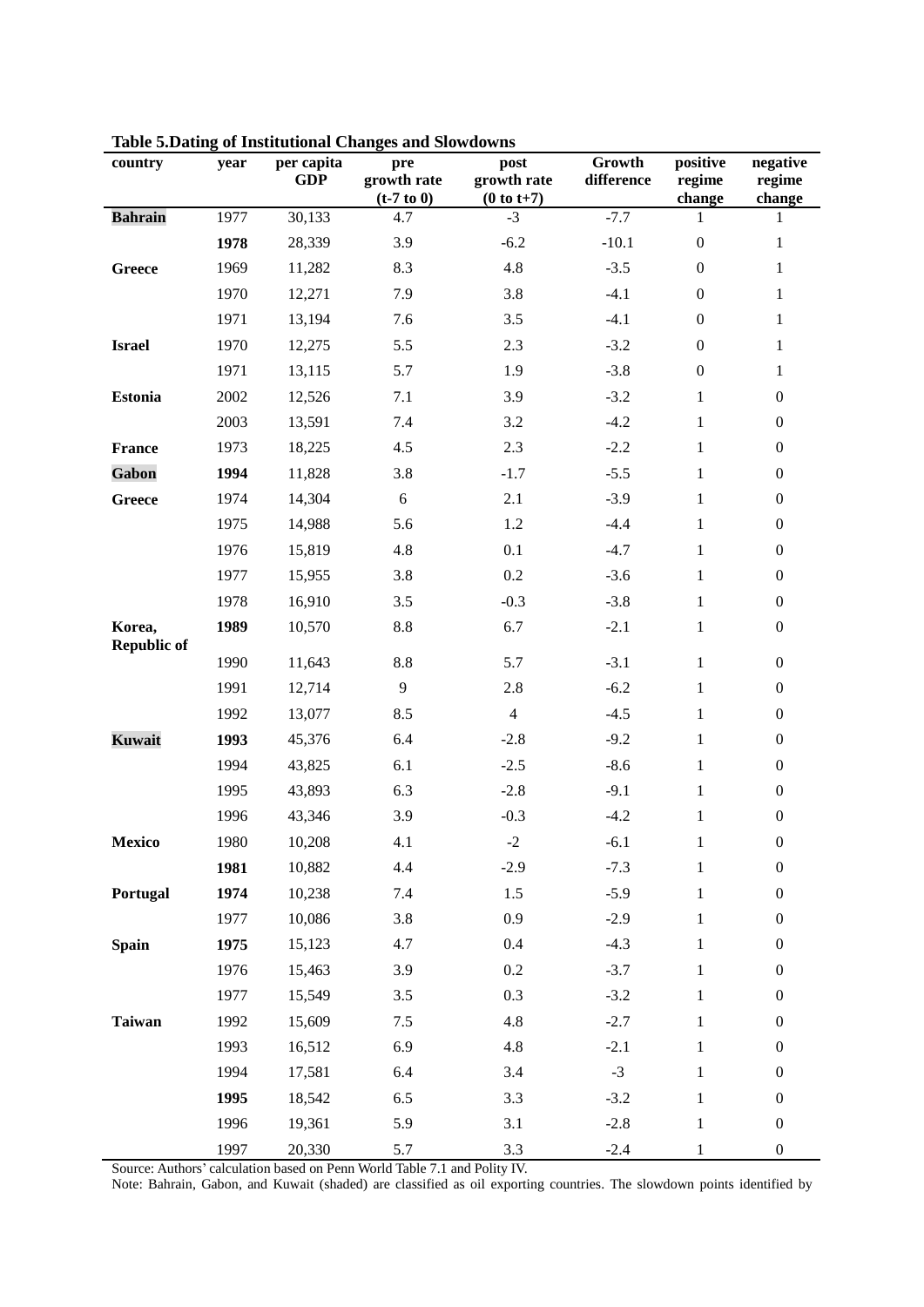Chow test points are denoted in bold. Positive regime change" takes a value of 1 if a regime change increases the polity score (meaning more democracy) during the past 5 year period when a slowdown occurs. "Negative regime change" is defined analogously for a decrease in the polity score during the same time period.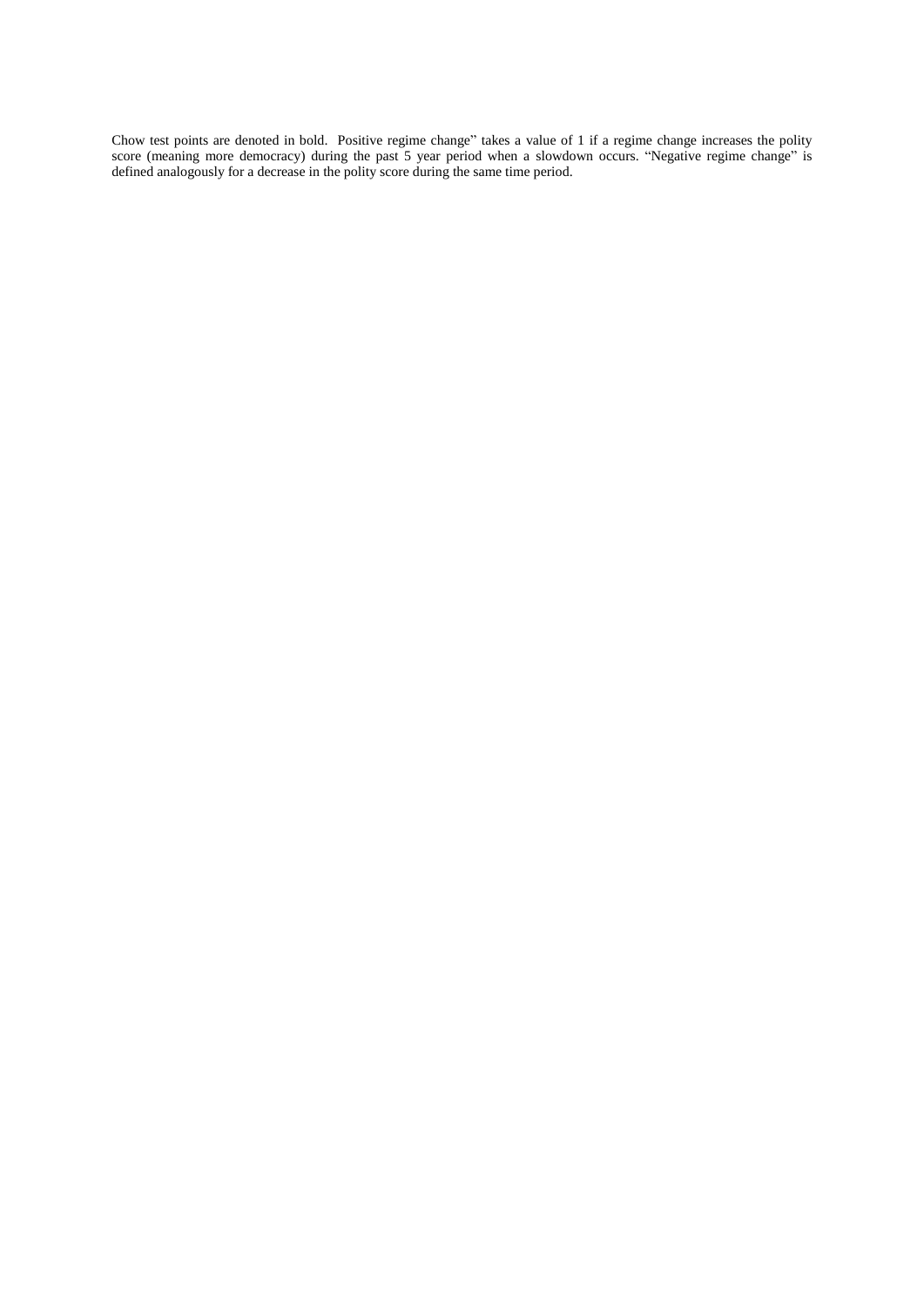|                             | Growth Slowdown |             |            |             |  |  |  |  |
|-----------------------------|-----------------|-------------|------------|-------------|--|--|--|--|
|                             | $[1]$           | $[2]$       | $[3]$      | $[4]$       |  |  |  |  |
| per capita GDP              | $60.405**$      |             | 59.503**   |             |  |  |  |  |
|                             | [13.946]        |             | [13.512]   |             |  |  |  |  |
| per capita GDP <sup>2</sup> | $-3.023**$      |             | $-2.976**$ |             |  |  |  |  |
|                             | [0.724]         |             | [0.702]    |             |  |  |  |  |
| Pre-slowdown growth         | 60.802**        | 44.898**    | 62.266**   | 45.903**    |  |  |  |  |
|                             | [6.901]         | [5.952]     | [6.878]    | [6.061]     |  |  |  |  |
| Ratio                       |                 | 19.838**    |            | 19.989**    |  |  |  |  |
|                             |                 | [3.718]     |            | [3.806]     |  |  |  |  |
| Ratio <sup>2</sup>          |                 | $-12.629**$ |            | $-12.719**$ |  |  |  |  |
|                             |                 | [2.957]     |            | [3.010]     |  |  |  |  |
| political change            | 0.061           | 0.523       |            |             |  |  |  |  |
|                             | [0.263]         | [0.280]     |            |             |  |  |  |  |
| Positive political change   |                 |             | 0.196      | $0.698*$    |  |  |  |  |
|                             |                 |             | [0.283]    | [0.311]     |  |  |  |  |
| Negative political change   |                 |             | $-0.643$   | $-0.368$    |  |  |  |  |
|                             |                 |             | [0.492]    | [0.376]     |  |  |  |  |
| Observations                | 3677            | 3677        | 3677       | 3677        |  |  |  |  |

### **Table 6. The impact of political changes on growth slowdowns Table 6.1. Probit regressions using consecutive points**

Source: Authors' calculations.

Note: The sample excludes oil exporting countries. Numbers in parentheses are standard errors. \*Statistically significant at the 5 percent level. \*\*Statistically significant at the 1 percent level.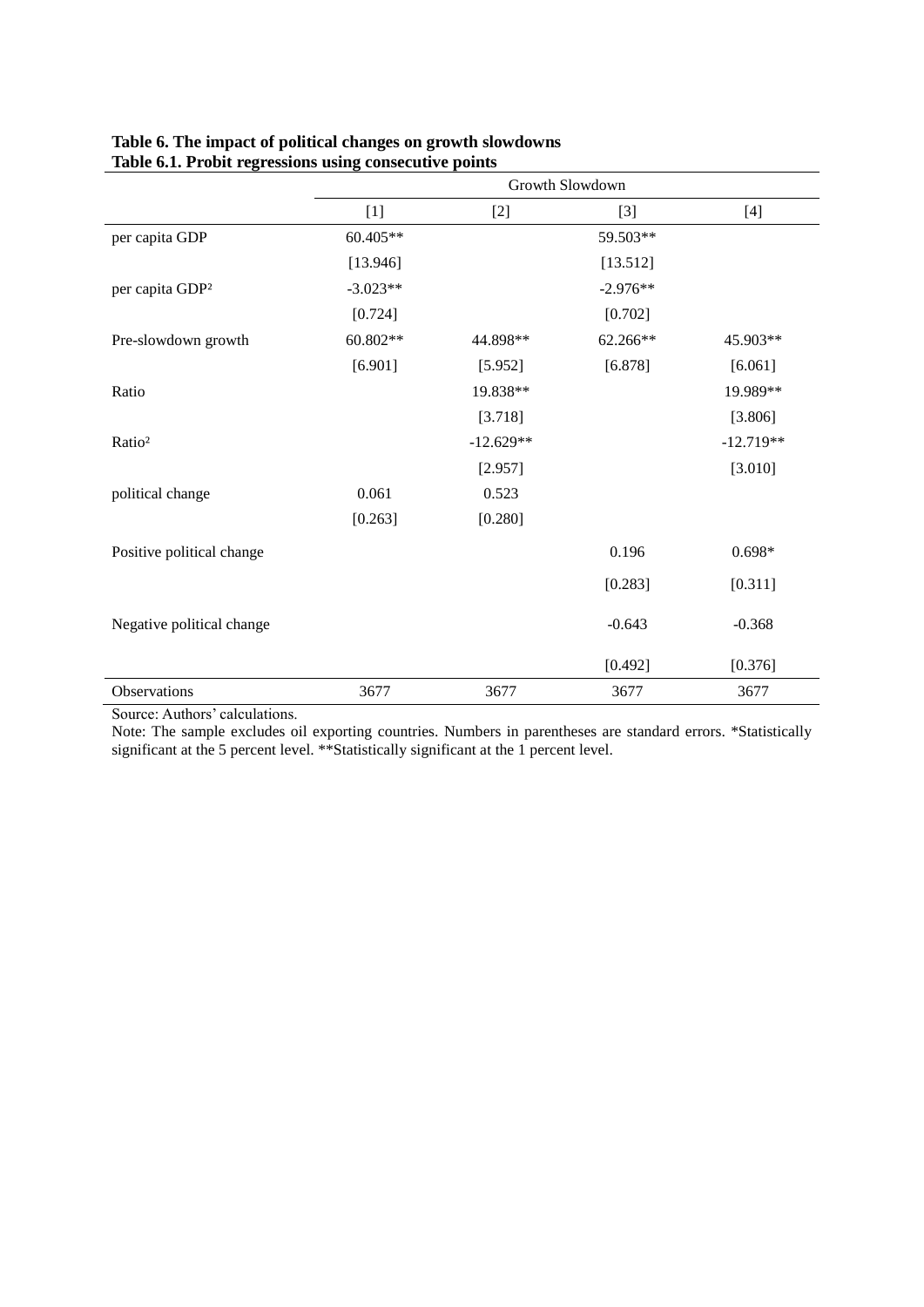|                             | Growth Slowdown |            |            |            |  |  |  |  |
|-----------------------------|-----------------|------------|------------|------------|--|--|--|--|
|                             | $[1]$           | $[2]$      | $[3]$      | $[4]$      |  |  |  |  |
| per capita GDP              | 40.603**        |            | 39.390**   |            |  |  |  |  |
|                             | [13.282]        |            | [12.573]   |            |  |  |  |  |
| per capita GDP <sup>2</sup> | $-2.005**$      |            | $-1.942**$ |            |  |  |  |  |
|                             | [0.693]         |            | [0.658]    |            |  |  |  |  |
| Pre-slowdown growth         | 37.337**        | 33.033**   | 38.118**   | 33.977**   |  |  |  |  |
|                             | [6.525]         | [5.829]    | [6.541]    | [5.977]    |  |  |  |  |
| Ratio                       |                 | 11.554**   |            | 11.719**   |  |  |  |  |
|                             |                 | [1.924]    |            | [1.976]    |  |  |  |  |
| Ratio <sup>2</sup>          |                 | $-6.089**$ |            | $-6.184**$ |  |  |  |  |
|                             |                 | [1.365]    |            | [1.392]    |  |  |  |  |
| political change            | 0.388           | 0.484      |            |            |  |  |  |  |
|                             | [0.281]         | [0.272]    |            |            |  |  |  |  |
| Positive political change   |                 |            | 0.580      | $0.704*$   |  |  |  |  |
|                             |                 |            | [0.300]    | [0.292]    |  |  |  |  |
| Negative political change   |                 |            | $-0.505$   | $-0.503$   |  |  |  |  |
|                             |                 |            | [0.455]    | [0.402]    |  |  |  |  |
| Observations                | 2848            | 2848       | 2848       | 2848       |  |  |  |  |

# **Table 6.2.Probit regressions using Chow test points**

Source: Authors' calculations.

Note: The sample excludes oil exporting countries. If a string of consecutive years are identified as growth slowdowns, we employ a Chow test for structural breaks to select only one for which the Chow test is most significant. Numbers in parentheses are standard errors. \*Statistically significant at the 5 percent level. \*\*Statistically significant at the 1 percent level.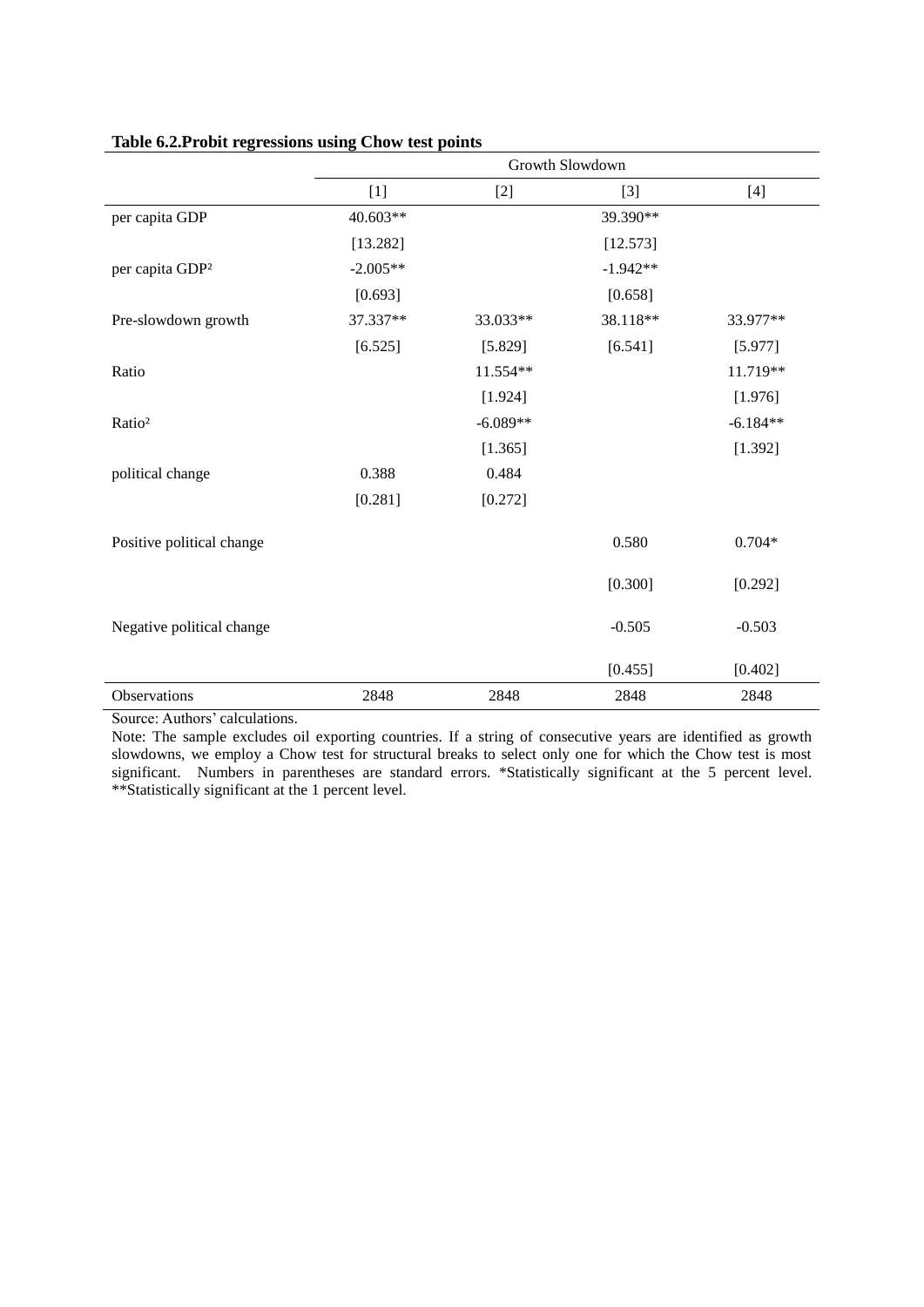### **Table 7. The Impact of external shocks on growth slowdowns Table 7.1 Probit regressions using consecutive points**

|                                                  | Growth Slowdown |             |            |             |
|--------------------------------------------------|-----------------|-------------|------------|-------------|
|                                                  | $[1]$           | $[2]$       | $[3]$      | $[4]$       |
| per capita GDP                                   | 61.393**        |             | 60.946**   |             |
|                                                  | [16.799]        |             | [17.620]   |             |
| per capita GDP <sup>2</sup>                      | $-3.076**$      |             | $-3.045**$ |             |
|                                                  | [0.874]         |             | [0.915]    |             |
| Pre-slowdown growth                              | 68.133**        | 58.029**    | 71.487**   | 61.564**    |
|                                                  | [8.269]         | [8.341]     | [9.429]    | [9.649]     |
| Ratio                                            |                 | 18.388**    |            | 20.283**    |
|                                                  |                 | [3.502]     |            | [4.563]     |
| Ratio <sup>2</sup>                               |                 | $-11.366**$ |            | $-13.011**$ |
|                                                  |                 | [2.761]     |            | [3.763]     |
| Trade openness                                   | $-1.414*$       | $-0.970*$   | $-1.127$   | $-0.653$    |
|                                                  | [0.581]         | [0.493]     | [0.653]    | [0.570]     |
| Trade openness <sup>2</sup>                      | $0.509**$       | $0.363*$    | $0.416*$   | 0.254       |
|                                                  | [0.188]         | [0.157]     | [0.204]    | [0.177]     |
| Lower 10% growth of terms of trade from t to t-1 | 0.006           | $-0.234$    | 0.169      | $-0.156$    |
|                                                  | [0.429]         | [0.363]     | [0.446]    | [0.363]     |
| World GDP growth                                 |                 |             | $-0.107$   | $-0.159$    |
|                                                  |                 |             | [0.146]    | [0.121]     |
| Observations                                     | 3083            | 3083        | 2726       | 2726        |

Source: Authors' calculations.

Note: The sample excludes oil exporting countries. "Terms of trade shock" is a dummy variable that takes a value of 1 if the growth rate of terms of trade from t-1 to t is in the lower 10%. Numbers in parentheses are standard errors. \*Statistically significant at the 5 percent level. \*\*Statistically significant at the 1 percent level.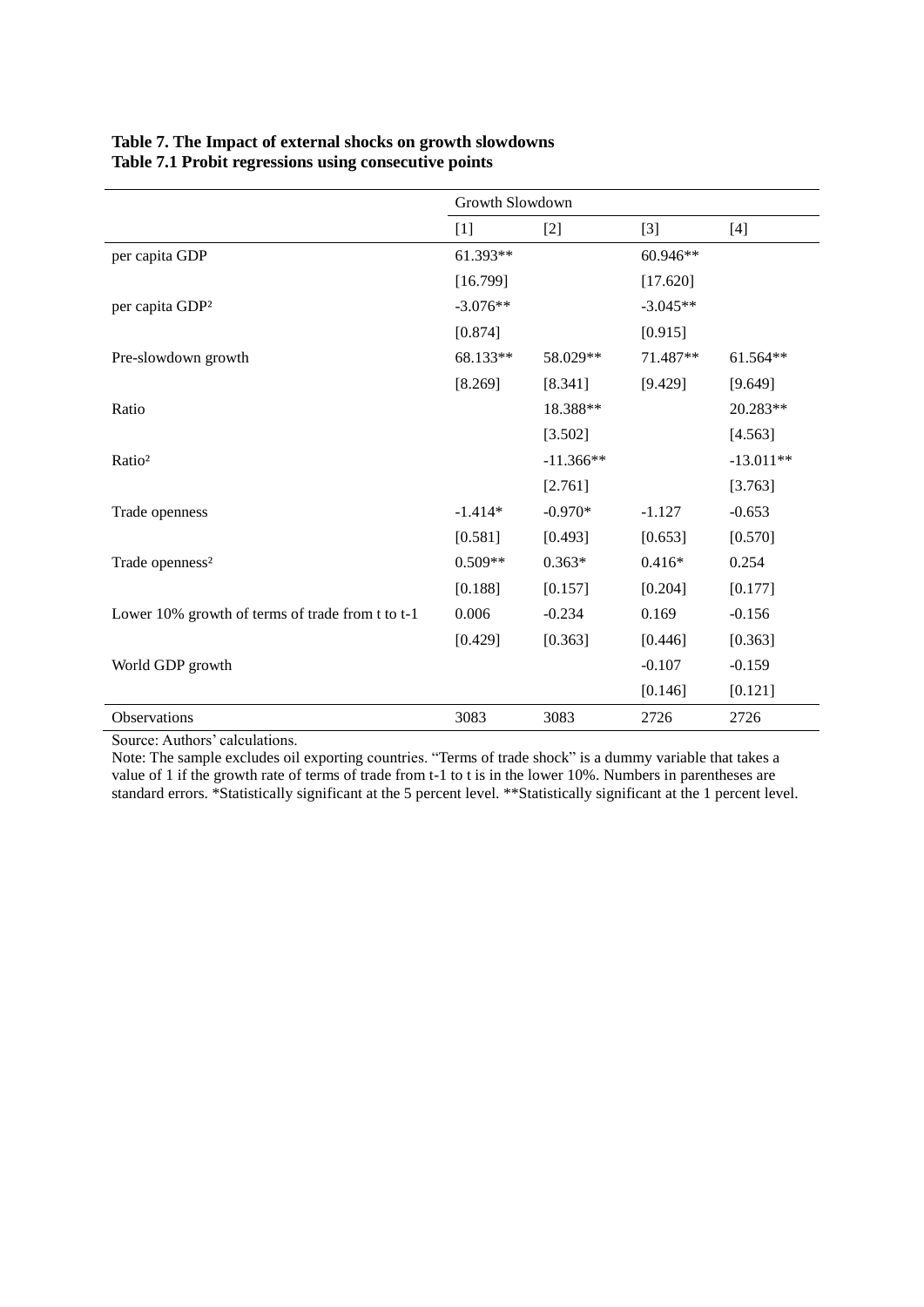|                                                  |           |            | Growth Slowdown |            |
|--------------------------------------------------|-----------|------------|-----------------|------------|
|                                                  | $[1]$     | $[2]$      | $[3]$           | $[4]$      |
| per capita GDP                                   | 31.081*   |            | 27.964*         |            |
|                                                  | [13.431]  |            | [12.850]        |            |
| per capita GDP <sup>2</sup>                      | $-1.527*$ |            | $-1.374*$       |            |
|                                                  | [0.710]   |            | [0.683]         |            |
| Pre-slowdown growth                              | 36.121**  | 34.553**   | 38.622**        | 36.679**   |
|                                                  | [7.785]   | [7.467]    | [8.291]         | [7.884]    |
| Ratio                                            |           | 9.061**    |                 | 10.016**   |
|                                                  |           | [1.546]    |                 | [2.127]    |
| Ratio <sup>2</sup>                               |           | $-4.460**$ |                 | $-5.497**$ |
|                                                  |           | [1.124]    |                 | [1.937]    |
| Trade openness                                   | $-1.338*$ | $-1.132*$  | $-1.326$        | $-1.135$   |
|                                                  | [0.583]   | [0.541]    | [0.677]         | [0.619]    |
| Trade openness <sup>2</sup>                      | 0.469     | 0.405      | 0.452           | 0.386      |
|                                                  | [0.245]   | [0.229]    | [0.268]         | [0.245]    |
| Lower 10% growth of terms of trade from t to t-1 | 0.446     | 0.26       | 0.418           | 0.216      |
|                                                  | [0.390]   | [0.308]    | [0.389]         | [0.313]    |
| World GDP growth                                 |           |            | $-0.224$        | $-0.24$    |
|                                                  |           |            | [0.129]         | [0.128]    |
| Observations                                     | 2458      | 2458       | 2102            | 2102       |

### **Table 7.2 Probit regressions using Chow test points**

Source: Authors' calculations.

Note: The sample excludes oil exporting countries. If a string of consecutive years are identified as growth slowdowns, we employ a Chow test for structural breaks to select only one for which the Chow test is most significant. "Terms of trade shock" is a dummy variable that takes a value of 1 if the growth rate of terms of trade from t-1 to t is in the lower 10%. Numbers in parentheses are standard errors. \*Statistically significant at the 5 percent level. \*\*Statistically significant at the 1 percent level.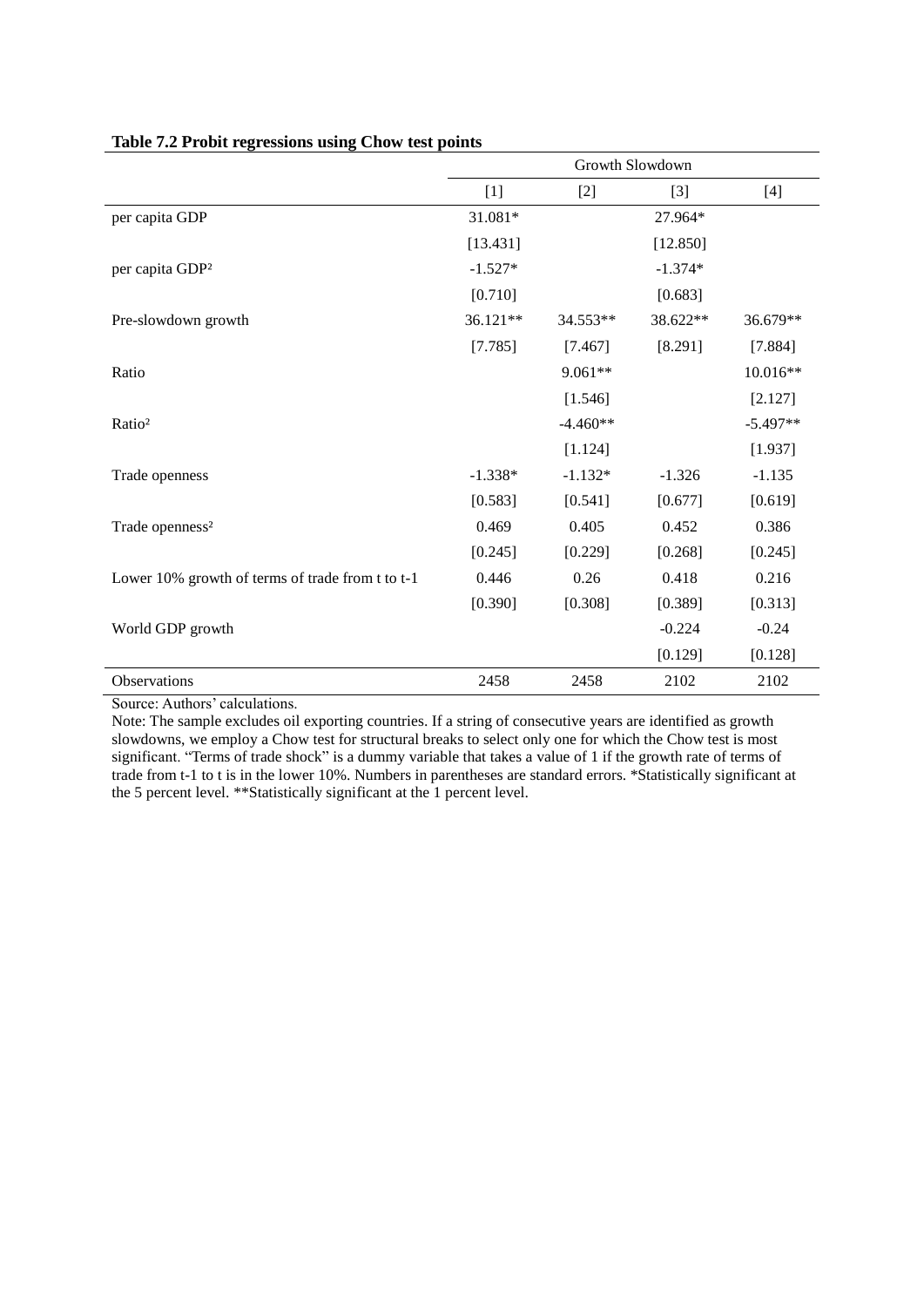|                                                              |           |                  |           |                  | Growth Slowdown |                  |           |                  |
|--------------------------------------------------------------|-----------|------------------|-----------|------------------|-----------------|------------------|-----------|------------------|
|                                                              | $[1]$     | $[2]$            | $[3]$     | $[4]$            | $[5]$           | [6]              | $[7]$     | [8]              |
| per capita GDP                                               | 52.635*   | 50.624*          | 55.220*   | 52.809*          |                 |                  |           |                  |
|                                                              | [25.025]  | [24.253]         | [26.674]  | [25.603]         |                 |                  |           |                  |
| per capita GDP <sup>2</sup>                                  | $-2.563*$ | $-2.474*$        | $-2.692*$ | $-2.583*$        |                 |                  |           |                  |
|                                                              | [1.275]   | [1.243]          | [1.356]   | [1.309]          |                 |                  |           |                  |
| Pre-slowdown growth                                          | 89.331**  | 89.517**         | 92.160**  | 92.304**         | 68.676**        | 70.432**         | 69.835**  | 71.232**         |
|                                                              | [15.265]  | [15.633]         | [16.100]  | [16.578]         | [11.094]        | [12.722]         | [11.329]  | [13.090]         |
| Ratio                                                        |           |                  |           |                  | 13.757**        | 14.392**         | 13.984**  | 14.572**         |
|                                                              |           |                  |           |                  | [3.802]         | [4.118]          | [3.868]   | [4.187]          |
| Ratio <sup>2</sup>                                           |           |                  |           |                  | $-8.112*$       | $-8.673*$        | $-8.266*$ | $-8.788*$        |
|                                                              |           |                  |           |                  | [3.199]         | [3.492]          | [3.239]   | [3.522]          |
| High technology export ratio                                 | $-0.009$  | 0.04             | 0.031     | 0.076            | $-0.008$        | 0.045            | 0.011     | 0.058            |
| Trade openness                                               | [0.019]   | [0.048]<br>0.772 | [0.025]   | [0.053]<br>0.759 | [0.017]         | [0.035]<br>1.887 | [0.019]   | [0.031]<br>1.866 |
|                                                              |           | [1.760]          |           | [1.788]          |                 | [1.457]          |           | [1.458]          |
| Trade openness <sup>2</sup>                                  |           | $-0.049$         |           | $-0.045$         |                 | $-0.444$         |           | $-0.439$         |
|                                                              |           | [0.470]          |           | [0.473]          |                 | [0.404]          |           | [0.404]          |
| Trade openness*high technology<br>export ratio               |           | $-0.075$         |           | $-0.074$         |                 | $-0.1$           |           | $-0.098$         |
|                                                              |           | [0.064]          |           | [0.064]          |                 | [0.056]          |           | [0.056]          |
| Trade openness <sup>2*</sup> high technology<br>export ratio |           | 0.017            |           | 0.017            |                 | 0.029            |           | 0.028            |
|                                                              |           | [0.016]          |           | [0.016]          |                 | [0.018]          |           | [0.018]          |
| World GDP growth                                             |           |                  | 0.053     | 0.033            |                 |                  | $-0.002$  | 0.011            |

#### **Table 8. The Impact of the high-technology exports ratio on growth slowdowns Table 8.1 Probit regressions using consecutive points**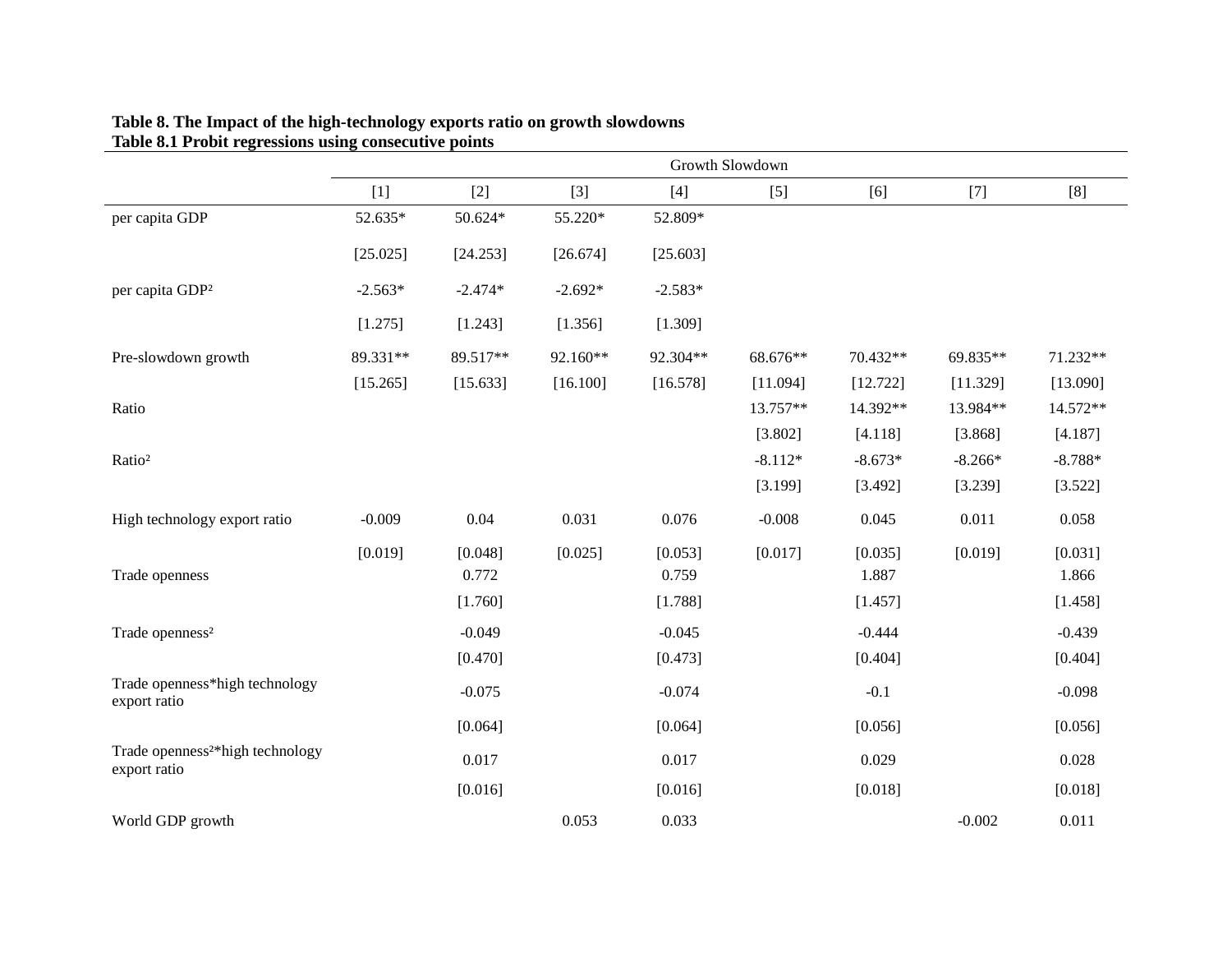| <b>Observations</b>                              | . 187 | 187ء | 187       | 187       | 1187 | 1187 | 1187     | 187      |
|--------------------------------------------------|-------|------|-----------|-----------|------|------|----------|----------|
|                                                  |       |      | [0.007]   | [0.006]   |      |      | [0.005]  | [0.005]  |
| World GDP growth*high<br>technology export ratio |       |      | $-0.014*$ | $-0.013*$ |      |      | $-0.007$ | $-0.005$ |
|                                                  |       |      | [0.157]   | [0.161]   |      |      | [0.118]  | [0.112]  |

Note: High technology exports ratio is the ratio of the high technology exports to the manufactured exports. The ratio was obtained from the World Development Indicators.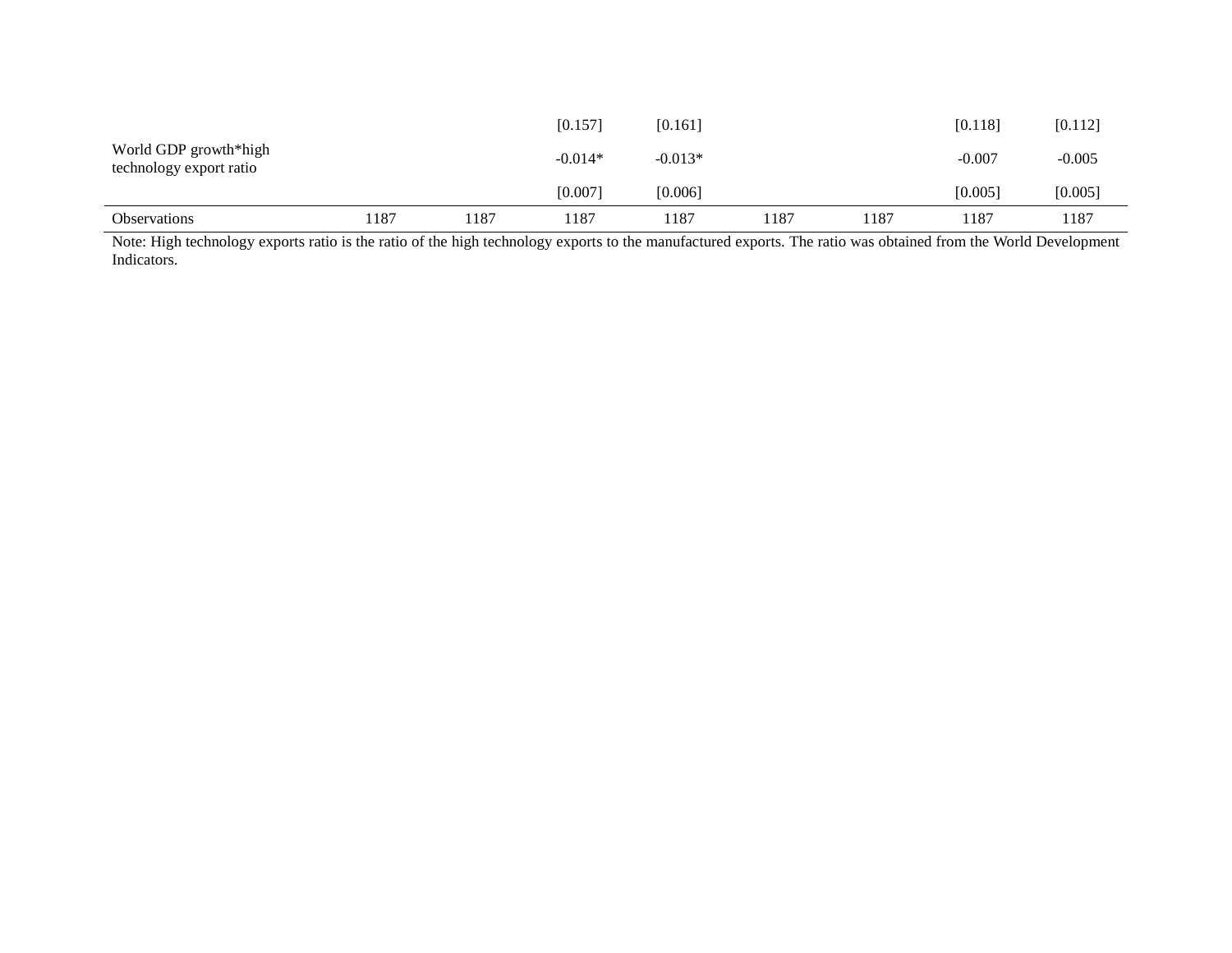# **Table 8.2 Probit regressions using Chow test points**

|                                                              | Growth Slowdown |           |            |           |            |           |            |           |  |  |
|--------------------------------------------------------------|-----------------|-----------|------------|-----------|------------|-----------|------------|-----------|--|--|
|                                                              | $[1]$           | $[2]$     | $[3]$      | $[4]$     | $[5]$      | [6]       | $[7]$      | [8]       |  |  |
| per capita GDP                                               | 10.468          | 12.416    | 10.306     | 12.26     |            |           |            |           |  |  |
|                                                              | [15.741]        | [15.314]  | [15.847]   | [15.193]  |            |           |            |           |  |  |
| per capita GDP <sup>2</sup>                                  | $-0.375$        | $-0.476$  | $-0.366$   | $-0.469$  |            |           |            |           |  |  |
|                                                              | [0.829]         | [0.809]   | [0.835]    | [0.802]   |            |           |            |           |  |  |
| Pre-slowdown growth                                          | 98.818**        | 104.585** | 98.375**   | 103.612** | 93.260**   | 96.438**  | 92.930**   | 95.290**  |  |  |
|                                                              | [16.528]        | [23.665]  | [17.501]   | [24.929]  | [18.727]   | [25.929]  | [19.566]   | [27.030]  |  |  |
| Ratio                                                        |                 |           |            |           | 12.889**   | 13.557**  | 12.877**   | 13.392**  |  |  |
|                                                              |                 |           |            |           | [3.623]    | [4.802]   | [3.641]    | [4.903]   |  |  |
| Ratio <sup>2</sup>                                           |                 |           |            |           | $-5.618*$  | $-6.105*$ | $-5.590*$  | $-6.007*$ |  |  |
|                                                              |                 |           |            |           | [2.359]    | [2.890]   | [2.332]    | [2.907]   |  |  |
| High technology export ratio                                 | $-0.055**$      | $-0.005$  | $-0.091**$ | $-0.018$  | $-0.054**$ | $-0.006$  | $-0.091**$ | $-0.026$  |  |  |
|                                                              | [0.018]         | [0.062]   | [0.033]    | [0.068]   | [0.020]    | [0.060]   | [0.033]    | [0.071]   |  |  |
| Trade openness                                               |                 | 0.037     |            | 0.028     |            | 0.563     |            | 0.514     |  |  |
|                                                              |                 | [2.927]   |            | [2.916]   |            | [2.744]   |            | [2.758]   |  |  |
| Trade openness <sup>2</sup>                                  |                 | 0.677     |            | 0.669     |            | 0.44      |            | 0.44      |  |  |
|                                                              |                 | [0.960]   |            | [0.958]   |            | [0.898]   |            | [0.899]   |  |  |
| Trade openness*high technology<br>export ratio               |                 | $-0.068$  |            | $-0.066$  |            | $-0.069$  |            | $-0.066$  |  |  |
|                                                              |                 | [0.095]   |            | [0.095]   |            | [0.096]   |            | [0.097]   |  |  |
| Trade openness <sup>2*</sup> high technology<br>export ratio |                 | 0.005     |            | 0.005     |            | 0.007     |            | 0.007     |  |  |
|                                                              |                 | [0.026]   |            | [0.026]   |            | [0.026]   |            | [0.026]   |  |  |
| World GDP growth                                             |                 |           | $-0.976*$  | $-0.716*$ |            |           | $-0.878*$  | $-0.664*$ |  |  |
|                                                              |                 |           | [0.455]    | [0.319]   |            |           | [0.434]    | [0.335]   |  |  |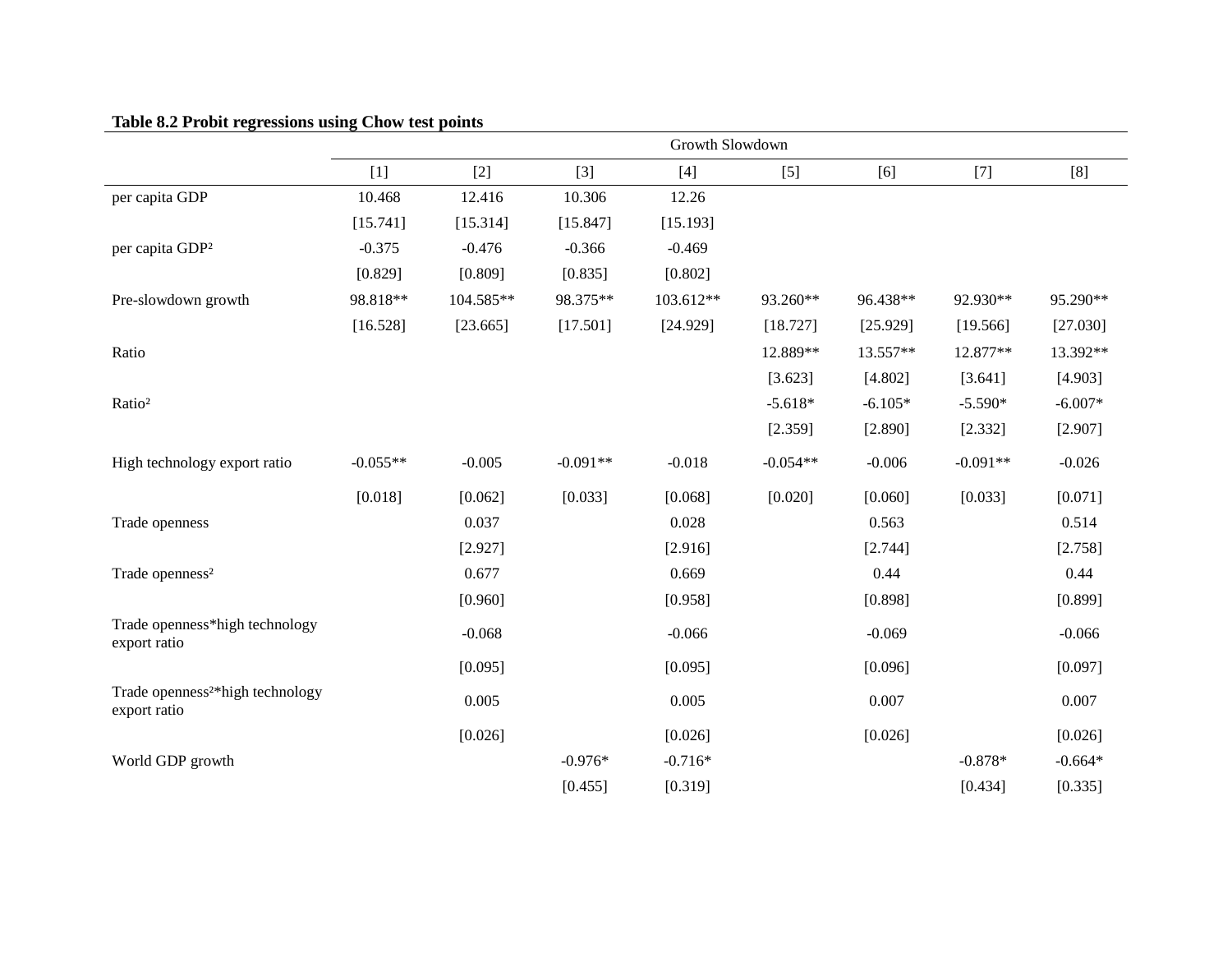| World GDP growth*high<br>technology export ratio |     |     | 0.012   | 0.004   |     |     | 0.013   | 0.006   |
|--------------------------------------------------|-----|-----|---------|---------|-----|-----|---------|---------|
|                                                  |     |     | [0.010] | [0.008] |     |     | [0.010] | [0.009] |
| <b>Observations</b>                              | 800 | 800 | 800     | 800     | 800 | 800 | 800     | 800     |

Note: High technology exports ratio is the ratio of the high technology exports to the manufactured exports. The ratio was obtained from the World Development Indicators.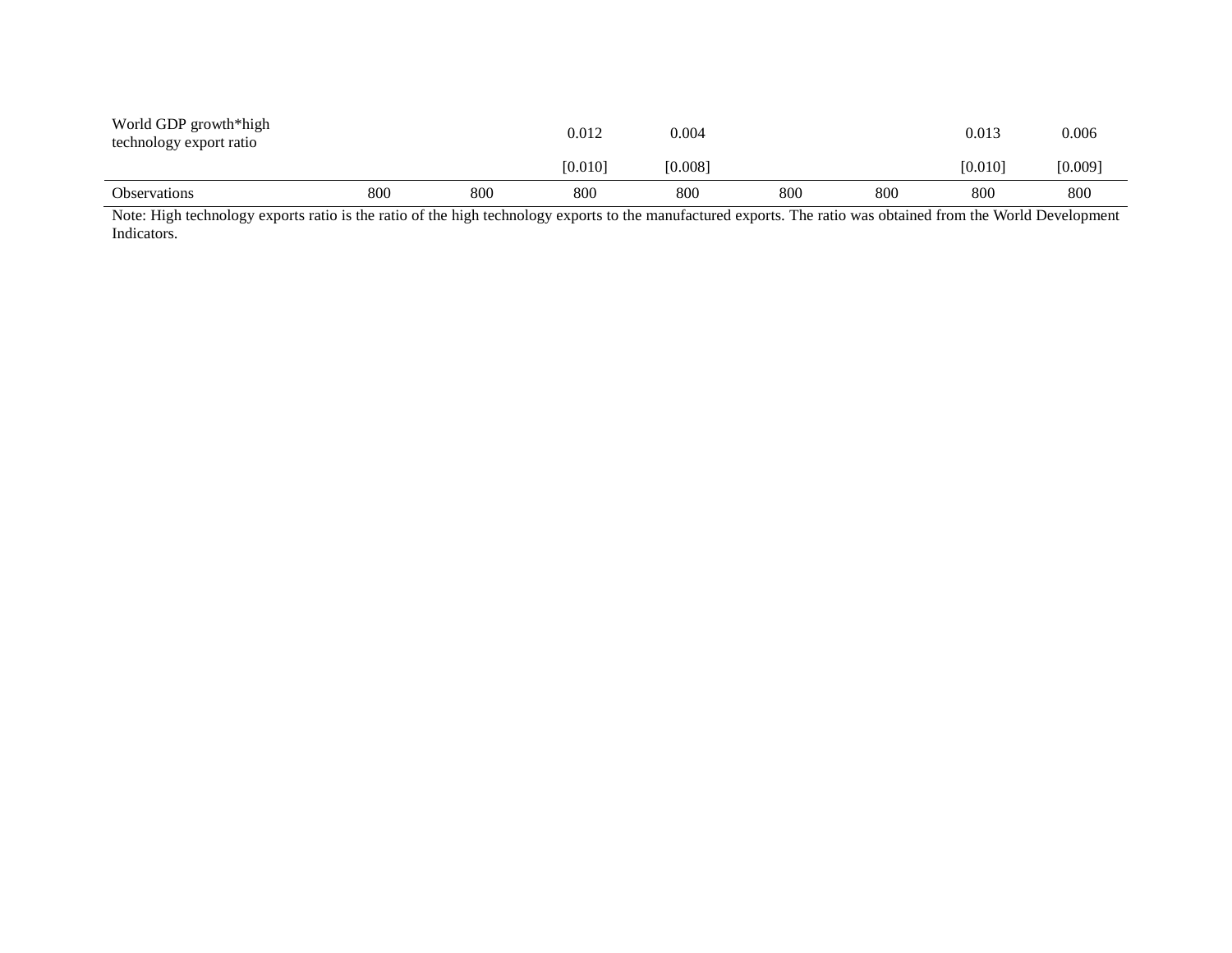#### **Table 9.Crises and slowdowns**

|                         | <b>Consecutive Slowdown Points</b> |                |                    |       |                |                               | <b>Chow Test Slowdown Points</b> |                |          |       |                |                               |
|-------------------------|------------------------------------|----------------|--------------------|-------|----------------|-------------------------------|----------------------------------|----------------|----------|-------|----------------|-------------------------------|
|                         | t-<br>$\overline{2}$               | t-1            | t                  | $t+1$ | $t+2$          | Not during<br>$t - 2 - t + 2$ | $t-2$                            | t-             | t        | $t+1$ | $t+2$          | Not during<br>$t - 2 - t + 2$ |
| Currency<br>Crisis      | $\tau$                             | 3              | 5                  | 9     | 12             | 76                            | $\mathcal{D}$                    |                |          | 2     | 4              | 19                            |
| <b>Banking Crisis</b>   | 4                                  | 4              | 8                  | 12    | 15             | 83                            |                                  |                | 2        |       | 4              | 21                            |
| <b>Stock Crisis</b>     | 3<br>$\mathcal{R}$                 | 41             | 5<br>$\mathbf{r}$  | 58    | 46             | 19                            | $\overline{4}$                   | 8              | 14       | 15    | 12             | 5                             |
| <b>Inflation Crisis</b> |                                    | $\overline{2}$ | 5                  | 6     | 5              | 93                            | $\Omega$                         |                | 3        |       | $\overline{c}$ | 23                            |
| Domestic debt<br>Crisis | $\boldsymbol{0}$                   | $\theta$       | $\Omega$           |       |                | 105                           | $\Omega$                         | $\overline{0}$ | $\theta$ |       | $\Omega$       | 26                            |
| External debt<br>Crisis | $\theta$                           | $\Omega$       | $\Omega$           |       | $\overline{2}$ | 105                           | $\Omega$                         | $\theta$       | $\Omega$ |       |                | 26                            |
| Any of the<br>sixcrises | 4<br>$\overline{0}$                | 47             | 6<br>$\mathcal{L}$ | 67    | 59             | 15                            | 6                                | $\theta$       | 15       | 16    | 16             | 3                             |

Source: Authors' calculations.

Note: The six crises are those identified by Reinhart and Rogoff (2010). "t" refers to the slowdown years. If we exclude oil exporting countries, total of 146 and 32 slowdown episodes are identified in consecutive and Chow-test points respectively. If we exclude the episodes with missing data for crises, total of 115 and 27 episodes remained for consecutive and Chow-test points respectively. The last column in each panel counts slowdown episodes that did not experience the crisis denoted in the first column.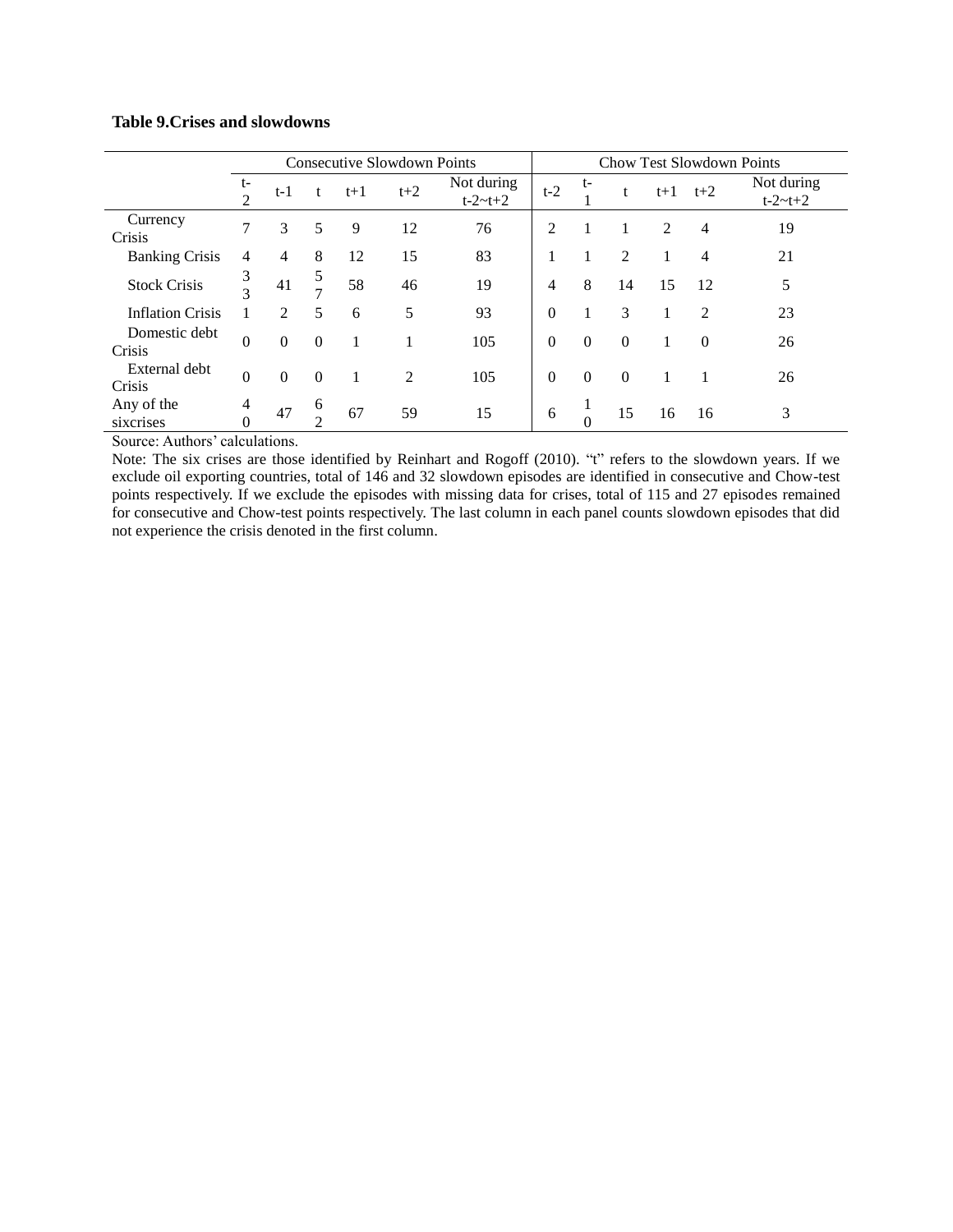#### **Table 10. The impact of crises on growth slowdowns I Table 10.1.Probit regressions using consecutive points**

|                                             | Growth Slowdown |             |            |             |            |             |            |             |            |             |
|---------------------------------------------|-----------------|-------------|------------|-------------|------------|-------------|------------|-------------|------------|-------------|
|                                             | $[1]$           | $[2]$       | $[3]$      | $[4]$       | $[5]$      | [6]         | $[7]$      | [8]         | $[9]$      | $[10]$      |
| per capita GDP                              | 65.374**        |             | 63.375**   |             | 61.242**   |             | $61.800**$ |             | 59.391**   |             |
|                                             | [14.265]        |             | [14.020]   |             | [14.228]   |             | [17.462]   |             | [14.584]   |             |
| per capita GDP <sup>2</sup>                 | $-3.279**$      |             | $-3.134**$ |             | $-3.066**$ |             | $-3.095**$ |             | $-2.892**$ |             |
|                                             | [0.740]         |             | [0.722]    |             | [0.740]    |             | [0.908]    |             | [0.751]    |             |
| Pre-slowdown growth                         | 63.376**        | 47.694**    | 71.331**   | 52.495**    | 63.865**   | 46.388**    | 72.269**   | 61.807**    | 89.489**   | 76.742**    |
|                                             | [6.520]         | [6.143]     | [8.082]    | [6.792]     | [6.737]    | [6.051]     | [9.763]    | [9.898]     | [10.555]   | [9.427]     |
| Ratio                                       |                 | 20.877**    |            | 20.725**    |            | 19.801**    |            | 20.096**    |            | 22.868**    |
|                                             |                 | [3.982]     |            | [3.497]     |            | [3.690]     |            | [4.570]     |            | [3.851]     |
| Ratio <sup>2</sup>                          |                 | $-13.669**$ |            | $-13.112**$ |            | $-12.614**$ |            | $-12.992**$ |            | $-13.667**$ |
|                                             |                 | [3.160]     |            | [2.641]     |            | [2.930]     |            | [3.790]     |            | [2.998]     |
| Dummy for crisis (t)                        | 0.012           | 0.047       | 0.074      | 0.163       | 0.12       | 0.092       | $-0.013$   | 0.062       | $-0.029$   | 0.055       |
|                                             | [0.165]         | [0.145]     | [0.138]    | [0.126]     | [0.151]    | [0.130]     | [0.168]    | [0.158]     | [0.175]    | [0.166]     |
| Dummy for crisis $(t-1)$                    | $0.300**$       | 0.165       | $0.300**$  | 0.2         | $0.333**$  | 0.192       | $0.380**$  | $0.350**$   | $0.387**$  | $0.380**$   |
|                                             | [0.094]         | [0.109]     | [0.099]    | [0.113]     | [0.094]    | [0.112]     | [0.086]    | [0.104]     | [0.094]    | [0.091]     |
| Dummy for crisis $(t-2)$                    | $-0.028$        | 0.006       | $-0.022$   | 0.038       | $-0.015$   | $-0.009$    | $-0.094$   | 0.127       | $-0.119$   | 0.123       |
|                                             | [0.127]         | [0.125]     | [0.135]    | [0.144]     | [0.128]    | [0.123]     | [0.112]    | [0.142]     | [0.144]    | [0.196]     |
| total years of schooling                    |                 |             | 0.178      | $0.310**$   |            |             |            |             | $0.363*$   | $0.492**$   |
|                                             |                 |             | [0.119]    | [0.107]     |            |             |            |             | [0.166]    | [0.161]     |
| years of schooling, secondary<br>and higher |                 |             | $-0.587**$ | $-0.547**$  |            |             |            |             | $-1.095**$ | $-1.113**$  |
|                                             |                 |             | [0.168]    | [0.156]     |            |             |            |             | [0.227]    | [0.207]     |
| Positive political change                   |                 |             |            |             | 0.158      | $0.665*$    |            |             | 0.111      | 0.268       |
|                                             |                 |             |            |             | [0.292]    | [0.313]     |            |             | [0.413]    | [0.325]     |
| Negative political change                   |                 |             |            |             | $-0.63$    | $-0.342$    |            |             | 0.405      | $-0.125$    |
|                                             |                 |             |            |             | [0.508]    | [0.372]     |            |             | [0.572]    | [0.429]     |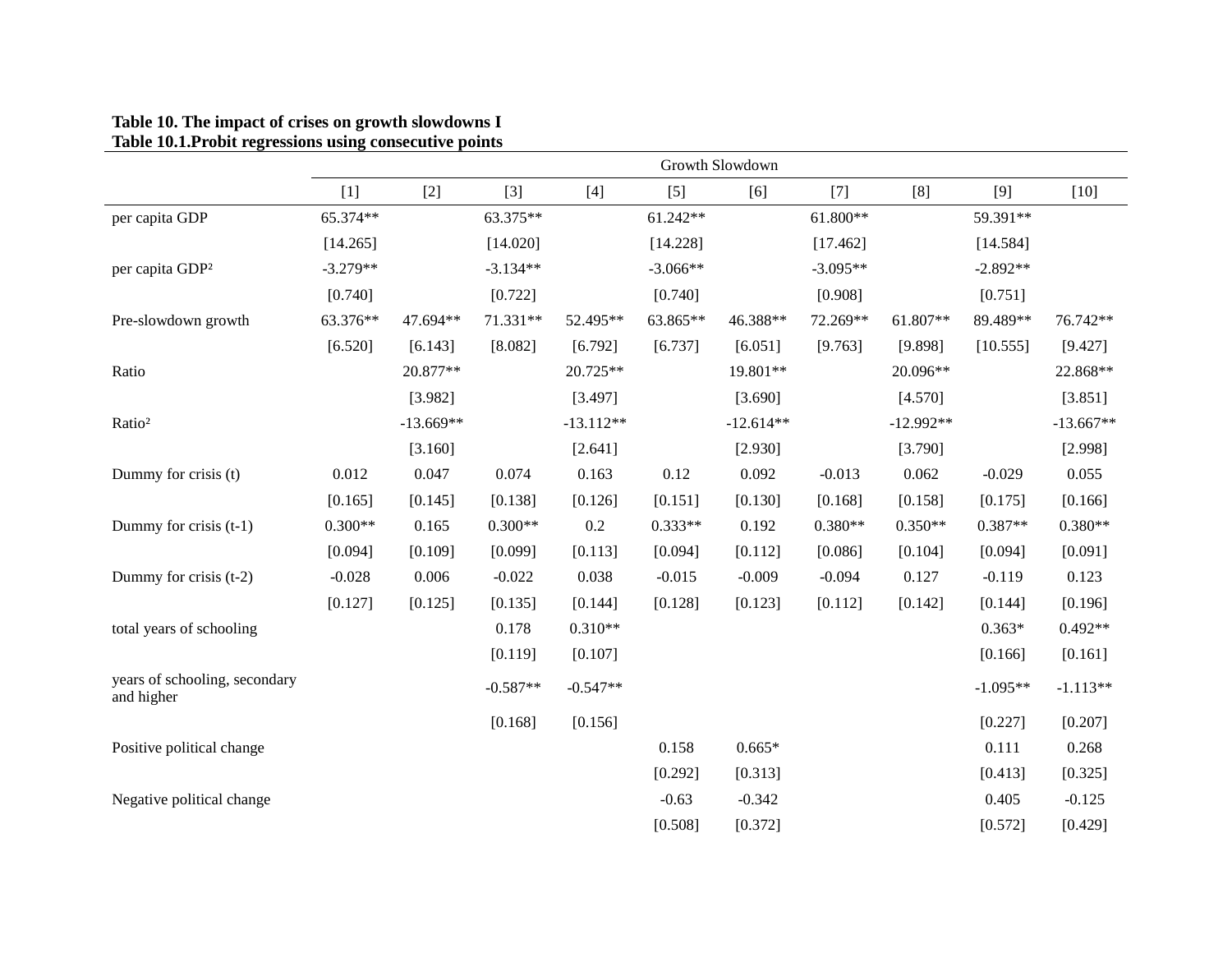| Trade openness                                      |      |      |      |      |      |      | $-0.96$  | $-0.101$ | $-2.094$ | $-1.646$ |
|-----------------------------------------------------|------|------|------|------|------|------|----------|----------|----------|----------|
|                                                     |      |      |      |      |      |      | [1.286]  | [1.075]  | [1.626]  | [1.544]  |
| Trade openness <sup>2</sup>                         |      |      |      |      |      |      | 0.256    | $-0.1$   | 0.552    | 0.469    |
|                                                     |      |      |      |      |      |      | [0.726]  | [0.632]  | [0.889]  | [0.919]  |
| Lower 10% growth of terms<br>of trade from t to t-1 |      |      |      |      |      |      | 0.048    | $-0.22$  | $-0.026$ | $-0.315$ |
|                                                     |      |      |      |      |      |      | [0.430]  | [0.347]  | [0.477]  | [0.464]  |
| World GDP growth                                    |      |      |      |      |      |      | $-0.011$ | $-0.037$ | $-0.081$ | $-0.022$ |
|                                                     |      |      |      |      |      |      | [0.169]  | [0.148]  | [0.193]  | [0.167]  |
| <b>Observations</b>                                 | 3903 | 3903 | 3565 | 3565 | 3677 | 3677 | 2698     | 2698     | 2450     | 2450     |

Source: Authors' calculations.

Note: The sample excludes oil exporting countries. Dummy for crisis takes a value of 1if any of six crises identified by Reinhart and Rogoff (2010) occurs. Numbers in parentheses are standard errors. \* Statistically significant at the 5 percent level. \*\* Statistically significant at the 1 percent level.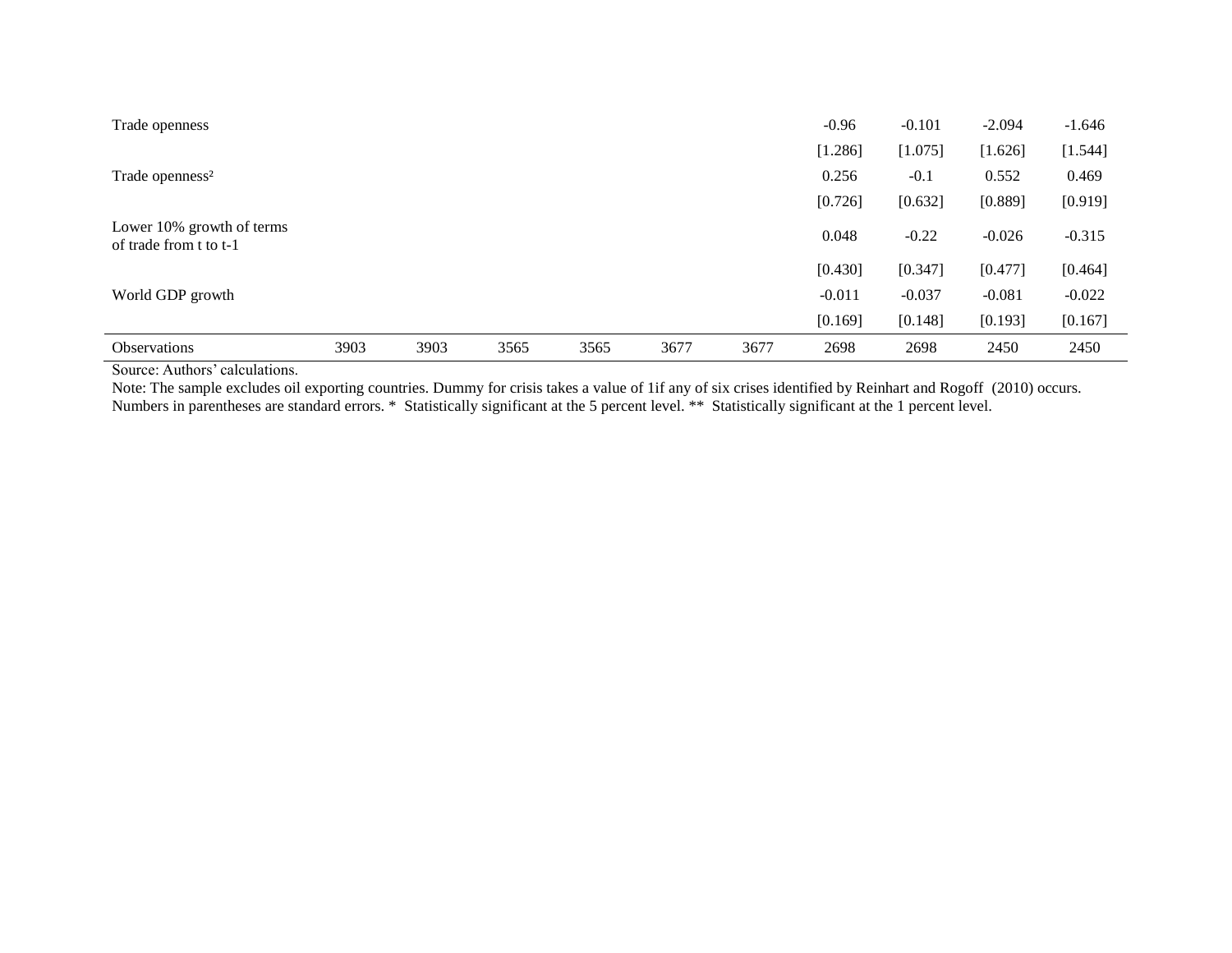| $10010 + 1011 + 10010 + 100$                | $\mathbf{r}$ | $\sim$     |            |            |            | Growth Slowdown |           |            |            |            |
|---------------------------------------------|--------------|------------|------------|------------|------------|-----------------|-----------|------------|------------|------------|
|                                             | $[1]$        | $[2]$      | $[3]$      | $[4]$      | $[5]$      | [6]             | $[7]$     | [8]        | [9]        | $[10]$     |
| per capita GDP                              | 35.238**     |            | 35.359**   |            | 40.335**   |                 | 28.230*   |            | 35.151**   |            |
|                                             | [11.642]     |            | [11.673]   |            | [12.606]   |                 | [12.534]  |            | [10.304]   |            |
| per capita GDP <sup>2</sup>                 | $-1.751**$   |            | $-1.726**$ |            | $-1.992**$ |                 | $-1.387*$ |            | $-1.634**$ |            |
|                                             | [0.610]      |            | [0.607]    |            | [0.660]    |                 | [0.667]   |            | [0.532]    |            |
| Pre-slowdown growth                         | 31.535**     | 28.628**   | 37.718**   | 34.334**   | 38.472**   | 34.006**        | 40.254**  | 37.880**   | 68.074**   | 59.791**   |
|                                             | [5.714]      | [5.226]    | [6.441]    | [5.895]    | [6.525]    | [6.017]         | [8.728]   | [8.237]    | [12.327]   | [10.915]   |
| Ratio                                       |              | 10.086**   |            | 10.559**   |            | 11.806**        |           | 10.078**   |            | 15.008**   |
|                                             |              | [1.614]    |            | [1.583]    |            | [1.958]         |           | [2.303]    |            | [2.663]    |
| Ratio <sup>2</sup>                          |              | $-5.518**$ |            | $-5.255**$ |            | $-6.257**$      |           | $-5.495**$ |            | $-7.025**$ |
|                                             |              | [1.314]    |            | [1.057]    |            | [1.400]         |           | [2.042]    |            | [1.678]    |
| Dummy for crisis (t)                        | 0.291        | 0.251      | $0.385*$   | $0.344*$   | 0.31       | 0.246           | 0.188     | 0.167      | 0.201      | 0.12       |
|                                             | [0.165]      | [0.162]    | [0.167]    | [0.165]    | [0.161]    | [0.157]         | [0.209]   | [0.196]    | [0.231]    | [0.232]    |
| Dummy for crisis $(t-1)$                    | $-0.003$     | 0.011      | 0.01       | 0.022      | $-0.008$   | 0.012           | 0.154     | 0.182      | 0.173      | 0.162      |
|                                             | [0.136]      | [0.129]    | [0.139]    | [0.135]    | [0.143]    | [0.138]         | [0.164]   | [0.162]    | [0.211]    | [0.196]    |
| Dummy for crisis (t-2)                      | $-0.292$     | $-0.276$   | $-0.312$   | $-0.303$   | $-0.335$   | $-0.312$        | $-0.357$  | $-0.278$   | $-0.480*$  | $-0.366$   |
|                                             | [0.175]      | [0.177]    | [0.195]    | [0.196]    | [0.175]    | [0.179]         | [0.229]   | [0.237]    | [0.235]    | [0.239]    |
| total years of schooling                    |              |            | $0.248**$  | $0.274**$  |            |                 |           |            | $0.409**$  | $0.466**$  |
|                                             |              |            | [0.091]    | [0.091]    |            |                 |           |            | [0.109]    | [0.109]    |
| years of schooling, secondary<br>and higher |              |            | $-0.561**$ | $-0.563**$ |            |                 |           |            | $-1.233**$ | $-1.233**$ |
|                                             |              |            | [0.140]    | [0.140]    |            |                 |           |            | [0.203]    | [0.200]    |
| Positive political change                   |              |            |            |            | 0.554      | $0.689*$        |           |            | 0.612      | 0.518      |
|                                             |              |            |            |            | [0.284]    | [0.274]         |           |            | [0.325]    | [0.311]    |
| Negative political change                   |              |            |            |            | $-0.446$   | $-0.482$        |           |            | 0.633      | 0.088      |
|                                             |              |            |            |            | [0.475]    | [0.422]         |           |            | [0.585]    | [0.467]    |

## **Table 10.2.Probit regressions using Chow test points**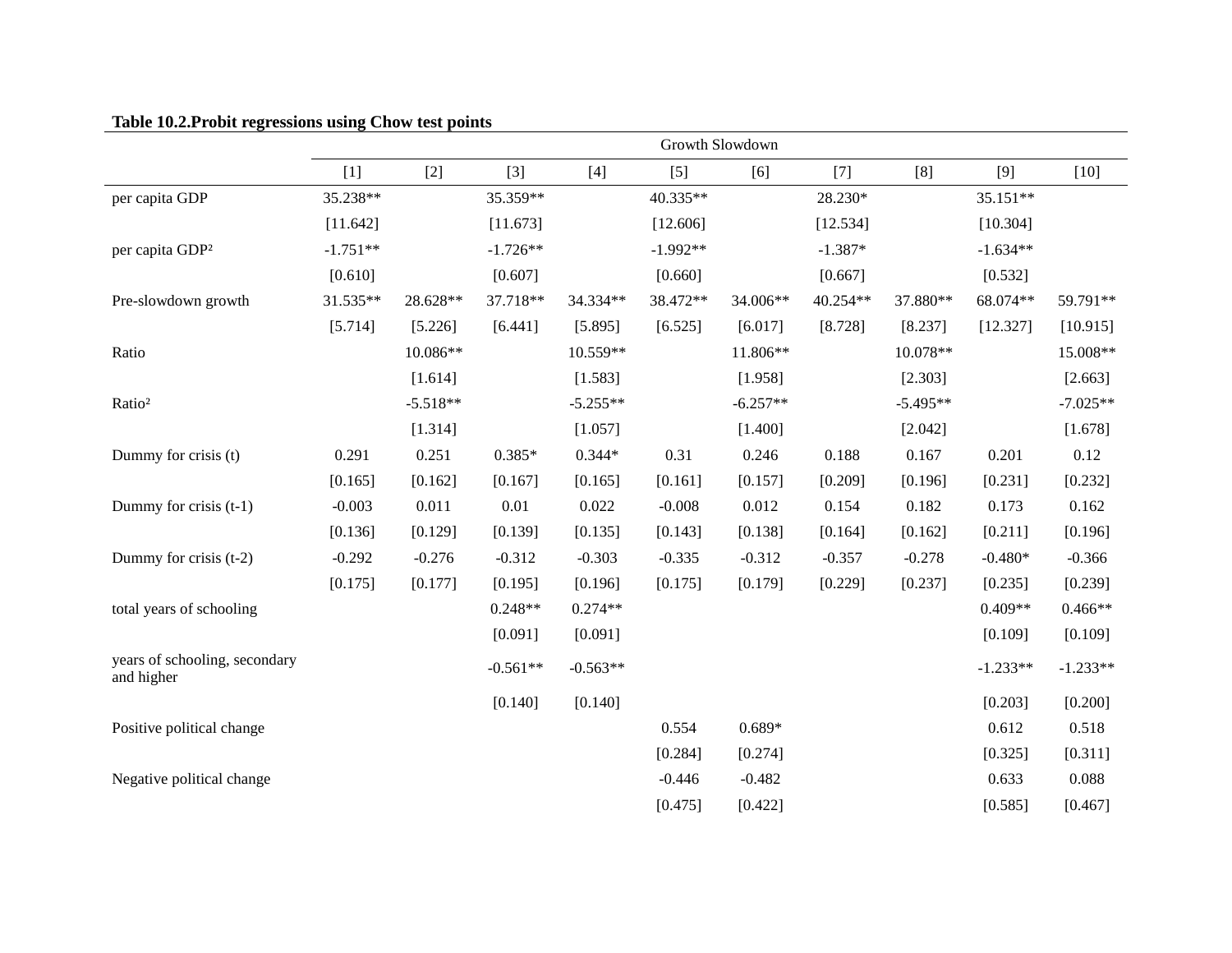| Trade openness                                      |      |      |      |      |      |      | $-1.108$  | $-0.965$  | $-0.491$   | $-1.546$   |
|-----------------------------------------------------|------|------|------|------|------|------|-----------|-----------|------------|------------|
|                                                     |      |      |      |      |      |      | [1.181]   | [1.048]   | [1.473]    | [1.342]    |
| Trade openness <sup>2</sup>                         |      |      |      |      |      |      | 0.248     | 0.226     | $-0.276$   | 0.425      |
|                                                     |      |      |      |      |      |      | [0.614]   | [0.545]   | [0.809]    | [0.694]    |
| Lower 10% growth of terms<br>of trade from t to t-1 |      |      |      |      |      |      | 0.412     | 0.214     | 0.664      | 0.386      |
|                                                     |      |      |      |      |      |      | [0.385]   | [0.303]   | [0.463]    | [0.398]    |
| World GDP growth                                    |      |      |      |      |      |      | $-0.458*$ | $-0.452*$ | $-0.892**$ | $-0.807**$ |
|                                                     |      |      |      |      |      |      | [0.186]   | [0.185]   | [0.220]    | [0.194]    |
| <b>Observations</b>                                 | 3243 | 3243 | 2970 | 2970 | 2848 | 2848 | 1817      | 1817      | 1647       | 1647       |

Source: Authors' calculations.

Note: The sample excludes oil exporting countries. If a string of consecutive years are identified as growth slowdowns, we employ a Chowtest for structural breaks to select only one for which the Chow test is most significant. The dummy for crises takes a value of 1if any of six crises identified by Reinhart and Rogoff (2010) occurs. Numbers in parentheses are standard errors. \* Statistically significant at the 5 percent level. \*\* Statistically significant at the 1 percent level.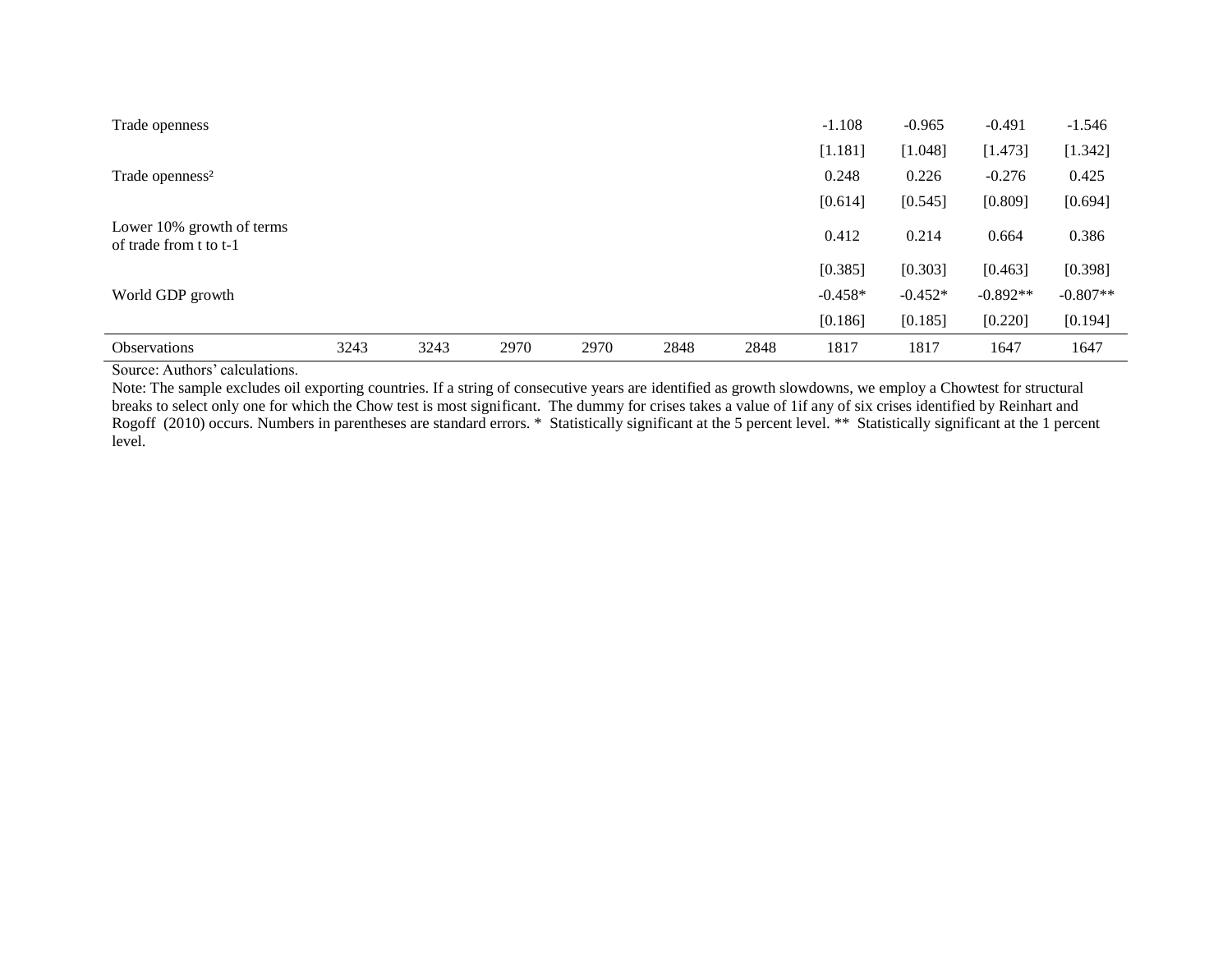|                                             |            | Growth Slowdown |            |             |            |             |            |             |            |             |  |
|---------------------------------------------|------------|-----------------|------------|-------------|------------|-------------|------------|-------------|------------|-------------|--|
|                                             | $[1]$      | $[2]$           | $[3]$      | $[4]$       | $[5]$      | [6]         | $[7]$      | [8]         | [9]        | $[10]$      |  |
| per capita GDP                              | 65.500**   |                 | 64.743**   |             | $61.443**$ |             | 54.375**   |             | 54.771**   |             |  |
|                                             | [14.303]   |                 | [14.294]   |             | [14.335]   |             | [16.056]   |             | [14.898]   |             |  |
| per capita GDP <sup>2</sup>                 | $-3.282**$ |                 | $-3.196**$ |             | $-3.073**$ |             | $-2.716**$ |             | $-2.647**$ |             |  |
|                                             | [0.742]    |                 | [0.734]    |             | [0.745]    |             | [0.836]    |             | [0.763]    |             |  |
| Pre-slowdown growth                         | 63.605**   | 47.353**        | 73.057**   | 52.111**    | 64.256**   | 46.000**    | 74.005**   | 67.000**    | 93.776**   | 81.139**    |  |
|                                             | [6.287]    | [6.329]         | [7.819]    | [6.875]     | [6.584]    | [6.273]     | [11.436]   | [10.843]    | [10.711]   | [9.806]     |  |
| Ratio                                       |            | 20.989**        |            | 21.138**    |            | 20.011**    |            | 20.034**    |            | 23.782**    |  |
|                                             |            | [4.128]         |            | [3.718]     |            | [3.879]     |            | [4.694]     |            | [4.060]     |  |
| Ratio <sup>2</sup>                          |            | $-13.717**$     |            | $-13.293**$ |            | $-12.731**$ |            | $-12.719**$ |            | $-13.966**$ |  |
|                                             |            | [3.238]         |            | [2.761]     |            | [3.044]     |            | [3.775]     |            | [3.078]     |  |
| Dummy for crisis (t)                        | 0.017      | $-0.057$        | 0.097      | 0.03        | 0.091      | $-0.075$    | $-0.104$   | $-0.197$    | $-0.067$   | $-0.187$    |  |
|                                             | [0.197]    | [0.174]         | [0.216]    | [0.172]     | [0.210]    | [0.180]     | [0.214]    | [0.198]     | [0.312]    | [0.258]     |  |
| Dummy for crisis (t-1)                      | $0.294*$   | 0.151           | $0.361*$   | 0.192       | $0.308*$   | 0.114       | 0.113      | 0.107       | 0.177      | 0.121       |  |
|                                             | [0.128]    | [0.122]         | [0.143]    | [0.129]     | [0.132]    | [0.118]     | [0.114]    | [0.135]     | [0.181]    | [0.160]     |  |
| Dummy for crisis (t-2)                      | 0.016      | $-0.061$        | 0.082      | $-0.004$    | 0.046      | $-0.034$    | $-0.302$   | $-0.191$    | $-0.396$   | $-0.26$     |  |
|                                             | [0.162]    | [0.152]         | [0.155]    | [0.145]     | [0.173]    | [0.169]     | [0.215]    | [0.219]     | [0.253]    | [0.254]     |  |
| total years of schooling                    |            |                 | 0.174      | $0.297**$   |            |             |            |             | $0.356*$   | $0.448**$   |  |
|                                             |            |                 | [0.118]    | [0.103]     |            |             |            |             | [0.170]    | [0.156]     |  |
| years of schooling,<br>secondary and higher |            |                 | $-0.614**$ | $-0.557**$  |            |             |            |             | $-1.119**$ | $-1.096**$  |  |
|                                             |            |                 | [0.174]    | [0.159]     |            |             |            |             | [0.243]    | [0.221]     |  |
| Positive political change                   |            |                 |            |             | 0.132      | $0.697*$    |            |             | 0.343      | 0.675       |  |
|                                             |            |                 |            |             | [0.291]    | [0.315]     |            |             | [0.462]    | [0.413]     |  |
| Negative political change                   |            |                 |            |             | $-0.647$   | $-0.368$    |            |             | $0.932*$   | 0.008       |  |
|                                             |            |                 |            |             | [0.498]    | [0.380]     |            |             | [0.460]    | [0.470]     |  |

#### **Table 11. The impact of crises on growth slowdowns II: Stock market crisis excluded Table 11.1. Probit regressions using consecutive points**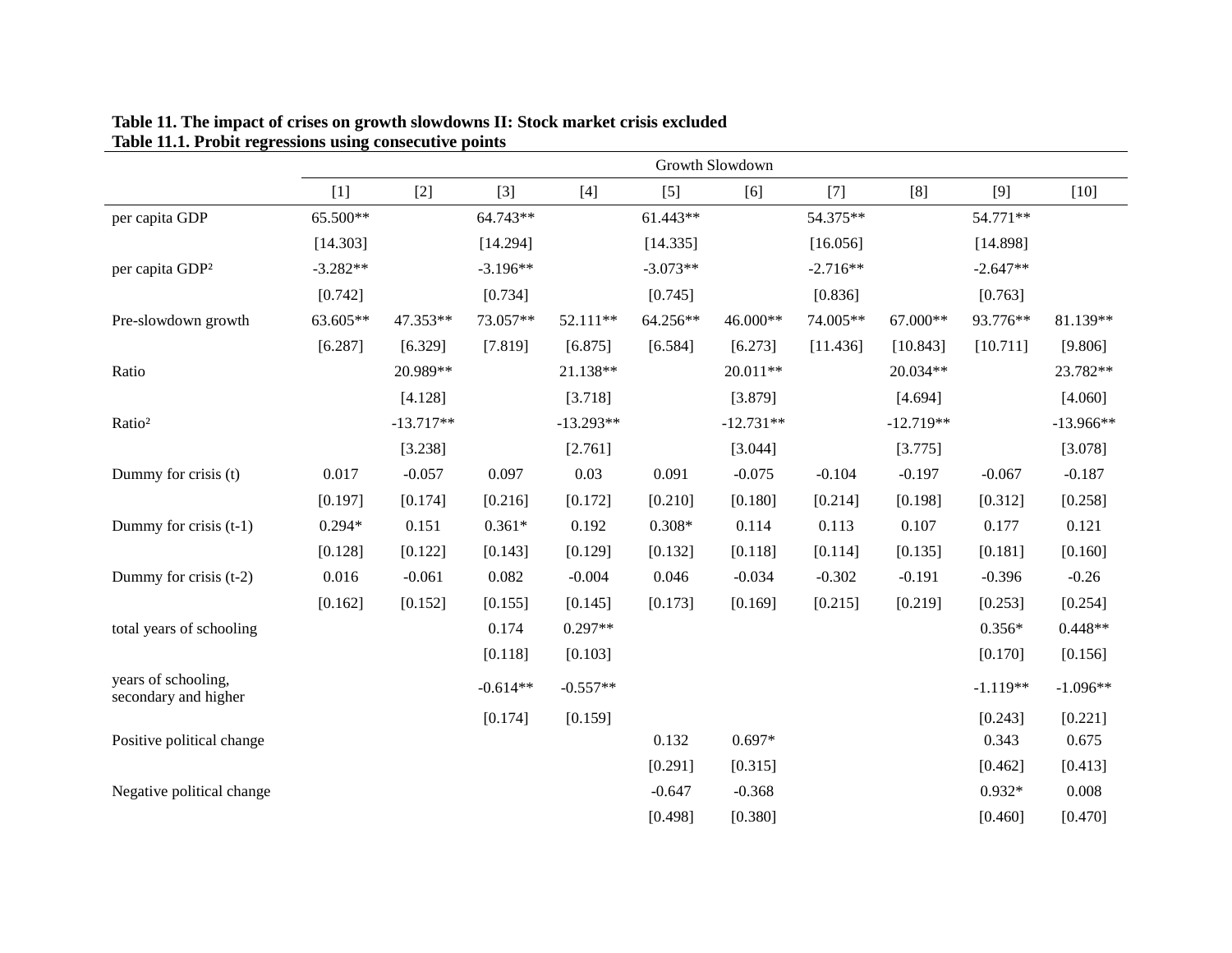| Trade openness                                      |      |      |      |      |      |      | 0.902    | 2.274    | $-0.824$ | 0.913    |
|-----------------------------------------------------|------|------|------|------|------|------|----------|----------|----------|----------|
|                                                     |      |      |      |      |      |      | [3.120]  | [2.585]  | [3.502]  | [3.341]  |
| Trade openness <sup>2</sup>                         |      |      |      |      |      |      | $-1.919$ | $-2.966$ | $-0.598$ | $-2.107$ |
|                                                     |      |      |      |      |      |      | [3.149]  | [2.549]  | [3.555]  | [3.310]  |
| Lower 10% growth of terms<br>of trade from t to t-1 |      |      |      |      |      |      | 0.047    | $-0.156$ | 0.003    | $-0.222$ |
|                                                     |      |      |      |      |      |      | [0.417]  | [0.336]  | [0.469]  | [0.455]  |
| World GDP growth                                    |      |      |      |      |      |      | $-0.1$   | $-0.203$ | $-0.136$ | $-0.182$ |
|                                                     |      |      |      |      |      |      | [0.193]  | [0.195]  | [0.280]  | [0.260]  |
| <b>Observations</b>                                 | 3903 | 3903 | 3565 | 3565 | 3677 | 3677 | 2212     | 2212     | 2003     | 2003     |

Source: Authors' calculations.

Note: The sample excludes oil exporting countries. Dummy for crisis takes a value of 1if any of five crises other than stock market crisis identified by Reinhart and Rogoff (2010) occurs. Numbers in parentheses are standard errors. \*Statistically significant at the 5 percentlevel. \*\*Statistically significant at the 1 percent level.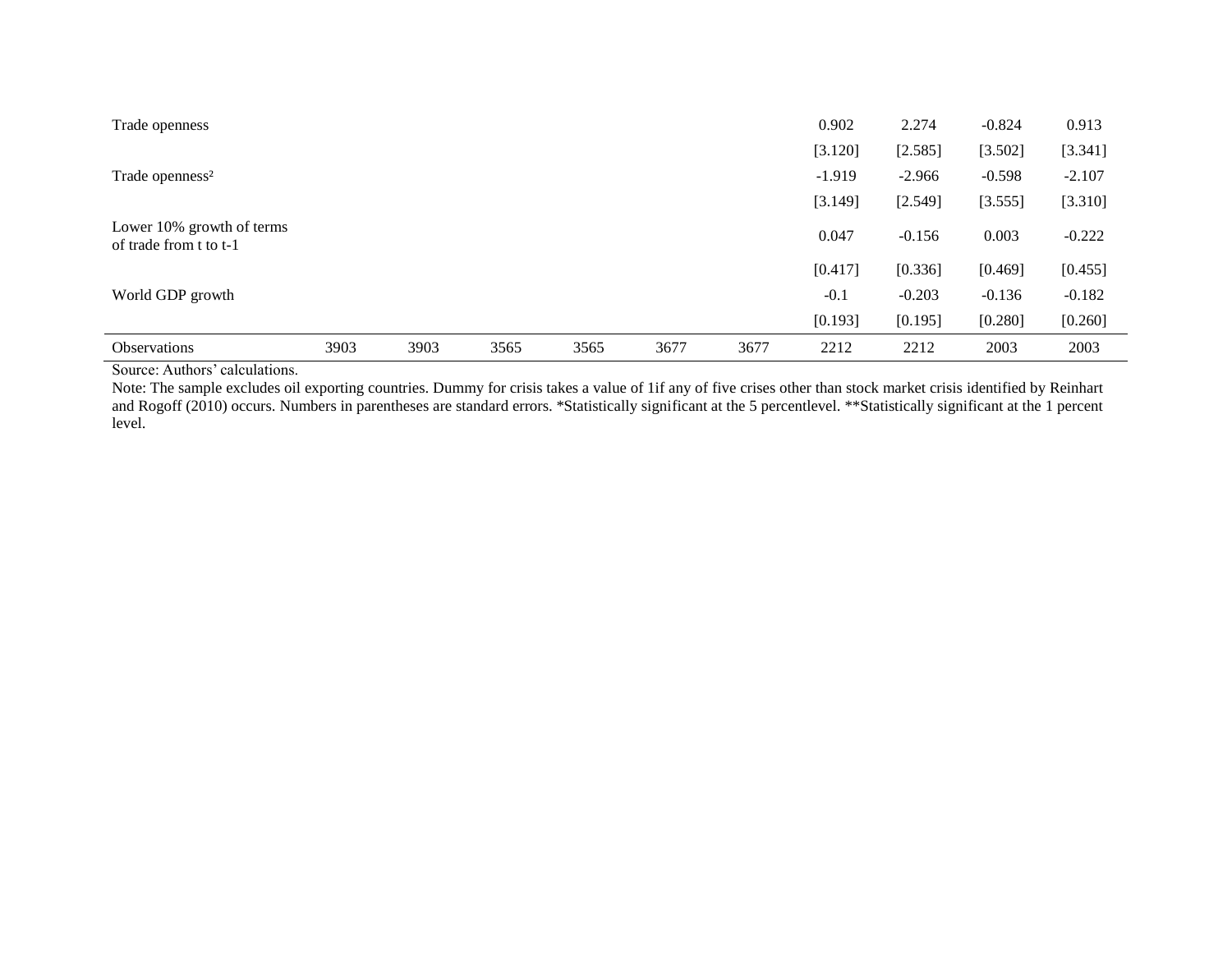|                                             |            |                       |            |                       |            | Growth Slowdown       |          |                       |            |                       |
|---------------------------------------------|------------|-----------------------|------------|-----------------------|------------|-----------------------|----------|-----------------------|------------|-----------------------|
|                                             | $[1]$      | $[2]$                 | $[3]$      | $[4]$                 | $[5]$      | [6]                   | $[7]$    | [8]                   | $[9]$      | $[10]$                |
| per capita GDP                              | 35.127**   |                       | 35.458**   |                       | 39.866**   |                       | 26.740*  |                       | 36.252**   |                       |
|                                             | [12.152]   |                       | [12.127]   |                       | [13.338]   |                       | [13.481] |                       | [12.092]   |                       |
| per capita GDP <sup>2</sup>                 | $-1.744**$ |                       | $-1.729**$ |                       | $-1.966**$ |                       | $-1.323$ |                       | $-1.702**$ |                       |
|                                             | [0.635]    |                       | [0.628]    |                       | [0.695]    |                       | [0.720]  |                       | [0.616]    |                       |
| Pre-slowdown growth                         | 31.767**   | 28.775**              | 37.419**   | 33.968**              | 38.371**   | 34.001**              | 39.882** | 38.416**              | 68.668**   | 61.568**              |
|                                             | [5.747]    | [5.233]               | [6.413]    | [5.865]               | [6.652]    | [6.151]               | [10.861] | [9.887]               | [14.053]   | [12.196]              |
| Ratio                                       |            | $10.043**$            |            | $10.517**$            |            | $11.711**$            |          | 9.462**               |            | 15.018**              |
| Ratio <sup>2</sup>                          |            | [1.731]<br>$-5.465**$ |            | [1.724]<br>$-5.202**$ |            | [2.131]<br>$-6.172**$ |          | [2.232]<br>$-5.204**$ |            | [3.273]<br>$-7.199**$ |
|                                             |            | [1.350]               |            | [1.098]               |            | [1.452]               |          | [1.947]               |            | [2.046]               |
| Dummy for crisis (t)                        | $-0.036$   | $-0.08$               | 0.059      | 0.008                 | $-0.05$    | $-0.117$              | $-0.366$ | $-0.408$              | $-0.491*$  | $-0.570*$             |
|                                             | [0.235]    | [0.229]               | [0.247]    | [0.242]               | [0.233]    | [0.227]               | [0.250]  | [0.243]               | [0.235]    | [0.247]               |
| Dummy for crisis $(t-1)$                    | 0.148      | 0.123                 | 0.134      | 0.114                 | 0.138      | 0.117                 | 0.094    | 0.097                 | 0.052      | 0.032                 |
|                                             | [0.163]    | [0.163]               | [0.171]    | [0.173]               | [0.180]    | [0.170]               | [0.143]  | [0.149]               | [0.250]    | [0.209]               |
| Dummy for crisis (t-2)                      | 0.035      | $-0.004$              | 0.089      | 0.025                 | 0.048      | 0.018                 | 0.021    | 0.04                  | 0.05       | 0.112                 |
|                                             | [0.261]    | [0.259]               | [0.264]    | [0.266]               | [0.266]    | [0.265]               | [0.336]  | [0.315]               | [0.321]    | [0.305]               |
| total years of schooling                    |            |                       | $0.237*$   | $0.264**$             |            |                       |          |                       | $0.399**$  | $0.470**$             |
|                                             |            |                       | [0.093]    | [0.092]               |            |                       |          |                       | [0.109]    | [0.108]               |
| years of schooling,<br>secondary and higher |            |                       | $-0.553**$ | $-0.554**$            |            |                       |          |                       | $-1.278**$ | $-1.271**$            |
|                                             |            |                       | [0.145]    | [0.144]               |            |                       |          |                       | [0.233]    | [0.211]               |
| Positive political change                   |            |                       |            |                       | 0.567      | $0.705*$              |          |                       | 0.609      | $0.602*$              |
|                                             |            |                       |            |                       | [0.306]    | [0.286]               |          |                       | [0.318]    | [0.284]               |
| Negative political change                   |            |                       |            |                       | $-0.492$   | $-0.5$                |          |                       | 0.384      | $-0.124$              |
|                                             |            |                       |            |                       | [0.461]    | [0.405]               |          |                       | [0.568]    | [0.457]               |
| Trade openness                              |            |                       |            |                       |            |                       | 0.602    | 0.71                  | $-3.223$   | $-2.588$              |

# **Table 11.2. Probit regressions using Chow test points**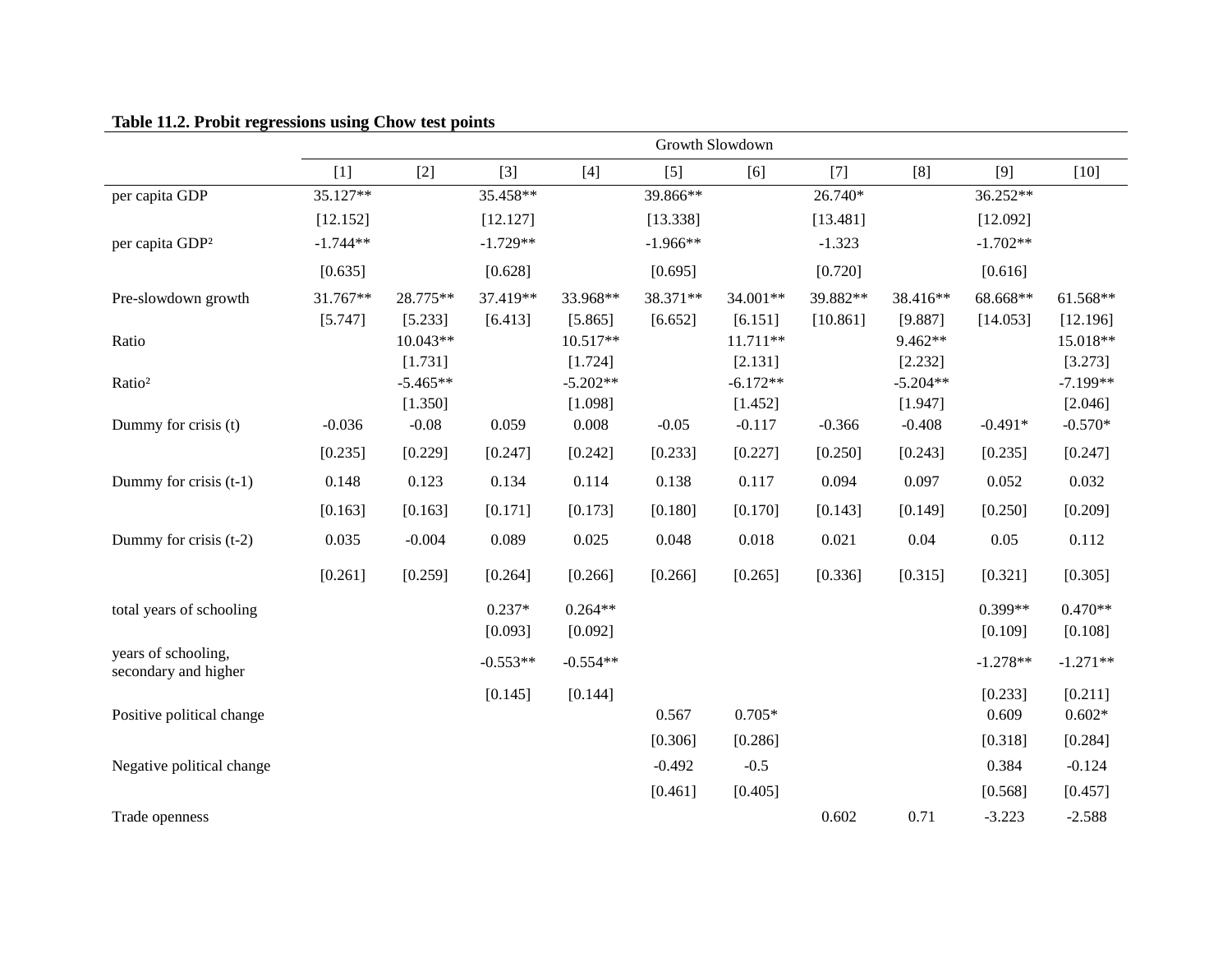|                                                     |      |      |      |      |      |      | [2.685] | [2.504]  | [2.682] | [2.722] |
|-----------------------------------------------------|------|------|------|------|------|------|---------|----------|---------|---------|
| Trade openness <sup>2</sup>                         |      |      |      |      |      |      | $-1.53$ | $-1.624$ | 3.556   | 2.161   |
|                                                     |      |      |      |      |      |      | [3.074] | [2.780]  | [2.902] | [3.084] |
| Lower 10% growth of terms<br>of trade from t to t-1 |      |      |      |      |      |      | 0.402   | 0.243    | 0.69    | 0.431   |
|                                                     |      |      |      |      |      |      | [0.370] | [0.286]  | [0.484] | [0.409] |
| World GDP growth                                    |      |      |      |      |      |      | 0.026   | 0.08     | 0.175   | 0.147   |
|                                                     |      |      |      |      |      |      | [0.094] | [0.071]  | [0.124] | [0.089] |
| <b>Observations</b>                                 | 3243 | 3243 | 2970 | 2970 | 2848 | 2848 | 1507    | 1507     | 1361    | 1361    |
|                                                     |      |      |      |      |      |      |         |          |         |         |

Source: Authors' calculations.

Note: The sample excludes oil exporting countries. If a string of consecutive years are identified as growth slowdowns, we employ a Chow est for structural breaks to select only one for which the Chow test is most significant. Dummy for crisis takes a value of 1if any of five crises other than stock market crisis identified by Reinhart and Rogoff (2010) occurs. Numbers in parentheses are standard errors. \*Statistically significant at the 5 percent level. \*\*Statistically significant at the 1 percent level.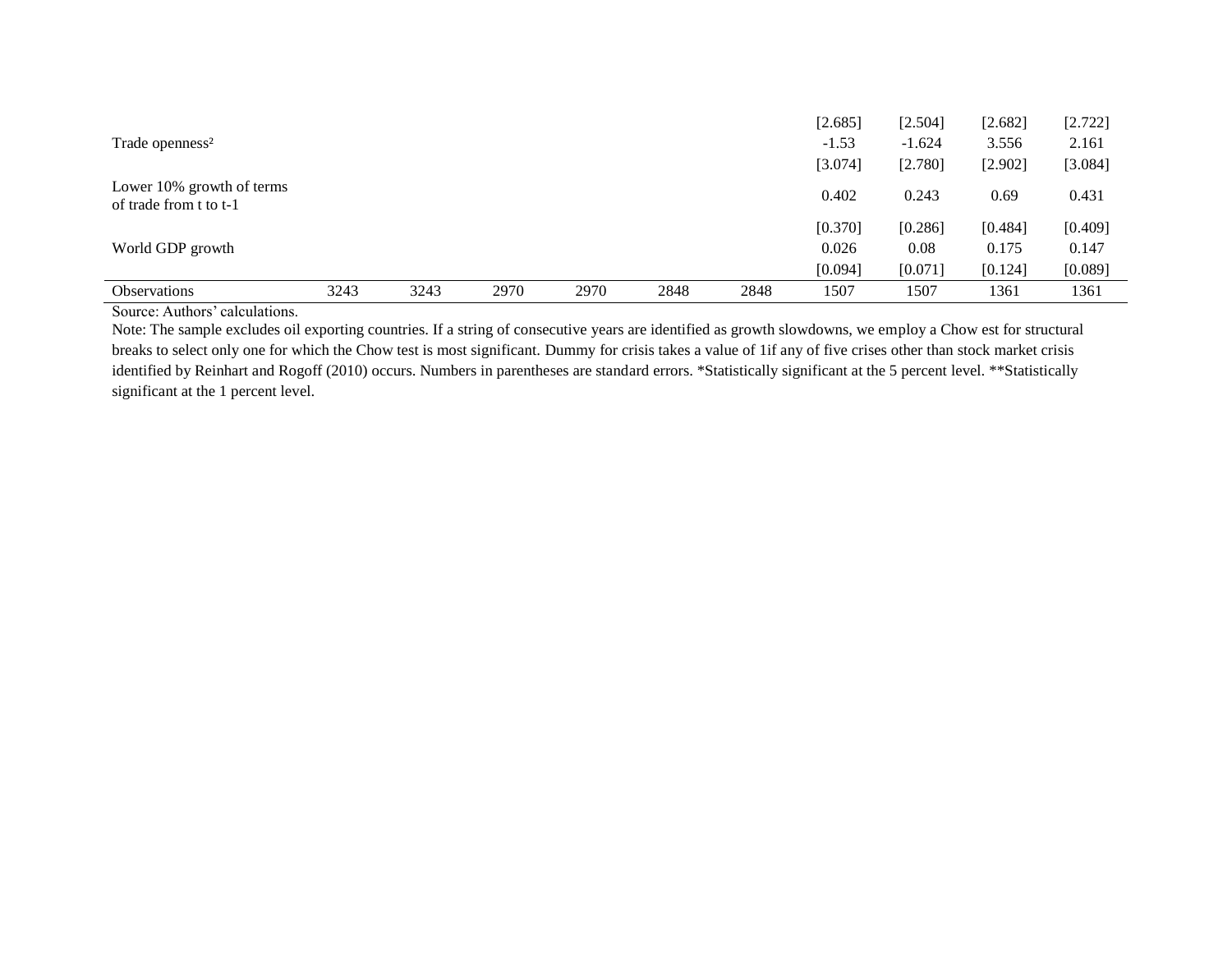# **<Appendix Tables>**

**Table 6 A. The impact of institutional changes on growth slowdowns (including oil-exporting countries)**

|                             | Growth Slowdown |            |            |            |  |  |  |  |  |  |
|-----------------------------|-----------------|------------|------------|------------|--|--|--|--|--|--|
|                             | $[1]$           | $[2]$      | $[3]$      | $[4]$      |  |  |  |  |  |  |
| per capita GDP              | 43.754**        |            | 43.251**   |            |  |  |  |  |  |  |
|                             | [8.813]         |            | [8.568]    |            |  |  |  |  |  |  |
| per capita GDP <sup>2</sup> | $-2.173**$      |            | $-2.147**$ |            |  |  |  |  |  |  |
|                             | [0.459]         |            | [0.446]    |            |  |  |  |  |  |  |
| Pre-slowdown growth         | 48.552**        | 37.706**   | 49.716**   | 38.590**   |  |  |  |  |  |  |
|                             | [5.073]         | [4.793]    | [5.072]    | [4.904]    |  |  |  |  |  |  |
| Ratio                       |                 | 14.399**   |            | 14.440**   |  |  |  |  |  |  |
|                             |                 | [2.446]    |            | [2.471]    |  |  |  |  |  |  |
| Ratio <sup>2</sup>          |                 | $-8.421**$ |            | $-8.441**$ |  |  |  |  |  |  |
|                             |                 | [1.914]    |            | [1.899]    |  |  |  |  |  |  |
| political change            | 0.255           | $0.580*$   |            |            |  |  |  |  |  |  |
|                             | [0.271]         | [0.251]    |            |            |  |  |  |  |  |  |
| Positive political change   |                 |            | 0.364      | $0.730**$  |  |  |  |  |  |  |
|                             |                 |            | [0.292]    | [0.278]    |  |  |  |  |  |  |
| Negative political change   |                 |            | $-0.375$   | $-0.227$   |  |  |  |  |  |  |
|                             |                 |            | [0.391]    | [0.285]    |  |  |  |  |  |  |
| Observations                | 4013            | 4013       | 4013       | 4013       |  |  |  |  |  |  |

|  |  | Table 6.1A. Probit regressions using consecutive points |  |
|--|--|---------------------------------------------------------|--|
|  |  |                                                         |  |

Source: Authors' calculations.

Note: The sample includes oil exporting countries. Numbers in parentheses are standard errors. \*Statistically significant at the 5 percent level. \*\*Statistically significant at the 1 percent level.